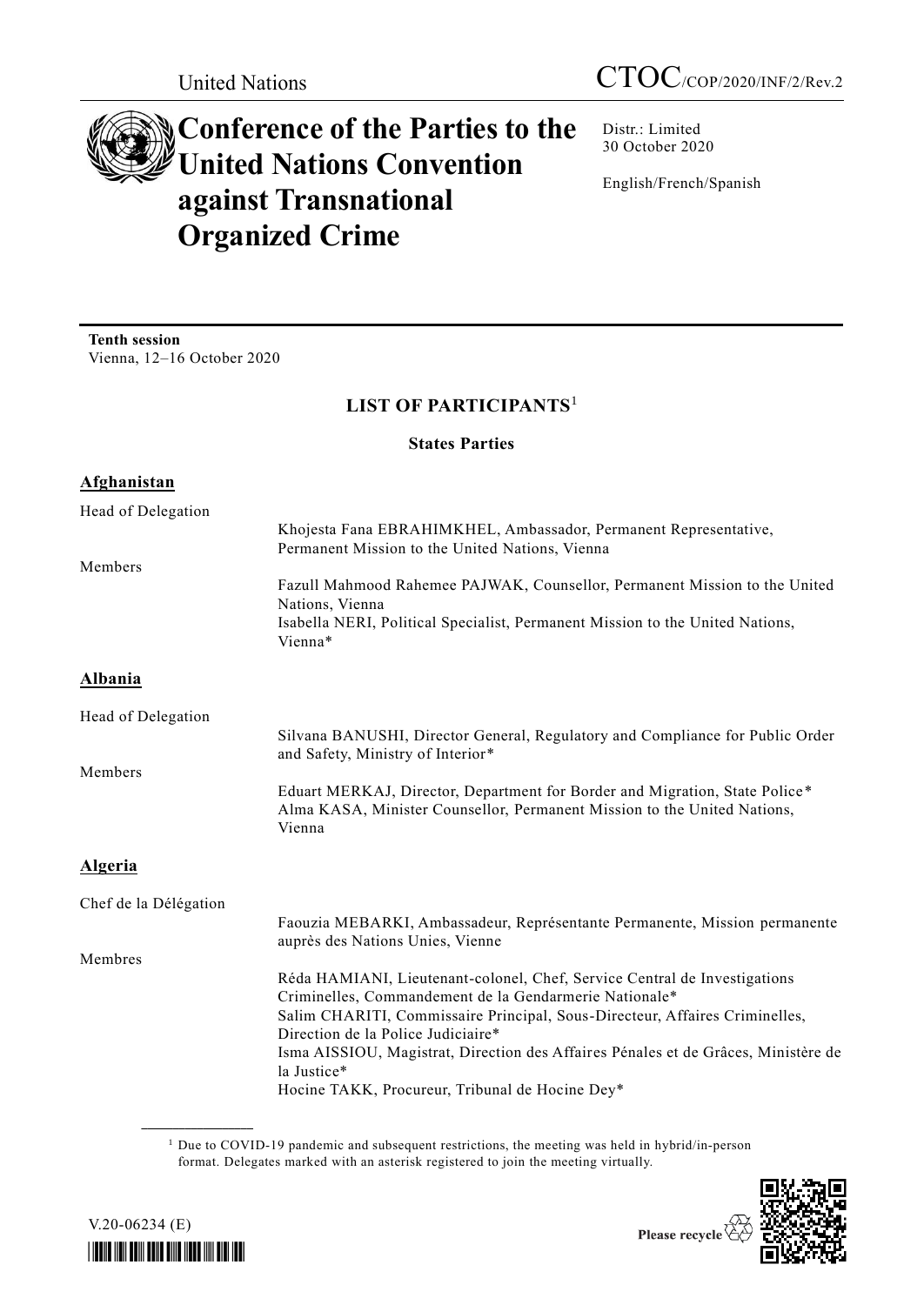Redouane LEBAILI, Judge d'instruction, Tribunal de Sidi MHamed Cour d'Alger\* Abdelmalek TIGHARGHAR, Conseiller, Mission permanente auprès des Nations Unies, Vienne Mokhtar NAOUN, Représentant Permanent Suppléant, Mission permanente auprès des Nations Unies, Vienne

## **Andorra**

| Head of Delegation |                                                                              |
|--------------------|------------------------------------------------------------------------------|
|                    | Jaume SERRA SERRA, Ambassador, Permanent Representative, Permanent           |
|                    | Mission to the United Nations, Vienna*                                       |
| <b>Members</b>     |                                                                              |
|                    | Alexandra CORNELLA, High Court Judge, Supreme Court of Justice*              |
|                    | Marta SALVAT BATISTA, Special Envoy on Policy and Security Issues, Permanent |
|                    | Mission to the United Nations, Vienna*                                       |
|                    |                                                                              |

# **Angola**

| Head of Delegation    |                                                                                                                                                                                                                |
|-----------------------|----------------------------------------------------------------------------------------------------------------------------------------------------------------------------------------------------------------|
|                       | Orlando FERNANDES, Secretary of State for Justice and Human Rights*                                                                                                                                            |
| Members               |                                                                                                                                                                                                                |
|                       | Teodolinda Rosa RODRIGUES COELHO, Ambassador, Permanent Representative,<br>Permanent Mission to the United Nations, Vienna*<br>Anisabel COSTA, Director, International Exchange, Ministry of Justice and Human |
|                       | $Right's*$                                                                                                                                                                                                     |
|                       | José Paulo ISABEL, Assistant Coordinator, Installation Commission, National<br>Authority for Arms Control and Disarmament (ANCAD)*                                                                             |
|                       | Fernando MARQUES, First Secretary, Alternate Permanent Representative,<br>Permanent Mission to the United Nations, Vienna*                                                                                     |
|                       | Joana FRANCISCO, Second Secretary, Permanent Mission to the United Nations,<br>Vienna                                                                                                                          |
| Argentina             |                                                                                                                                                                                                                |
| Jefe de la Delegación |                                                                                                                                                                                                                |

|          | Maite FERNANDEZ GARCÍA, Ministra, Encargada de Negocios a.i., Misión         |
|----------|------------------------------------------------------------------------------|
|          | Permanente ante las Naciones Unidas, Viena                                   |
| Miembros |                                                                              |
|          | Pablo BARBUTO, Subsecretario de Política Criminal, Ministerio de Justicia y  |
|          | Derechos Humanos*                                                            |
|          | Zaida GATTI, Coordinadora Nacional, Programa Nacional de Rescate y           |
|          | Acompañamiento a las Personas Damnificadas por el Delito de Trata*           |
|          | Norma MAZZEO, Coordinadora General, Programa Nacional de Rescate y           |
|          | Acompañamiento a las Personas Damnificadas por el Delito de Trata*           |
|          | Francisco DE ANTUENO, Ministro, Dirección de Seguridad Humana, Ministerio de |
|          | Relaciones Exteriores, Comercio Internacional y Culto*                       |
|          | Aldana ROHR, Dirección General de Consejería legal, Ministerio de Relaciones |
|          | Exteriores, Comercio Internacional y Culto*                                  |
|          | Leonardo ANDRÉS MARTÍNEZ, Asesor, Subsecretaria de Política Criminal*        |

# **Armenia**

Head of Delegation

Armen PAPIKYAN, Ambassador, Permanent Representative, Permanent Mission to the United Nations, Vienna

#### Alternate Head of Delegation

Elen HARUTYUNYAN, Counsellor, Permanent Mission to the United Nations, Vienna\*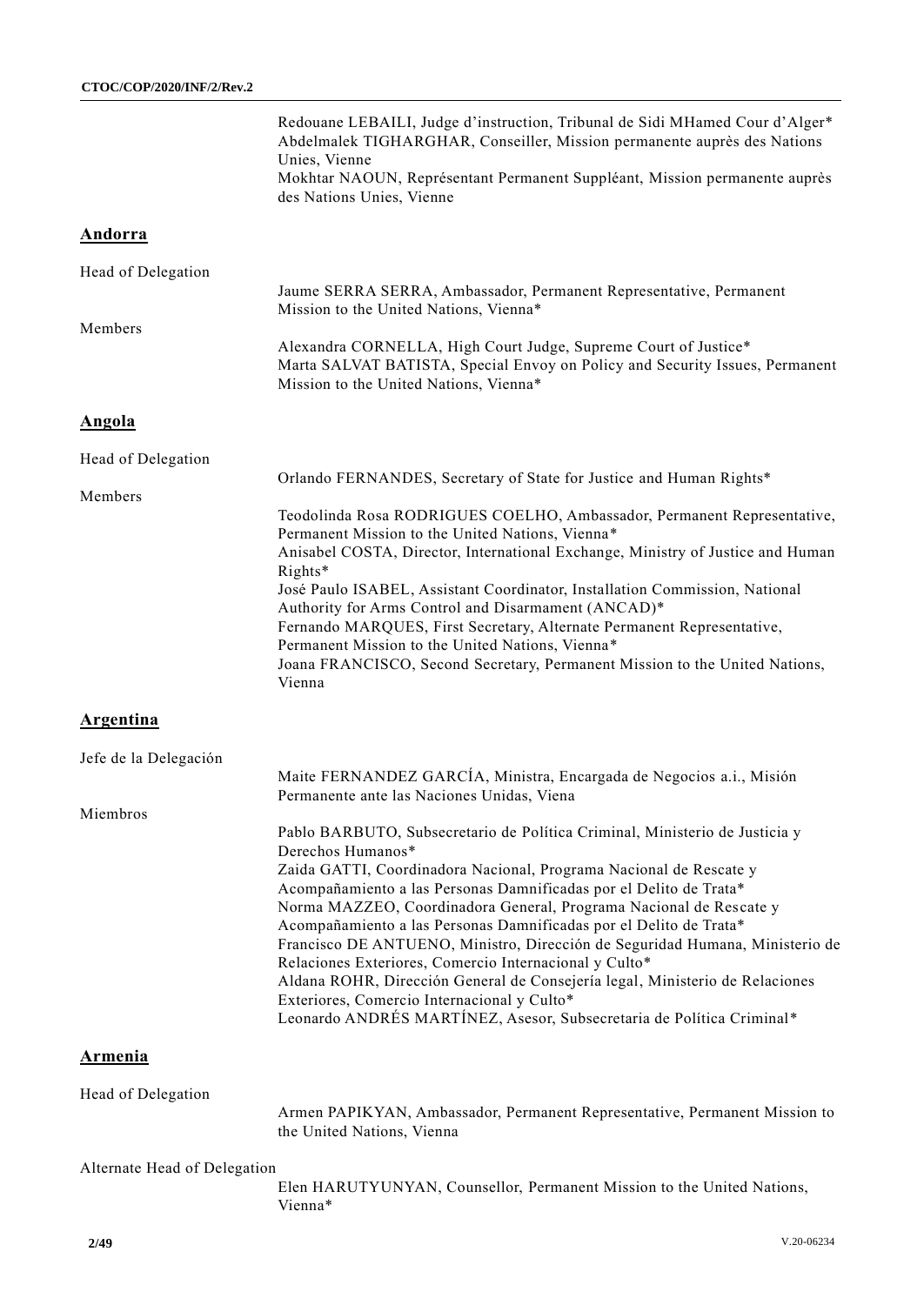| Members                       |                                                                                                                                                                                                        |
|-------------------------------|--------------------------------------------------------------------------------------------------------------------------------------------------------------------------------------------------------|
|                               | Davit MANUKYAN, Second Secretary, Permanent Mission to the United Nations,                                                                                                                             |
|                               | Vienna<br>Edgar ARSENYAN, Deputy Head, Department of Supervision over Legality of                                                                                                                      |
|                               | Pre-trial Proceedings, NSS Prosecutor General's Office*<br>Kristina HOVHANNISYAN, Head, Equal Opportunities Department, Ministry of                                                                    |
|                               | Labour and Social Affairs*                                                                                                                                                                             |
|                               | Sophie BOSTANCHYAN, Head, Human Trafficking and Women Issues Division,<br>Equal Opportunities Department, Ministry of Labour and Social Affairs*                                                       |
| <b>Australia</b>              |                                                                                                                                                                                                        |
| Head of Delegation            |                                                                                                                                                                                                        |
|                               | Richard SADLEIR, Ambassador, Permanent Representative, Permanent Mission to<br>the United Nations, Vienna                                                                                              |
| Alternate Heads of Delegation |                                                                                                                                                                                                        |
|                               | Emil STOJANOVSKI, Counsellor, Permanent Mission to the United Nations,<br>Vienna*                                                                                                                      |
| Members                       |                                                                                                                                                                                                        |
|                               | Mike BYERS, First Secretary, Permanent Mission to the United Nations, Vienna*<br>Stephen MCGLYNN, Minister-Counsellor, Department of Home Affairs, Permanent<br>Mission to the United Nations, Geneva* |
|                               | Lindsay BUCKINGHAM, Director, Transnational Crime, Department of Foreign<br>Affairs and Trade*                                                                                                         |
|                               | Alexander CHAPMAN, Assistant Director, Transnational Crime, Department of<br>Foreign Affairs and Trade*                                                                                                |
|                               | Emily PUGIN, Second Secretary, Permanent Mission to the United Nations, Vienna<br>Nicola LOVE, Multilateral Policy Officer, Permanent Mission to the United<br>Nations, Vienna*                        |
| Austria                       |                                                                                                                                                                                                        |
| Head of Delegation            |                                                                                                                                                                                                        |
|                               | Gabriela SELLNER, Ambassador, Permanent Representative, Permanent Mission to<br>the United Nations, Vienna                                                                                             |
| Alternate Heads of Delegation |                                                                                                                                                                                                        |
|                               | Barbara GOETH-FLEMMICH, Head of Department, Federal Ministry of Justice*<br>Petra SCHNEEBAUER, Ambassador, Federal Ministry of European and Foreign                                                    |
| Members                       | Affairs                                                                                                                                                                                                |
|                               | Alexander JUDMAYER, First Sergeant, Federal Ministry of the Interior<br>Johannes MARTETSCHLÄGER, Senior Public Prosecutor, Federal Ministry of                                                         |
|                               | Justice<br>Gerhard MAYNHARDT, Minister, Federal Ministry of European and Foreign<br>Affairs                                                                                                            |
|                               | Wolfgang SPADINGER, Legation Counsellor, Federal Ministry of European and<br>Foreign Affairs                                                                                                           |
|                               | Katharina ENZESBERGER, Attaché, Permanent Mission to the United Nations,<br>Vienna                                                                                                                     |
|                               | Gerald TATZGERN, Brigadier, Criminal Intelligence Service, Federal Ministry of<br>the Interior,                                                                                                        |
|                               | Katharina DIRNBACHER, Federal Ministry of European and Foreign Affairs<br>Martino REVERTERA, Federal Ministry of European and Foreign Affairs                                                          |
|                               | Lukas MOL, Permanent Mission to the United Nations, Vienna*<br>Theresa EDER, Federal Ministry of the Interior                                                                                          |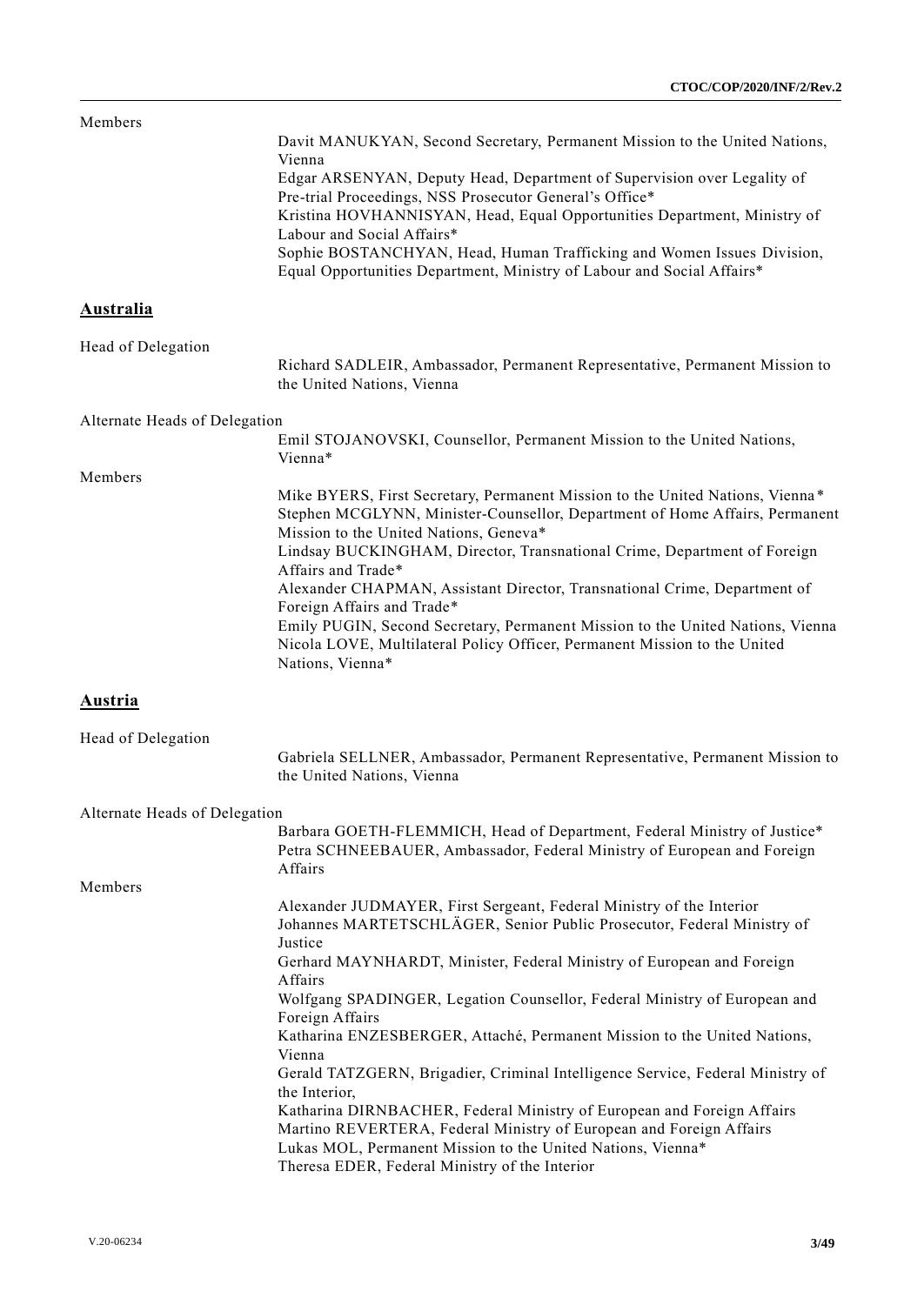# **Azerbaijan**

| Galib ISRAFILOV, Ambassador, Permanent Representative, Permanent Mission to<br>the United Nations, Vienna                                                                                                                                                                                           |
|-----------------------------------------------------------------------------------------------------------------------------------------------------------------------------------------------------------------------------------------------------------------------------------------------------|
| Alternate Head of Delegation                                                                                                                                                                                                                                                                        |
| Shahin SHAHYAROV, First Secretary, Permanent Mission to the United Nations,<br>Vienna                                                                                                                                                                                                               |
| Gulnar MAMMADOVA, First Secretary, Permanent Mission to the United Nations,<br>Vienna*<br>Vasif GASIMOV, Lieutenant Colonel, Ministry of Internal Affairs*                                                                                                                                          |
| Vamig NAMANDZADA, Lieutenant Colonel, Ministry of Internal Affairs*<br>Elchin NASIBOV, Deputy Head of Department, Ministry of Justice*<br>Toghrul MUKHTAROV, Deputy Head of Department, Prosecutor General's Office*<br>Elmir ZEYNALOV, Prosecutor, Prosecutor General's Office*                    |
|                                                                                                                                                                                                                                                                                                     |
|                                                                                                                                                                                                                                                                                                     |
| Muhammad Abdul MUHITH, Ambassador, Permanent Representative, Permanent<br>Mission to the United Nations, Vienna                                                                                                                                                                                     |
| Alternate Head of Delegations                                                                                                                                                                                                                                                                       |
| Rahat Bin ZAMAN, Deputy Chief of Mission, Permanent Mission to the United<br>Nations, Vienna                                                                                                                                                                                                        |
| Tarazul ISLAM, First Secretary, Permanent Mission to the United Nations, Vienna                                                                                                                                                                                                                     |
|                                                                                                                                                                                                                                                                                                     |
|                                                                                                                                                                                                                                                                                                     |
| Andrei DAPKIUNAS, Ambassador, Permanent Representative, Permanent Mission<br>to the United Nations, Vienna                                                                                                                                                                                          |
| Vitali SHUMSKI, Senior Counsellor, Alternate Representative, Permanent Mission<br>to the United Nations, Vienna<br>Igor MISHKORUDNY, Counsellor, Permanent Mission to the United Nations,<br>Vienna                                                                                                 |
|                                                                                                                                                                                                                                                                                                     |
| Ghislain D'HOOP, Ambassadeur, Représentant Permanent, Mission permanente<br>auprès des Nations Unies, Vienne*                                                                                                                                                                                       |
| Adjoints au Chef de la délégation                                                                                                                                                                                                                                                                   |
| Adrien VERNIMMEN, Premier Secrétaire, Mission permanente auprès des Nations<br>Unies, Vienne<br>Pierre BERTELS, Attaché, Mission permanente auprès des Nations Unies, Vienne                                                                                                                        |
| Laure DU CASTILLON, Magistrat-expert, Ministère Affaires Etrangères,<br>Département International Gouvernance, M4*<br>Mevrouw Anja EBRAERT, Adviser, Federal Agency for medicines and health<br>products*<br>Mijnheer PETER BOOMS, Conseiller, SPF Affaires Etrangères, Direction Nations<br>Unies* |
|                                                                                                                                                                                                                                                                                                     |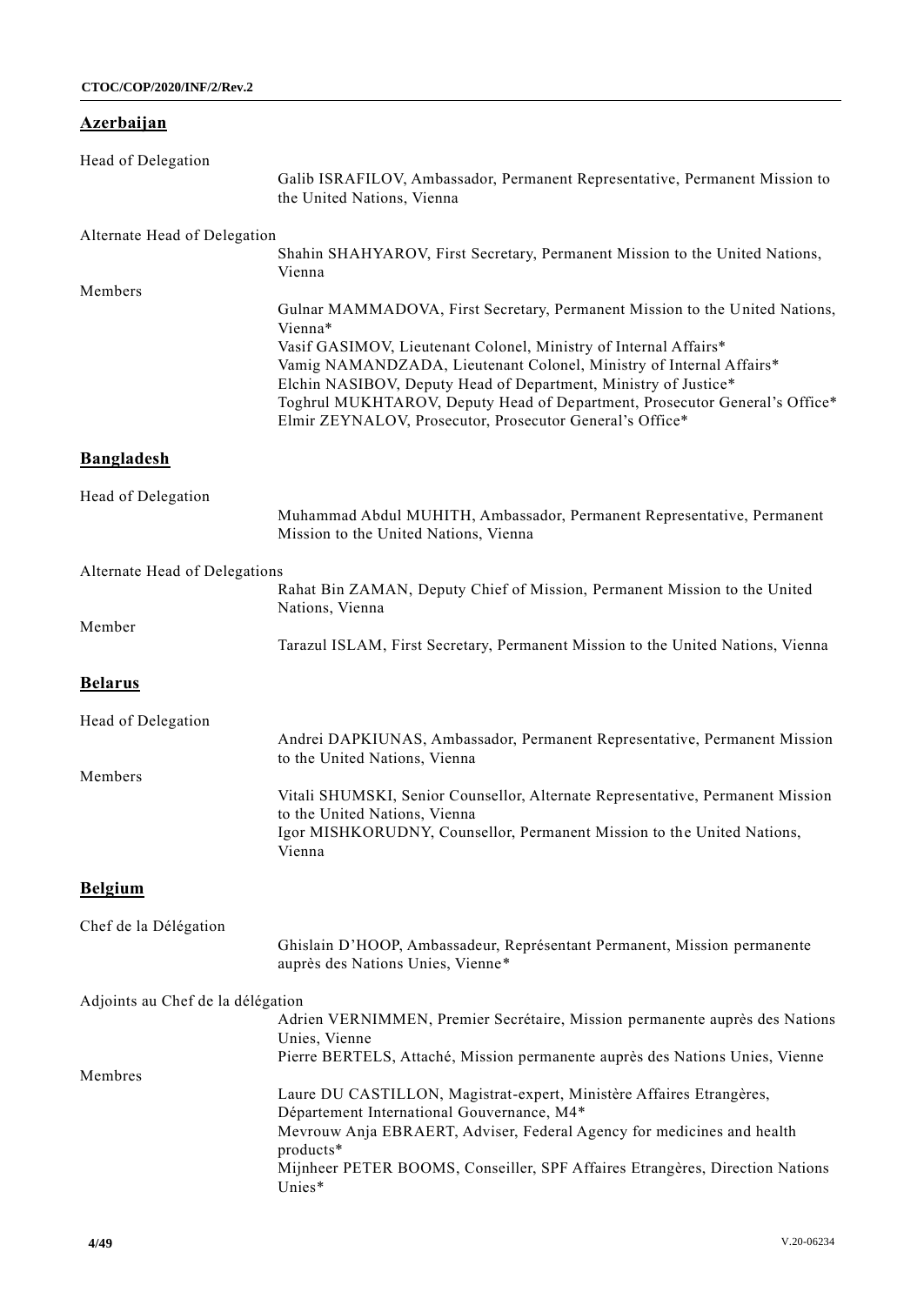Isabelle MEERT, Premier Conseiller, SPF Affaires Etrangères, Département International Gouvernance, M4\* Christel DEFEVER, Attaché, SPF Justice, Direction droit pénal, Département de la politique pénale\* Jean-Sébastien JAMART, Attaché, SPF Justice, Direction Générale de la Législation, des Libertés et des droits fondamentaux\* Serge MATTE, Multilatéral Assistant, Mission permanente auprès des Nations Unies, Vienne Stien SCHRAUWEN, Multilatéral Assistant, Mission permanente auprès des Nations Unies, Vienne Cédric LEUNG, Multilatéral Assistant, Mission permanente auprès des Nations Unies, Vienne Laura WERBROUCK, Assistant, Mission permanente auprès des Nations Unies, Vienne,

## **Bosnia and Herzegovina**

| Head of Delegation |       |
|--------------------|-------|
|                    | Sinis |

sa BENCUN, Ambassador, Permanent Representative, Permanent Mission to the United Nations, Vienna

#### Alternate Head of Delegation

Amela SUDZUKA-CERIMAGIC, Minister Counsellor, Permanent Mission to the United Nations, Vienna

Member

Mevsud CUPRIJA, Expert, Department for combatting organized crime and corruption, Ministry of Security

#### **Brazil**

| Head of Delegation           | André Luiz DE ALMEIDA MENDOÇA, Minister of State, Ministry of Justice and<br><b>Public Security</b>                                                                                                                                                                                                                         |
|------------------------------|-----------------------------------------------------------------------------------------------------------------------------------------------------------------------------------------------------------------------------------------------------------------------------------------------------------------------------|
| Alternate Head of Delegation |                                                                                                                                                                                                                                                                                                                             |
|                              | Jose Antonio MARCONDES DE CARVALHO, Ambassador, Permanent<br>Representative, Permanent Mission to the United Nations, Vienna                                                                                                                                                                                                |
| Members                      |                                                                                                                                                                                                                                                                                                                             |
|                              | Carlos DA FONSECA, Minister Counsellor, Alternate Permanent Representative,<br>Permanent Mission to the United Nations, Vienna                                                                                                                                                                                              |
|                              | Eric DO VAL LACERDA SOGOCIO, Counsellor, Head, Division on Transnational<br>Crime, Ministry of Foreign Affairs*                                                                                                                                                                                                             |
|                              | Leandro ATUNES MARIOSI, First Secretary, Deputy Head, Division against<br>Transnational Organized Crime, Ministry of Foreign Affairs*                                                                                                                                                                                       |
|                              | Natasha PINHEIRO AGOSTINI PENHA BRASIL, Second Secretary, Permanent<br>Mission to the United Nations, Vienna                                                                                                                                                                                                                |
|                              | André João RYPL, Second Secretary, Permanent Mission to the United Nations,<br>Vienna                                                                                                                                                                                                                                       |
|                              | Luiz Felipe MACIEL GOMES, Third Secretary, Ministry of Foreign Affairs*<br>Fabrizio GARBI, Federal Police Commissioner, Deputy Director, Department for<br>Asset Recovery and International Legal Cooperation, Ministry of Justice and Public<br>Security*<br>Livia DE PAULA MIRANDA PEREIRA FRAUCHES, General Coordinator, |
|                              | International Special Advisory, Ministry of Justice and Public Security*<br>Marcus Vinícius DA SILVA DANTAS, Federal Police Commissioner, Division for<br>the Repression of Crime against the Property and Trafficking in Firearms, Federal<br>Police, Ministry of Justice and Public Security*                             |
|                              |                                                                                                                                                                                                                                                                                                                             |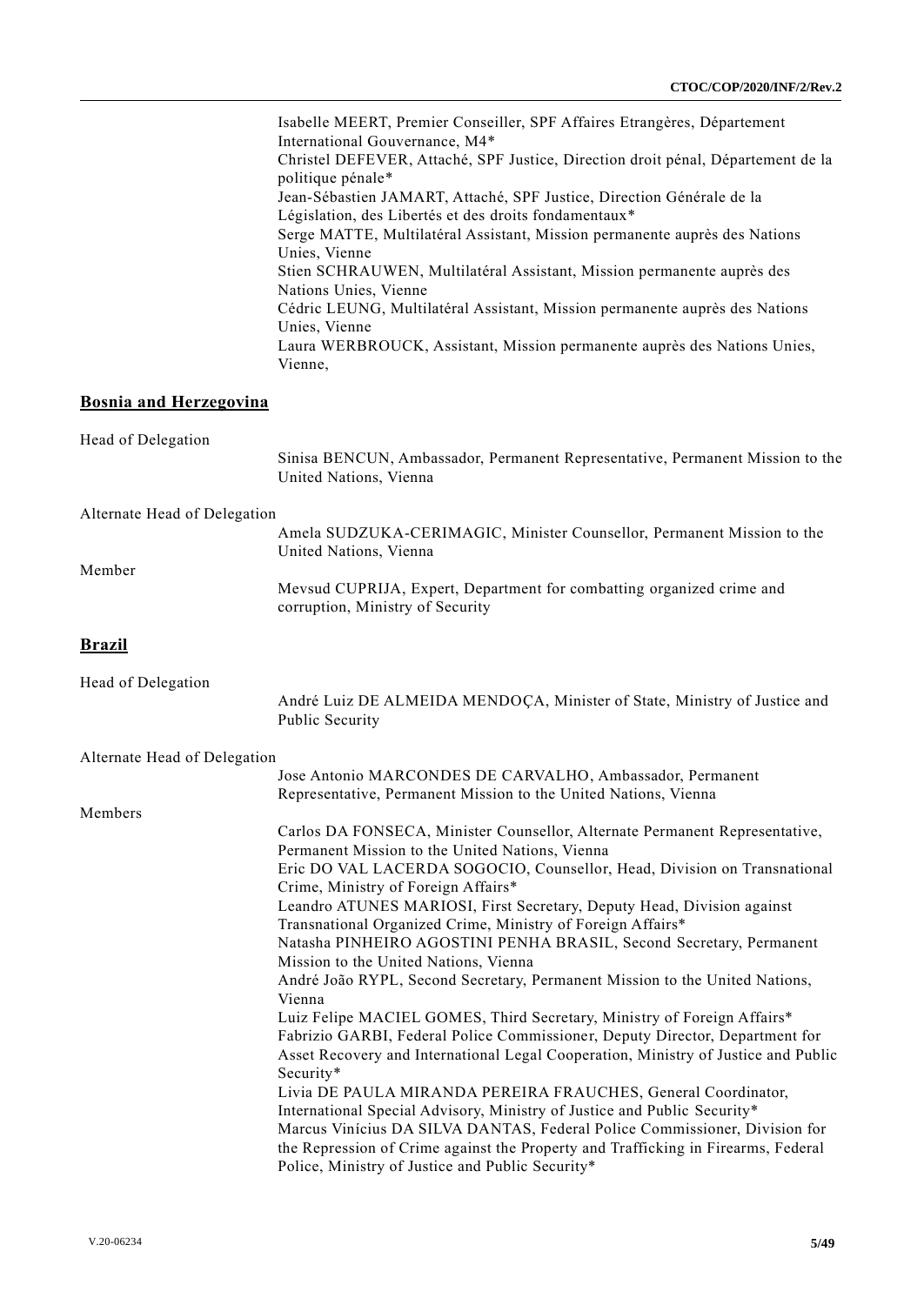|                    | Daniele GOSSENHEIRMER RODRIGUES, Federal Police Commissioner, Davison<br>of International Legal Cooperation, Federal Police, Ministry of Justice and Public<br>Security*                                                                                                                                                                                                                                                                                                                                                             |
|--------------------|--------------------------------------------------------------------------------------------------------------------------------------------------------------------------------------------------------------------------------------------------------------------------------------------------------------------------------------------------------------------------------------------------------------------------------------------------------------------------------------------------------------------------------------|
|                    | Leonardo MARINO GOMES DOS SANTOS, Federal Police Commissioner, Head,<br>Police Intelligence Data Analysis Service, Ministry of Justice and Public Security*<br>Rubens LOPES DA SILVA, Federal Police Commissioner, Federal Police, Ministry<br>of Justice and Public Security*                                                                                                                                                                                                                                                       |
|                    | Ana Carolina VIEIRA DE SOUSA, Federal Police Commissioner, Federal Police,<br>Ministry of Justice and Public Security*                                                                                                                                                                                                                                                                                                                                                                                                               |
|                    | Rodrigo CARNEIRO GOMES, Federal Police Commissioner, Federal Police,<br>Ministry of Justice and Public Security*                                                                                                                                                                                                                                                                                                                                                                                                                     |
|                    | Joziel BRITO DE BARROS, Federal Police Commissioner, Head, Services to<br>Suppress Trafficking in Persons and Smuggling of Migrants, Ministry of Justice and<br>Public Security*                                                                                                                                                                                                                                                                                                                                                     |
|                    | Hindemburgo CHATEAUBRIAND PEREIRA DINIZ FILHO, Secretary of<br>International Cooperation, Public Prosecutor's Office*                                                                                                                                                                                                                                                                                                                                                                                                                |
|                    | Anamara OSÓRIO SILVA, Regional Circuit Prosecutor, Deputy International<br>Cooperation Secretary, Public Prosecutor's Office*                                                                                                                                                                                                                                                                                                                                                                                                        |
|                    | PÉtalla BRANDÃO TIMO RODRIGUES, Chief Advisor for International<br>Relations, Secretariat for International Cooperation, Public Prosecutor's Office*<br>Érico LIMA DE OLIVEIRA, Public Defender, Public Prosecutor's Office*<br>Raimundo Jorge SANTOS SEIXAS, Office of the President of the Republic*<br>Andrea Fernanda RODRUIGUES BRITO, Office of the President of the Republic*<br>Jaqueline AZEVEDO DE AMORIM REGO, Office of the President of the<br>Republic*<br>Luísa MENDES LARA, Office of the President of the Republic* |
| <b>Bulgaria</b>    |                                                                                                                                                                                                                                                                                                                                                                                                                                                                                                                                      |
| Head of Delegation | Emilia KRALEVA, Ambassador, Permanent Representative, Permanent Mission to<br>the United Nations, Vienna                                                                                                                                                                                                                                                                                                                                                                                                                             |
| Members            | Ivan GOSPODINOV, Counsellor, Permanent Mission to the United Nations, Vienna<br>Nadia ZHIVKOVA-VANEVA, Second Secretary, International Law and Law of the<br>European Union Directorate, Ministry of Foreign Affairs                                                                                                                                                                                                                                                                                                                 |
|                    |                                                                                                                                                                                                                                                                                                                                                                                                                                                                                                                                      |

# **Burkina Faso**

| Chef de la Délégation |                                                                                                             |
|-----------------------|-------------------------------------------------------------------------------------------------------------|
|                       | Dieudonné KERE, Ambassadeur, Représentant Permanent, Mission permanente<br>auprès des Nations Unies, Vienne |
| Membres               |                                                                                                             |
|                       | Francis K. HIEN, Ambassadeur, Représentant Permanent Adjoint, Mission                                       |
|                       | permanente auprès des Nations Unies, Vienne                                                                 |
|                       | Jean Bosco KIENOU, Directeur Général, Police Nationale                                                      |
|                       | Serge Adama ILBOUDO, Chargé de Mission, Ministre de la Sécurité                                             |
|                       | Wibila NACOULMA, Deuxième Conseiller, Mission permanente auprès des                                         |
|                       | Nations Unies, Vienne                                                                                       |

# **Cabo Verde**

Head of Delegation

Janine SANTOS LÉLIS, Ministry of Justice and Labour\*

## Alternate Head of Delegation

Maria de Jesus VEIGA MIRANDA, Ambassador, Permanent Representative, Permanent Mission to the United Nations, Vienna\*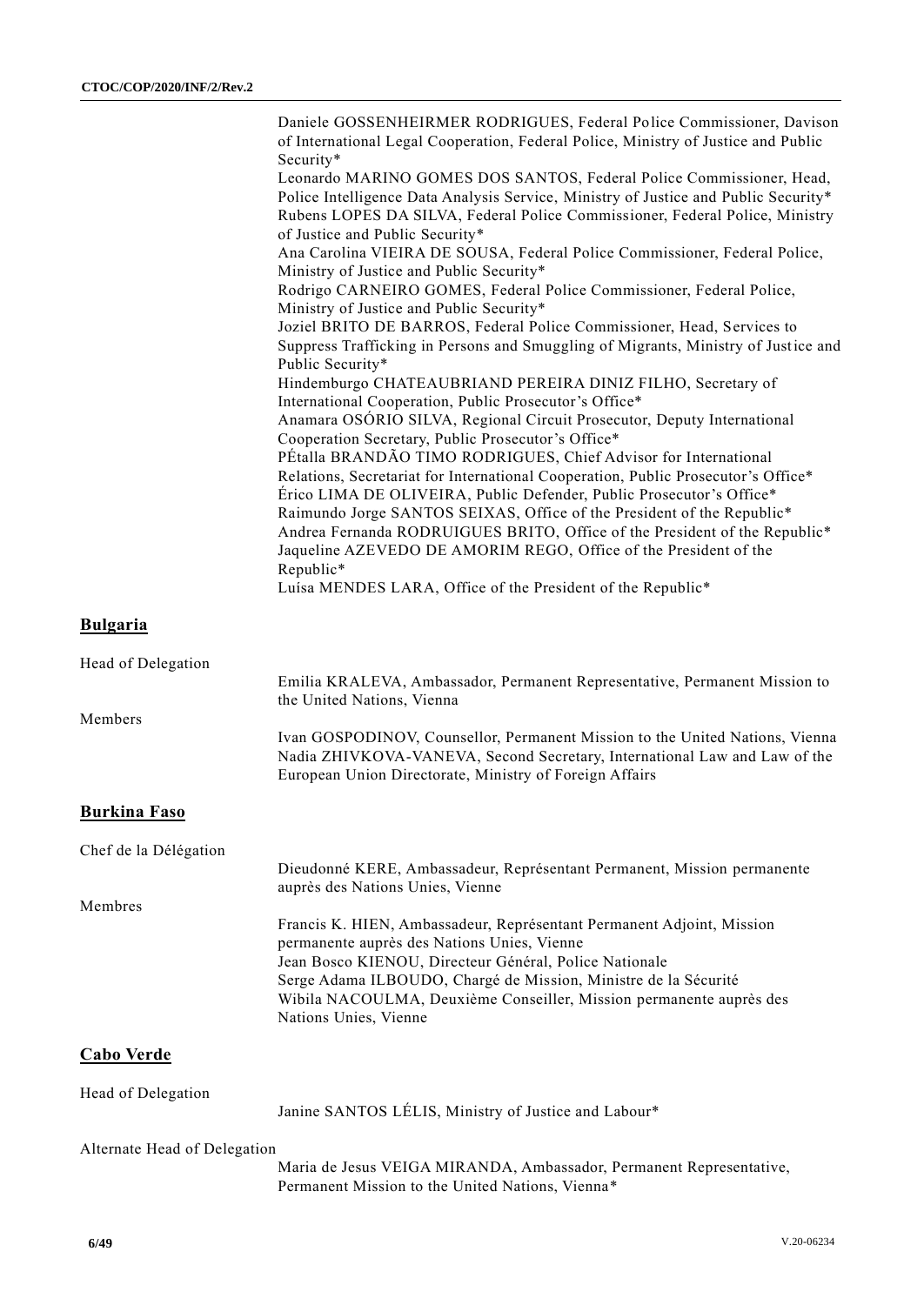| Members                      |                                                                                                                                                                                                                                                                                                                                                                                                                                                                                                                                                                               |
|------------------------------|-------------------------------------------------------------------------------------------------------------------------------------------------------------------------------------------------------------------------------------------------------------------------------------------------------------------------------------------------------------------------------------------------------------------------------------------------------------------------------------------------------------------------------------------------------------------------------|
|                              | Carla MIRANDA, Minister Plenipotentiary, Permanent Mission to the United<br>Nations, Vienna*                                                                                                                                                                                                                                                                                                                                                                                                                                                                                  |
|                              | Benvido OLIVEIRA, General Director, Justice Policy*<br>Nandixany ANDRADE, Advisor, Ministry of Justice and Labour*                                                                                                                                                                                                                                                                                                                                                                                                                                                            |
| <b>Cambodia</b>              | Sao BUNLEAP, Deputy Director, Explosive & Arms Control Department*<br>Ay RATHY, Deputy Director, Maritime Police Department*<br>Lao LIN, Deputy Director, Anti-Human Trafficking Department*<br>Chhoeuth POLRITH, Deputy Chief, Explosive & Arms Control Department*                                                                                                                                                                                                                                                                                                          |
| <b>Canada</b>                |                                                                                                                                                                                                                                                                                                                                                                                                                                                                                                                                                                               |
| Head of Delegation           |                                                                                                                                                                                                                                                                                                                                                                                                                                                                                                                                                                               |
|                              | Jennifer LOTEN, Director General, International Crime and Counter-Terrorism<br>Bureau                                                                                                                                                                                                                                                                                                                                                                                                                                                                                         |
| Alternate Head of Delegation |                                                                                                                                                                                                                                                                                                                                                                                                                                                                                                                                                                               |
|                              | Alexandre BILODEAU, Counsellor, Deputy Permanent Representative, Permanent<br>Mission to the United Nations, Vienna*                                                                                                                                                                                                                                                                                                                                                                                                                                                          |
| Members                      | Roxane MILOT, Senior Policy Officer, Global Affairs*<br>Che VAN HAASTRECHT, Director, International Crime and Counter-Terrorism<br>Policy Division, Global Affairs*<br>Nicole POULIN, Deputy Director, Global Affairs*<br>Dominic ARPIN, Senior Policy Advisor, Global Affairs*Catherine SHIPTON,<br>Policy Analyst, Global Affairs*<br>Benoit GIROUARD, Senior Policy Advisor, Global Affairs*<br>Paul WILLIAMS, First Secretary, Permanent Mission to the United Nations, Vienna<br>Erin CASSIDY, Counsel, Global Affairs*<br>Bjorn RUTTEN, Policy Advisor, Global Affairs* |
| <b>Chile</b>                 |                                                                                                                                                                                                                                                                                                                                                                                                                                                                                                                                                                               |
| Jefe de la Delegación        |                                                                                                                                                                                                                                                                                                                                                                                                                                                                                                                                                                               |
|                              | Gloria NAVARRETE, Embajador, Representante Permanente, Misión Permanente<br>ante las Naciones Unidas, Viena                                                                                                                                                                                                                                                                                                                                                                                                                                                                   |
| Miembros                     |                                                                                                                                                                                                                                                                                                                                                                                                                                                                                                                                                                               |
|                              | Álvaro GUZMÁN SCHRADER, Segundo Secretario, Misión Permanente ante las<br>Naciones Unidas, Viena<br>Mauricio FERNÁNDEZ MONTALBÁN, Director, Unidad Especializada en Lavado<br>de Dinero, Delitos Económicos, Medioambientales y Crimen Organizado<br>(ULDDECO), Fiscalía Nacional, Misterio Público*<br>Antonio SEGOVIA ARANCIBIA, Director, Unidad de Cooperación Internacional y<br>Extradiciones (UCIEX), Fiscalía Nacional, Ministerio Público*                                                                                                                           |
| <b>China</b>                 |                                                                                                                                                                                                                                                                                                                                                                                                                                                                                                                                                                               |
| Head of Delegation           | Haiwen WU, Counsellor, Department of Treaty and Law, Ministry of Foreign<br>Affairs*                                                                                                                                                                                                                                                                                                                                                                                                                                                                                          |
| Alternate Head of Delegation |                                                                                                                                                                                                                                                                                                                                                                                                                                                                                                                                                                               |
| Members                      | Bin HU, Counsellor, Permanent Mission to the United Nations, Vienna                                                                                                                                                                                                                                                                                                                                                                                                                                                                                                           |
|                              | Xiaofei SUN, Deputy Division Director, Department of Treaty and Law, Ministry of<br>Foreign Affairs<br>Wen WANG, Attaché, Department of Treaty and Law, Ministry of Foreign Affairs*                                                                                                                                                                                                                                                                                                                                                                                          |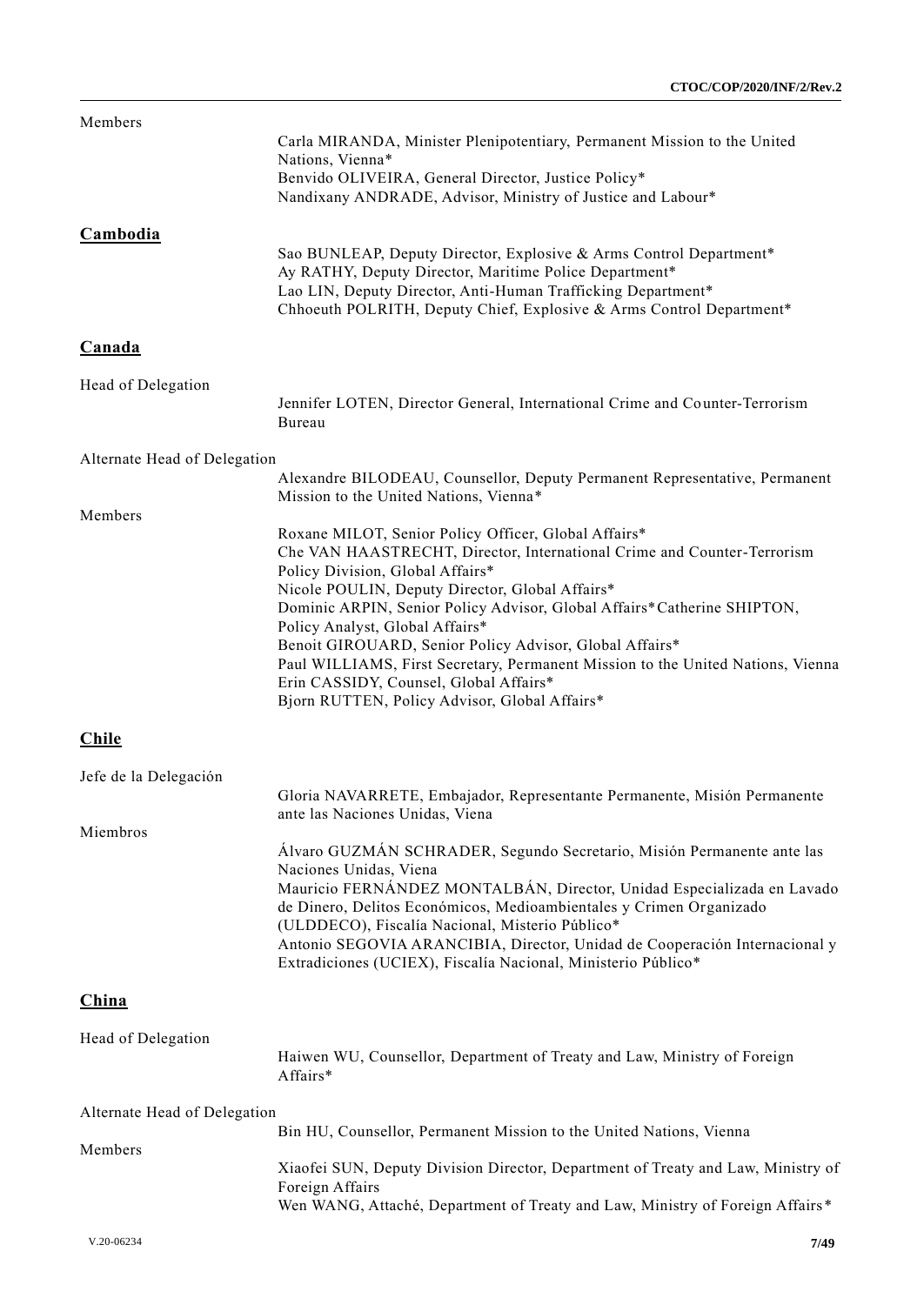| Dingqinghao JU, Attaché, Department of Treaty and Law, Ministry of Foreign<br>Affairs* |
|----------------------------------------------------------------------------------------|
| Cong LU, Deputy Chief, Department of International Cooperation, Ministry of            |
| Public Security*                                                                       |
| Yin HE, Officer, Department of International Cooperation, Ministry of Public           |
| Security*                                                                              |
| Yawei WANG, Officer, Department of International Cooperation, Ministry of Public       |
| Security*                                                                              |
| Qingtian MENG, Deputy Chief, Office of Combating Against Human Trafficking,            |
| Department of Criminal Investigation, Ministry of Public Security*                     |
| Hao ZHOU, Deputy Director, Investigation Division, Department of Immigration           |
| Inspection and Border Control, National Immigration Administration*                    |
| Shuojin XIE, Officer, International Cooperation Division, Department of                |
| International Cooperation, National Immigration Administration*                        |
| Ruiyun SUN, Deputy Division Director, International Cooperation Department,            |
| Ministry of Justice*                                                                   |
| Shuaike LIU, Deputy Division Director, International Cooperation Department,           |
| Ministry of Justice*                                                                   |
| Zhongrui SUN, Attaché, Permanent Mission to the United Nations, Vienna                 |
|                                                                                        |

# **Colombia**

| Jefe de la Delegación |                                                                                |
|-----------------------|--------------------------------------------------------------------------------|
|                       | Óscar Iván ECHEVERRY VÁSQUEZ, Ministro Consejero, Encargado de Negocios        |
|                       | a.i., Misión Permanente ante las Naciones Unidas, Viena                        |
| Miembros              |                                                                                |
|                       | Germán Andrés CALDERÓN VELÁSQUEZ, Consejero, Misión Permanente ante            |
|                       | las Naciones Unidas, Viena                                                     |
|                       | Ángel Fernando CASTRO, Fiscal Especializado contra las Organizaciones          |
|                       | Criminales, Fiscalía General de la Nación*                                     |
|                       | Paula Juliana GONZÁLEZ CUBIDES, Asesora, Dirección Política Criminal y         |
|                       | Penitenciaria, Ministerio de Justicia*                                         |
|                       | Wilson Santiago CASAS ORTIZ, Asesor, Consejería Presidencial para la Seguridad |
|                       | Nacional*                                                                      |
|                       |                                                                                |

# **Costa Rica**

| Jefe de la Delegación |                                                                                                                                                                                                                                            |
|-----------------------|--------------------------------------------------------------------------------------------------------------------------------------------------------------------------------------------------------------------------------------------|
|                       | Alejandro Edmundo SOLANO ORTIZ, Embajador, Representante Permanente,<br>Misión Permanente ante las Naciones Unidas, Viena                                                                                                                  |
| Miembro               |                                                                                                                                                                                                                                            |
|                       | Mario Alberto VEGA HERNÁNDEZ, Ministro Consejero, Misión Permanente ante<br>las Naciones Unidas, Viena                                                                                                                                     |
| Croatia               |                                                                                                                                                                                                                                            |
| Head of Delegation    |                                                                                                                                                                                                                                            |
|                       | Mario HORVATIĆ, Ambassador, Permanent Representative, Permanent Mission to<br>the United Nations, Vienna                                                                                                                                   |
| Members               |                                                                                                                                                                                                                                            |
|                       | Jasminka DINIĆ, Minister Plenipotentiary, Permanent Mission to the United<br>Nations, Vienna                                                                                                                                               |
|                       | Uroš MATIJAŠEVIĆ, Head, Sector for European Affairs and International                                                                                                                                                                      |
|                       | Cooperation, Ministry of Justice and Administration*                                                                                                                                                                                       |
|                       | Maja RAKIĆ, Head, Mutual Legal Assistance and Judicial Cooperation with EU<br>Member States, Ministry of Justice and Administration*<br>Ana KORDEJ, Head, Section for Criminal Law Legislation, Ministry of Justice and<br>Administration* |
|                       |                                                                                                                                                                                                                                            |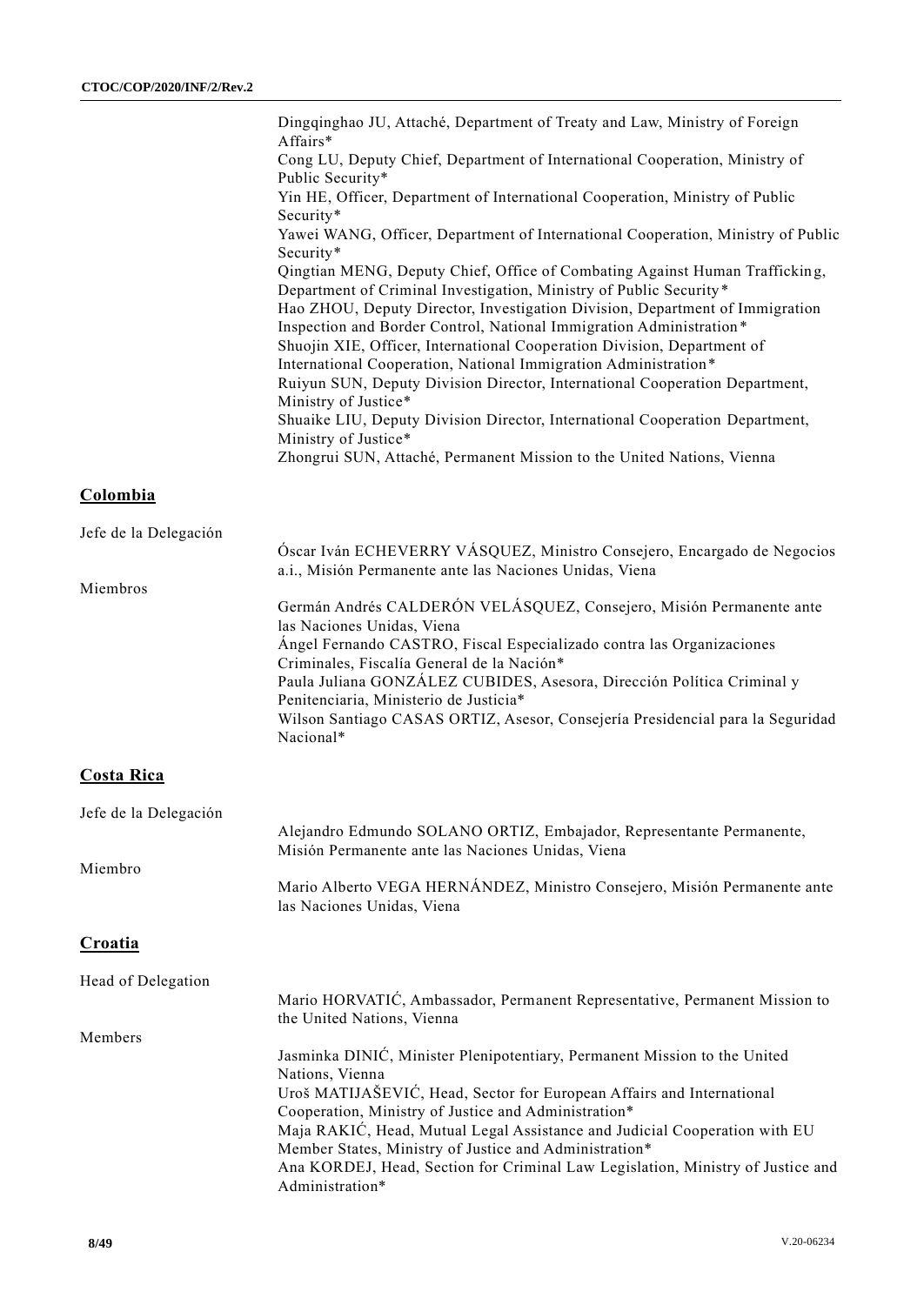|                                              | Dejan DRETAR, Head, Division for Combating Law Legislation, Ministry of<br>Justice and Administration*<br>Tihomir LULIĆ, Head, Division for the United Nations, Ministry of Foreign and<br>European Affairs*<br>Barbara KRALJEVIĆ, Division for the United Nations, Ministry of Foreign and<br>European Affairs*<br>Iva BAKOVIĆ, Permanent Mission to the United Nations, Vienna |
|----------------------------------------------|----------------------------------------------------------------------------------------------------------------------------------------------------------------------------------------------------------------------------------------------------------------------------------------------------------------------------------------------------------------------------------|
| Cuba                                         |                                                                                                                                                                                                                                                                                                                                                                                  |
| Jefe de la Delegación                        | Loipa SÁNCHEZ LORENZO, Embajadora, Representante Permanente, Misión                                                                                                                                                                                                                                                                                                              |
| Miembro                                      | Permanente ante las Naciones Unidas, Viena<br>Marlen REDONDO FALCÓN, Tercera Secretaria, Misión Permanente ante las<br>Naciones Unidas, Viena                                                                                                                                                                                                                                    |
| <b>Cyprus</b>                                |                                                                                                                                                                                                                                                                                                                                                                                  |
| Head of Delegation                           | Elena RAFTI, Ambassador, Permanent Representative, Permanent Mission to the<br>United Nations, Vienna*                                                                                                                                                                                                                                                                           |
| Members                                      | Anna PAPASAVVA, Secretary, Permanent Mission to the United Nations, Vienna<br>Michalis BEYS, Civil Registry and Migration Department, Ministry of Interior*<br>Maria XANTHOU, Crime Combating Department, Police*                                                                                                                                                                |
| <b>Czechia</b>                               |                                                                                                                                                                                                                                                                                                                                                                                  |
| Head of Delegation                           | Marta PELECHOVÁ, International Dossiers Coordinator, Ministry of Justice                                                                                                                                                                                                                                                                                                         |
| Alternate Head of Delegation                 | Ivan PINTÉR, Minister Counsellor, Permanent Mission to the United Nations,                                                                                                                                                                                                                                                                                                       |
| Member                                       | Vienna<br>Jana ZEZULOVÁ, Public Prosecutor, Prosecutor General's Office                                                                                                                                                                                                                                                                                                          |
| <b>Democratic People's Republic of Korea</b> |                                                                                                                                                                                                                                                                                                                                                                                  |
| Head of Delegation                           | Kang Il CHOE, Ambassador, Permanent Representative, Permanent Mission to the                                                                                                                                                                                                                                                                                                     |
| Members                                      | United Nations, Vienna<br>Jong Chol O, Counsellor, Deputy Permanent Representative, Permanent Mission to<br>the United Nations, Vienna<br>Chol Jin KIM, Third Secretary, Permanent Mission to the United Nations, Vienna                                                                                                                                                         |
| <b>Denmark</b>                               |                                                                                                                                                                                                                                                                                                                                                                                  |
| Head of Delegation                           | René Rosager DINESEN, Ambassador, Permanent Representative, Permanent<br>Mission to the United Nations, Vienna                                                                                                                                                                                                                                                                   |
| Member                                       | Louise Fluger CALLESEN, First Secretary, Permanent Mission to the United<br>Nations, Vienna                                                                                                                                                                                                                                                                                      |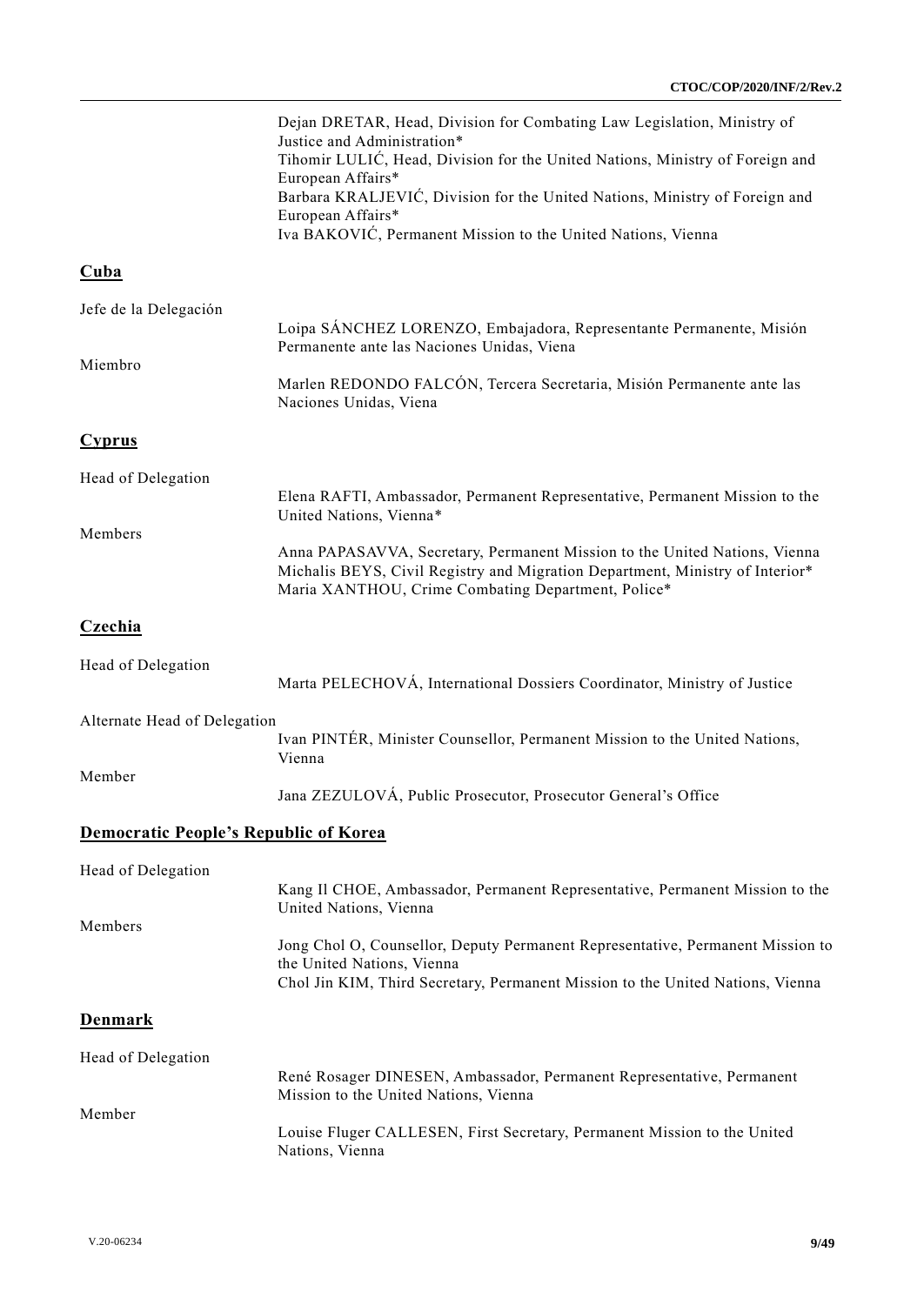# **Dominican Republic**

| Jefe de la Delegación |                                                                                                                                                                                                                                                                                                                                                                                                         |
|-----------------------|---------------------------------------------------------------------------------------------------------------------------------------------------------------------------------------------------------------------------------------------------------------------------------------------------------------------------------------------------------------------------------------------------------|
|                       | Lourdes VICTORIA-KRUSE, Embajadora, Representante Permanente, Misión<br>Permanente ante las Naciones Unidas, Viena                                                                                                                                                                                                                                                                                      |
| Miembros              | Juan CEDANO, Procurador General, Corte de Apelación de la República*<br>Wendy Alexandra OLIVERO RIVERA, Ministra Consejera, Representante Alterna,<br>Misión Permanente ante las Naciones Unidas, Viena*<br>Dangela RAMÍREZ, Directora, Asuntos Internos, Ministerio de Interior y Policía*<br>Stephanie PAYANO, Consejera, Representante Alterna, Misión Permanente ante las<br>Naciones Unidas, Viena |
| Ecuador               |                                                                                                                                                                                                                                                                                                                                                                                                         |
| Jefe de la Delegación |                                                                                                                                                                                                                                                                                                                                                                                                         |
|                       | David Roberto BETANCOURT RUALES, Embajador, Representante Permanente,<br>Misión Permanente ante las Naciones Unidas, Viena*                                                                                                                                                                                                                                                                             |
| Miembros              |                                                                                                                                                                                                                                                                                                                                                                                                         |
|                       | María de Carmen MALDONADO SÁNCHEZ, Presidenta del Consejo de la<br>Judicatura*                                                                                                                                                                                                                                                                                                                          |
|                       | Patricio Giovanny PAZMIÑO CASTILLO, Viceministro del Interior, Ministerio de<br>Gobierno*                                                                                                                                                                                                                                                                                                               |
|                       | Patricia Alexandra DEL PILAR CARRANCO, Directora de Cooperación y Asuntos<br>Internacionales*                                                                                                                                                                                                                                                                                                           |
|                       | John Esteban GAME VILLACIS, Subsecretario de Seguridad Ciudadana, Ministerio<br>de Gobierno*                                                                                                                                                                                                                                                                                                            |
|                       | Ronald VERDESOTO, Asesor de Presidencia, Consejo de la Judicatura*                                                                                                                                                                                                                                                                                                                                      |
|                       | Wilson Mentor TOAINGA, Coordinador, Unidad Nacional Especializada de                                                                                                                                                                                                                                                                                                                                    |
|                       | Investigación contra la Delincuencia Organizada Transnacional (UNIDOT)                                                                                                                                                                                                                                                                                                                                  |
|                       | Francisco ÁLVAREZ, Coordinador de Relaciones Internacionales y Cooperación,                                                                                                                                                                                                                                                                                                                             |
|                       | Consejo de la Judicatura*<br>Carlos BUSTAMANTE, Analista de Relaciones Internacionales y Cooperación,                                                                                                                                                                                                                                                                                                   |
|                       | Consejo de la Judicatura*                                                                                                                                                                                                                                                                                                                                                                               |
|                       | Juan José MORILLO, Consejo del Consejo de la Judicatura*                                                                                                                                                                                                                                                                                                                                                |
|                       | Fausto MORILLO, Consejo del Consejo de la Judicatura*                                                                                                                                                                                                                                                                                                                                                   |
|                       | Maribel BARRENO, Consejo del Consejo de la Judicatura*                                                                                                                                                                                                                                                                                                                                                  |
|                       | Jorge MORENO, Consejo del Consejo de la Judicatura*                                                                                                                                                                                                                                                                                                                                                     |
|                       | Diana Pamela ESCALANTE CADENA, Sub-Directora Nacional de Comunicación                                                                                                                                                                                                                                                                                                                                   |
|                       | Organizacional e Identidad Institucional, Consejo de la Judicatura*                                                                                                                                                                                                                                                                                                                                     |
|                       | Diego Marcelo PALACIOS VELASCO, Analista de Información y Promoción                                                                                                                                                                                                                                                                                                                                     |
|                       | Institucional 2, Consejo de la Judicatura*                                                                                                                                                                                                                                                                                                                                                              |
|                       | Armando Patricio NADRADE SIMABIA, Técnico de Información y Promoción<br>Institucional, Consejo de la Judicatura*                                                                                                                                                                                                                                                                                        |
|                       | Rodrigo Fernando CASTILLO VASQUEZ, Analista de Comunicación                                                                                                                                                                                                                                                                                                                                             |
|                       | organizacional e Identidad Institucional 2, Consejo de la Judicatura*                                                                                                                                                                                                                                                                                                                                   |
|                       | Luis Jaime NARVÁEZ RICAURTE, Funcionario Diplomático encargado de los<br>temas de la ONUDD*                                                                                                                                                                                                                                                                                                             |
| Egypt                 |                                                                                                                                                                                                                                                                                                                                                                                                         |

Head of Delegation

Mohamed ELMOLLA, Ambassador, Permanent Representative, Permanent Mission to the United Nations Vienna

Alternate Head of Delegation

Mohamed Mahmoud KHALAF, Director, International Cooperation Division, Prosecutor General Office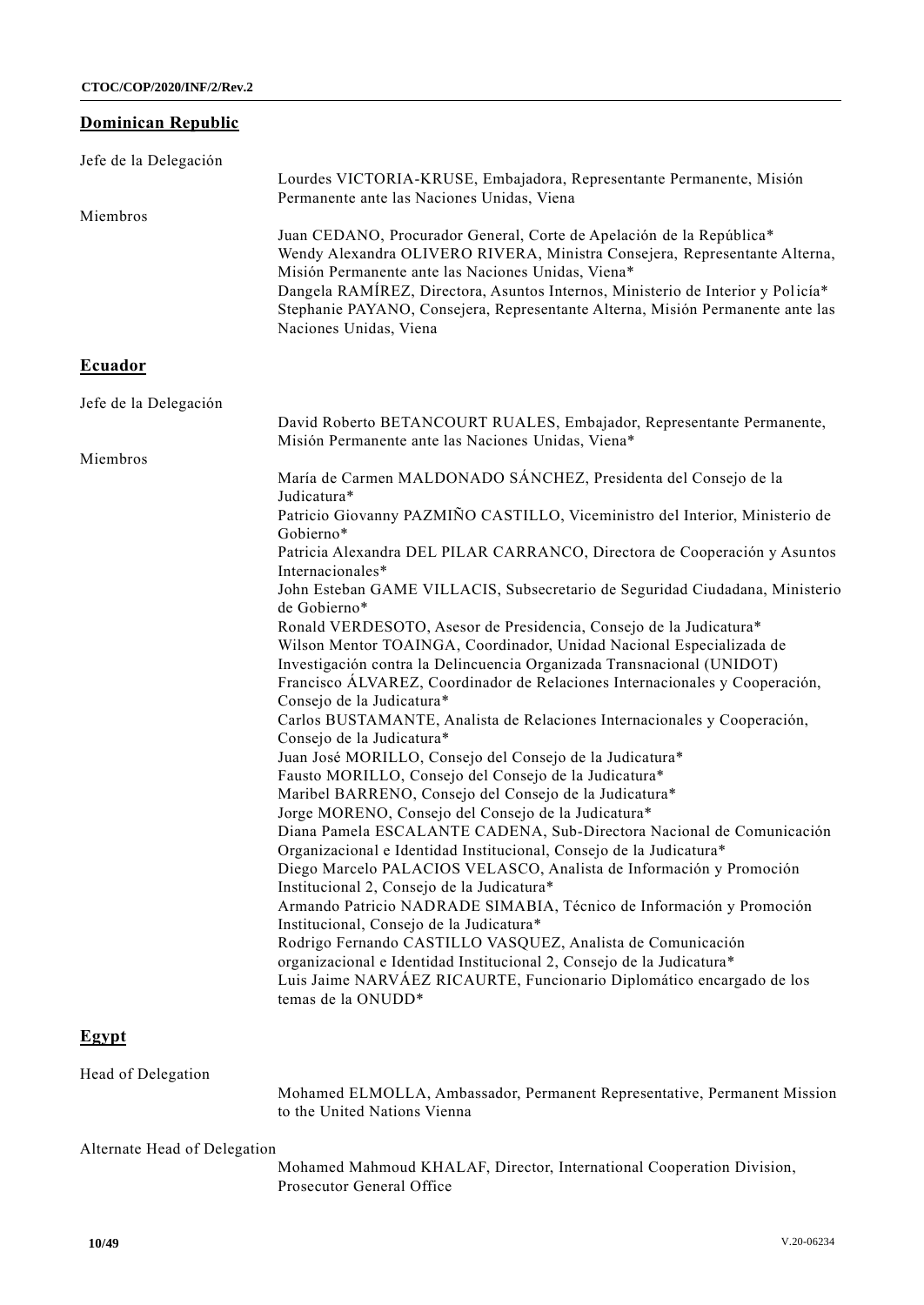# Members

| Hazem ZAKI, Minister Plenipotentiary, Permanent Mission to the United Nations, |
|--------------------------------------------------------------------------------|
| Vienna                                                                         |
| Ahmed Mahmoud ABDELBARY HAMOUDA, Chief Prosecutor*                             |
| Amr Tawfik Hassan TAWFIK, Administrative Control Authority*                    |
| Belal Mahmoud Mohamed Mahmoud ABDALLA, Administrative Control                  |
| Authority*                                                                     |
| Kamel ELABASEERY, Counsellor, Alternate Permanent Representative, Permanent    |
| Mission to the United Nations, Vienna                                          |
| Ahmed MAATY, Third Secretary, Alternate Permanent Representative, Permanent    |
| Mission to the United Nations, Vienna                                          |
| Khaled ELNAKKADY, Technical Secretariat, National Coordinating Committee to    |
| Combat Illegal Migration and Human Trafficking*                                |
| Yehia Ossama Hassan HASSIB, Technical Secretariat, National Coordinating       |
| Committee to Combat Illegal Migration and Human Trafficking*                   |
| Heba ISMAIL, First Secretary, Permanent Mission to the United Nations, Vienna  |

# **El Salvador**

| Jefe de la Delegación |                                                                                                                 |
|-----------------------|-----------------------------------------------------------------------------------------------------------------|
|                       | Julia Emma VILLATORO TARIO, Embajadora, Representante Permanente, Misión                                        |
|                       | Permanente ante las Naciones Unidas, Viena                                                                      |
| Miembros              |                                                                                                                 |
|                       | Astrid Elisa PORTILLO RODRÍGUEZ, Consejera, Misión Permanente ante las                                          |
|                       | Naciones Unidas, Viena                                                                                          |
|                       | Nelson Amaya LARROMANA, Director de Asuntos Multilaterales, Ministerio de                                       |
|                       | Relaciones Exteriores*                                                                                          |
|                       | Roberto CACAMO, Director de Atención a Víctimas y Migración Forzada del                                         |
|                       | $MJSP*$                                                                                                         |
|                       | Salvador Antonio GRANADOS, Jefe, Unidad Especializada contra la Trata de<br>Personas y Delitos Conexos del PNC* |
|                       |                                                                                                                 |
|                       | Josee Ricardo SALINAS, Jefe, Departamento de Análisis, División de Investigación                                |
|                       | Criminal Transnacional*                                                                                         |
|                       | José SIFREDO TEJADA CASTANEDA, Supervisor, Equipo de Investigación de la<br>PNC <sup>*</sup>                    |
|                       |                                                                                                                 |

# **Ethiopia**

| Head of Delegation    |                                                                                                                                  |
|-----------------------|----------------------------------------------------------------------------------------------------------------------------------|
|                       | Fikadu TSEGA, Deputy Attorney General, Corruption and Organized Crime Affairs<br>Vision, Attorney General                        |
| Members               |                                                                                                                                  |
|                       | Firdosa Abdulkadir IBRAHIM, Minister, Permanent Mission to the United Nations,<br>Vienna                                         |
|                       | Temesgen Lapiso DOILE, Director General, Organized and Transnational Crimes<br>Prosecution Directorate General, Attorney General |
| <b>European Union</b> |                                                                                                                                  |
| Head of Delegation    |                                                                                                                                  |
|                       | Stephan KLEMENT, Ambassador, Delegation of the European Union to the United<br>Nations, Vienna                                   |
| Members               |                                                                                                                                  |
|                       | Lambert SCHMIDT, First Counsellor, Delegation of the European Union to the<br>United Nations, Vienna                             |
|                       | Oliver LANDWEHR, Counsellor, Delegation of the European Union to the United<br>Nations, Vienna*                                  |
|                       | Carlo ZENSUS, Intern, Delegation of the European Union to the United Nations,<br>Vienna*                                         |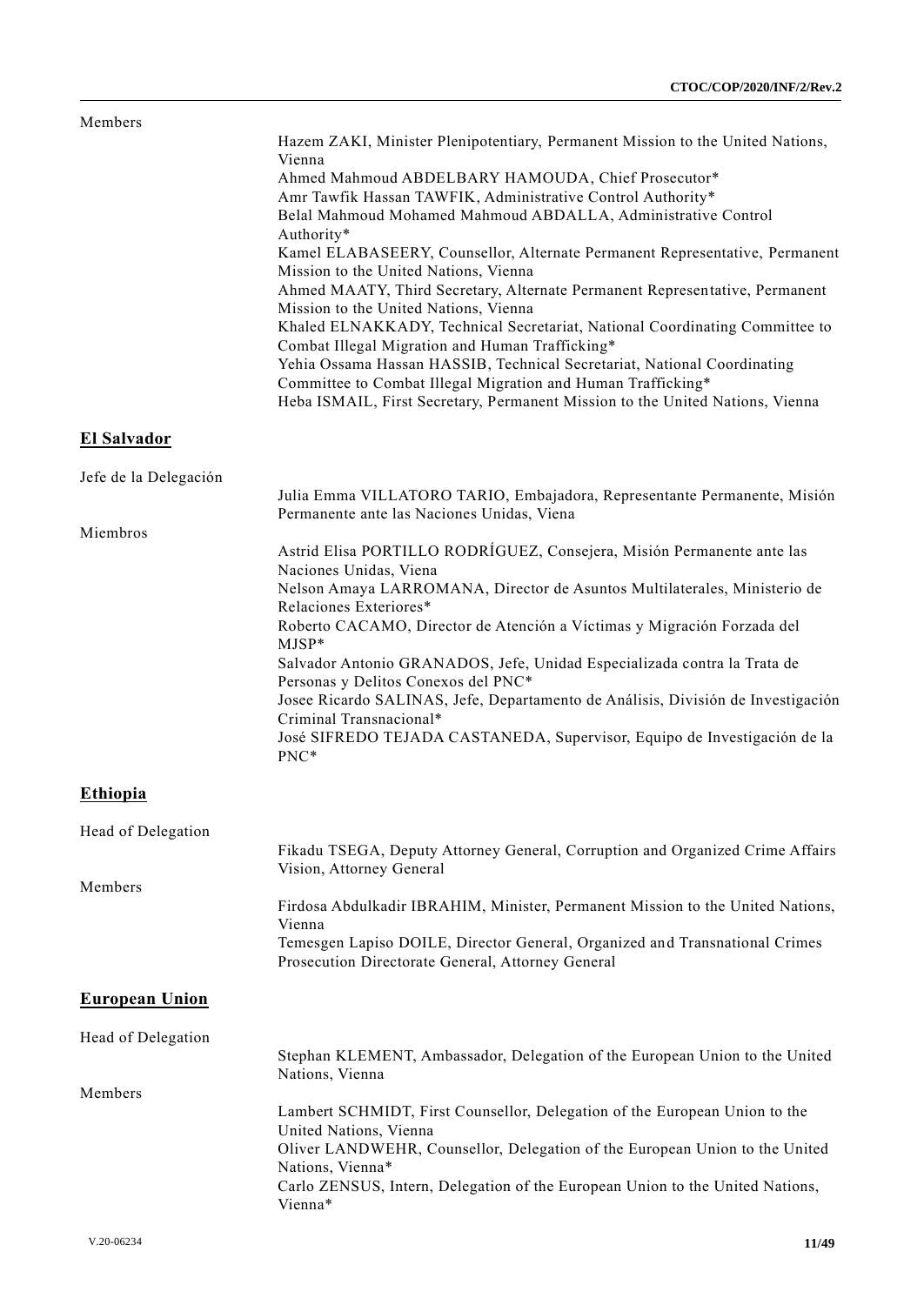Raquel PUJADAS BACH, Intern, Delegation of the European Union to the United Nations, Vienna\*

# **Finland**

| Head of Delegation               |                                                                                                                                                                                                                                                                                                                                                                                                                                                                                                                                                                                                                                                                                                                                                                                                                                                                                                                                                                                                                                                                                                                                                                                                                                                                                                                                                                                                                                                                                                                                                                                                                                                                                                                                                                                                                                                                                                                                                                                                                                                                                                                                                                                                                                                                                                                                                                                        |
|----------------------------------|----------------------------------------------------------------------------------------------------------------------------------------------------------------------------------------------------------------------------------------------------------------------------------------------------------------------------------------------------------------------------------------------------------------------------------------------------------------------------------------------------------------------------------------------------------------------------------------------------------------------------------------------------------------------------------------------------------------------------------------------------------------------------------------------------------------------------------------------------------------------------------------------------------------------------------------------------------------------------------------------------------------------------------------------------------------------------------------------------------------------------------------------------------------------------------------------------------------------------------------------------------------------------------------------------------------------------------------------------------------------------------------------------------------------------------------------------------------------------------------------------------------------------------------------------------------------------------------------------------------------------------------------------------------------------------------------------------------------------------------------------------------------------------------------------------------------------------------------------------------------------------------------------------------------------------------------------------------------------------------------------------------------------------------------------------------------------------------------------------------------------------------------------------------------------------------------------------------------------------------------------------------------------------------------------------------------------------------------------------------------------------------|
| Members                          | Pirkko HAMALAINEN, Ambassador, Permanent Representative, Permanent<br>Mission to the United Nations, Vienna                                                                                                                                                                                                                                                                                                                                                                                                                                                                                                                                                                                                                                                                                                                                                                                                                                                                                                                                                                                                                                                                                                                                                                                                                                                                                                                                                                                                                                                                                                                                                                                                                                                                                                                                                                                                                                                                                                                                                                                                                                                                                                                                                                                                                                                                            |
|                                  | Jouko HUHTAMAKI, Ministerial Adviser, Ministry of Interior*<br>Mika JUNNINEN, Senior Specialist, Adjunct Professor, Department for Criminal<br>Policy and Criminal Law, Ministry of Justice*<br>Virpi TURUNEN, First Secretary, Permanent Mission to the United Nations, Vienna<br>Laura-Maria PETAJA, Intern, Permanent Mission to the United Nations, Vienna*                                                                                                                                                                                                                                                                                                                                                                                                                                                                                                                                                                                                                                                                                                                                                                                                                                                                                                                                                                                                                                                                                                                                                                                                                                                                                                                                                                                                                                                                                                                                                                                                                                                                                                                                                                                                                                                                                                                                                                                                                        |
| <u>France</u>                    |                                                                                                                                                                                                                                                                                                                                                                                                                                                                                                                                                                                                                                                                                                                                                                                                                                                                                                                                                                                                                                                                                                                                                                                                                                                                                                                                                                                                                                                                                                                                                                                                                                                                                                                                                                                                                                                                                                                                                                                                                                                                                                                                                                                                                                                                                                                                                                                        |
| Chef de la Délégation            |                                                                                                                                                                                                                                                                                                                                                                                                                                                                                                                                                                                                                                                                                                                                                                                                                                                                                                                                                                                                                                                                                                                                                                                                                                                                                                                                                                                                                                                                                                                                                                                                                                                                                                                                                                                                                                                                                                                                                                                                                                                                                                                                                                                                                                                                                                                                                                                        |
|                                  | Gérald DARMANIN, Ministre de l'Intérieur                                                                                                                                                                                                                                                                                                                                                                                                                                                                                                                                                                                                                                                                                                                                                                                                                                                                                                                                                                                                                                                                                                                                                                                                                                                                                                                                                                                                                                                                                                                                                                                                                                                                                                                                                                                                                                                                                                                                                                                                                                                                                                                                                                                                                                                                                                                                               |
| Adjoint au Chef de la délégation |                                                                                                                                                                                                                                                                                                                                                                                                                                                                                                                                                                                                                                                                                                                                                                                                                                                                                                                                                                                                                                                                                                                                                                                                                                                                                                                                                                                                                                                                                                                                                                                                                                                                                                                                                                                                                                                                                                                                                                                                                                                                                                                                                                                                                                                                                                                                                                                        |
|                                  | Xavier STICKER, Ambassadeur, Représentant Permanent, Mission permanente<br>auprès des Nations Unies, Vienne                                                                                                                                                                                                                                                                                                                                                                                                                                                                                                                                                                                                                                                                                                                                                                                                                                                                                                                                                                                                                                                                                                                                                                                                                                                                                                                                                                                                                                                                                                                                                                                                                                                                                                                                                                                                                                                                                                                                                                                                                                                                                                                                                                                                                                                                            |
| Membres                          | Raphäel TRAPP, Représentant Permanent Adjoint, Mission permanente auprès des<br>Nations Unies, Vienne<br>Jacques DIACONO, Général, Chef de l'office central de lutte contre les atteintes à<br>l'environnement et à la santé publique (OCLAESP), Direction Générale de la<br>Gendarmerie Nationale, Ministère de l'Intérieur*<br>Adrien FRIER, Sous-Directeur de la lutte contre le terrorisme et la criminalité<br>organisée, Ministère de l'Europe et des Affaires étrangères*<br>Christian TOURNIÉ, Lieutenant-colonel, Adjoint au Chef, Office central de lutte<br>contre les atteintes à l'environnement et à la santé publique, en charge des affaires<br>européennes et internationales, Direction Générale de la Gendarmerie Nationale,<br>Ministère de l'Intérieur<br>Renaud SORIEUL, Bénévole, Président du Groupe Intergouvernemental à<br>composition non limitée de la Conférence des Parties (IEG)<br>Thomas LECLAIRE, Capitaine de Police, Office central de lutte contre le trafic de<br>biens culturels, Direction Centrale de la Police Judiciaire, Ministère de l'Intérieur<br>Aymeric PIGOT, Commandant de Gendarmerie, Chef du Bureau des accords<br>internationaux, Direction de la coopération internationale, Ministère de l'Intérieur*<br>Céline BOZZONI, Magistrate, Direction des affaires criminelles et des grâces,<br>Ministère de la Justice*<br>Élodie MALASSIS, Magistrate, Agence de gestion et de recouvrement des avoirs<br>saisis et confisqués*<br>Jean-Claude BRUNET, Ambassadeur, Représentant Spécial pour la lutte contre les<br>menaces criminelles transnationales, Ministère de l'Europe et des Affaires<br>étrangères*<br>Lisa SEGOVIA, Rédactrice, Sous-Direction de la lutte contre le terrorisme et la<br>criminalité organisée, Ministère de l'Europe et des Affaires étrangères<br>Isabelle BODIN, Rédactrice, Sous-Direction, Lutte contre le terrorisme et la<br>criminalité organisée, Ministère de l'Europe et des Affaires étrangères<br>Élise REBUT, Rédactrice, Sous-Direction de l'environnement et du climat,<br>Ministère de l'Europe et des Affaires étrangères<br>Victor MICHALLAND, Rédacteur, Sous-Direction de l'environnement et du climat,<br>Direction du développement durable, Ministère de l'Europe et des Affaires étrangères<br>Alexis MOCIO-MATHIEU, Rédacteur, Sous-Direction de l'enseignement supérieur, |

recherche et du réseau, Ministère de l'Europe et des Affaires étrangères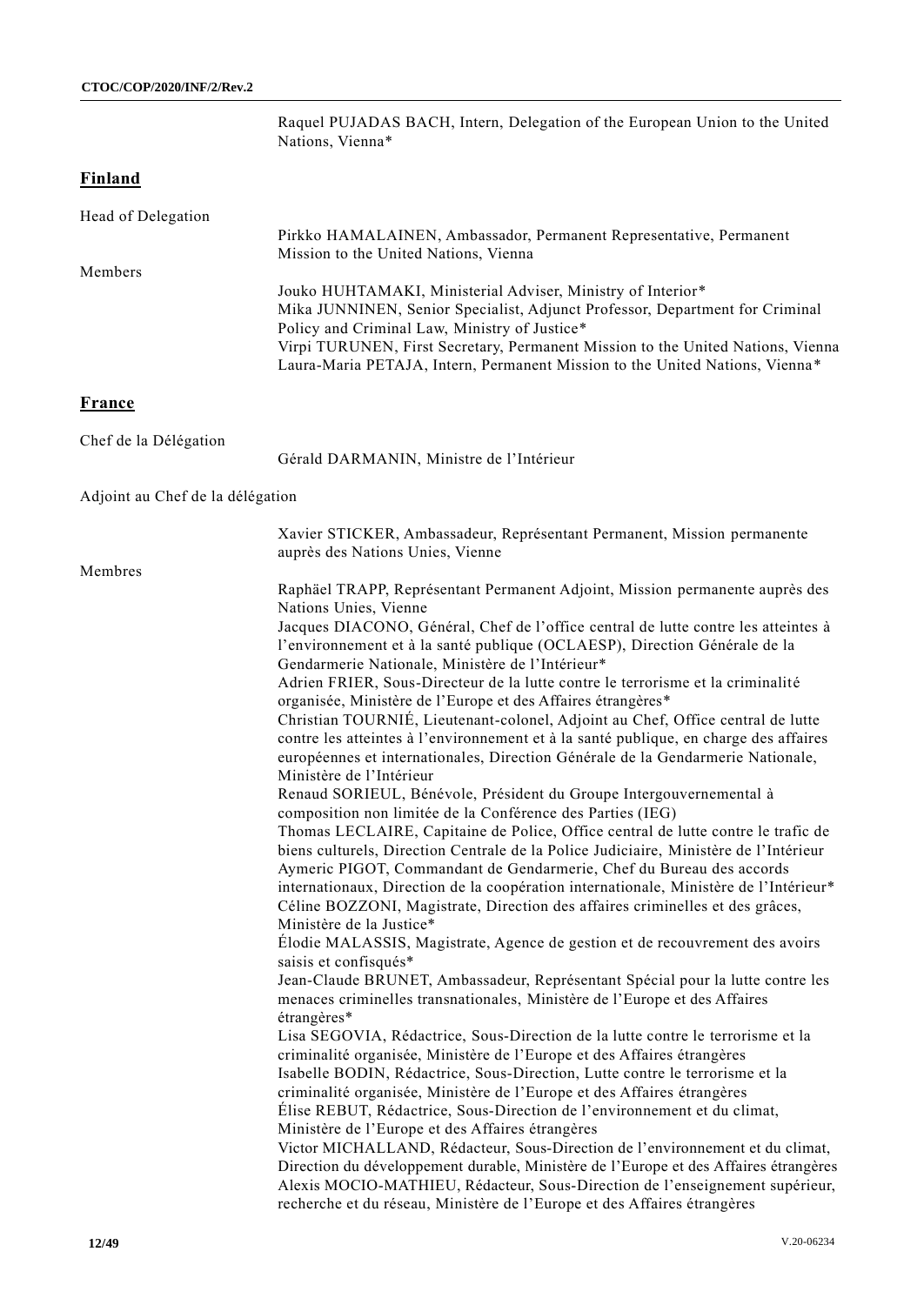| Jeanne RIQUE, Rédactrice, Sous-Direction du développement humain, Ministère de<br>l'Europe et des Affaires étrangères*<br>Jessica GOURMELEN, Chargée de mission, Mission interministérielle pour la<br>protection des femmes contre les violences et la lutte contre la traite des êtres                                                                                                               |
|--------------------------------------------------------------------------------------------------------------------------------------------------------------------------------------------------------------------------------------------------------------------------------------------------------------------------------------------------------------------------------------------------------|
| humains*<br>Boris FREYBURGER, Conseiller technique, Mission permanente auprès des<br>Nations Unies, Vienne                                                                                                                                                                                                                                                                                             |
| Erwann TOR, Magistrat, Chargé de Mission « lutte contre le trafic d'êtres humains<br>et criminalité connexe », Mission permanente auprès des Nations Unies, Vienne<br>Tiphaine CHAPEAU, Première secrétaire, Mission permanente auprès des Nations<br>Unies, Vienne                                                                                                                                    |
| Léo LAPORTE, Premier secrétaire, Mission permanente auprès des Nations Unies,<br>Vienne                                                                                                                                                                                                                                                                                                                |
| Iman BRANDTNER, Attaché, Mission permanente auprès des Nations Unies,<br>Vienne                                                                                                                                                                                                                                                                                                                        |
| Stéphane PAILLER, Sous-Directeur de l'environnement et du climat, Ministère de<br>l'Europe et des Affaires étrangères*                                                                                                                                                                                                                                                                                 |
| Philippe NOBLES, Commandant, chef, section centrale armes, explosifs, matières<br>sensibles, Direction centrale de la police judiciaire, Ministère de l'Intérieur*<br>Maxime REYNAUD, Rédactrice, Sous-Direction de la lutte contre le terrorisme et<br>la criminalité organisée, Ministère de l'Europe et des Affaires étrangères*<br>Ludovic ROYER, Rédacteur, délégation aux affaires francophones* |
|                                                                                                                                                                                                                                                                                                                                                                                                        |
| Nestan BEJANISHVILI, Senior Counsellor, Permanent Representative, Permanent<br>Mission to the United Nations, Vienna                                                                                                                                                                                                                                                                                   |
|                                                                                                                                                                                                                                                                                                                                                                                                        |
| Gerhard KÜNTZLE, Ambassador, Permanent Representative, Permanent Mission to<br>the United Nations, Vienna                                                                                                                                                                                                                                                                                              |
| Jan SCHUBERT, Counsellor, Federal Foreign Office                                                                                                                                                                                                                                                                                                                                                       |
| Juliane BAER-HENNEY, Federal Ministry of Justice and for Consumer Protection<br>Lisa FISCHER, Federal Ministry for Family Affairs, Senior Citizens, Women and                                                                                                                                                                                                                                          |
| Youth*<br>Sarah VOSSBECK, Federal Ministry of the Interior, Building and Community*<br>Frank RAUCH, Police Liaison Officer, Embassy, Vienna*                                                                                                                                                                                                                                                           |
| Sabine FEYERTAG, Counsellor, Permanent Mission to the United Nations, Vienna<br>Thomas MUETZELBURG, Counsellor, Permanent Mission to the United Nations,<br>Vienna                                                                                                                                                                                                                                     |
| Frank SCHOBER, Second Secretary, Permanent Mission to the United Nations,<br>Vienna                                                                                                                                                                                                                                                                                                                    |
|                                                                                                                                                                                                                                                                                                                                                                                                        |
|                                                                                                                                                                                                                                                                                                                                                                                                        |
| Catherine KOIKA, Ambassador, Permanent Representative, Permanent Mission to<br>the United Nations, Vienna                                                                                                                                                                                                                                                                                              |
| Sofoklis MANDALIDIS, Alternate Permanent Representative, Permanent Mission<br>to the United Nations, Vienna<br>Kalliopi THEOLOGITOU, Vice Prosecutor, Court of Appeal                                                                                                                                                                                                                                  |
|                                                                                                                                                                                                                                                                                                                                                                                                        |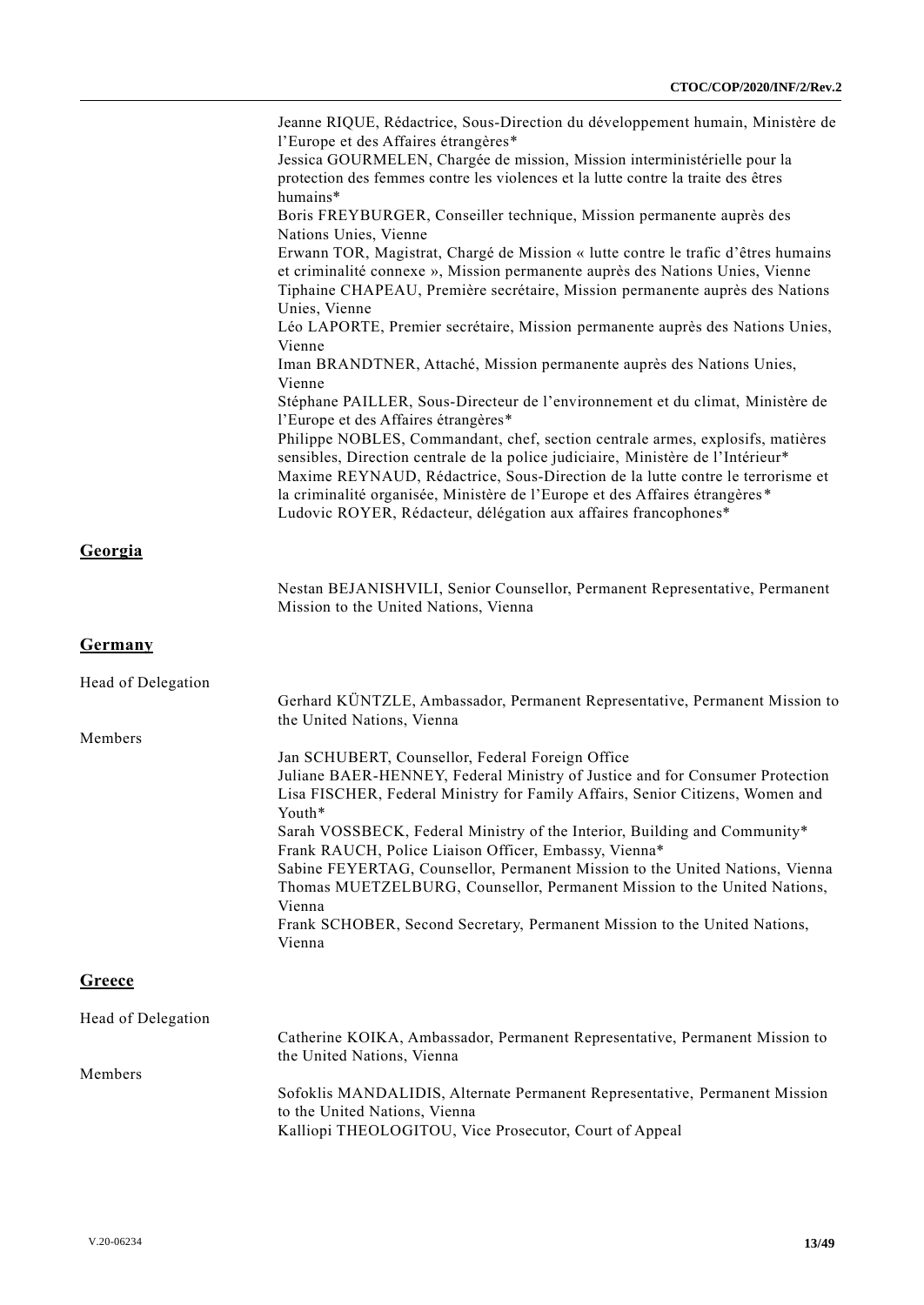# **Guatemala** Jefe de la Delegación Gendri Rocael REYES MAZARIEGOS, Primer Viceministro de Gobernación, Ministerio de Gobernación\* Jefe Alterno de la Delegación Manuel Estuardo ROLDAN BARILLAS, Embajador, Representante Permanente, Misión Permanente ante las Naciones Unidas, Viena\* Miembros Carlos Alberto GARCÍA REYES, Ministro Consejero, Representante Alterno, Misión Permanente ante las Naciones Unidas, Viena Yodzaida Claydett GARCÍA ESTACUY, Subdirectora General, Dirección General, Policía Nacional Civil\* Nelly Yadira MORATAYA AGUILAR, Fiscal de Delitos Transnacionales, Ministerio Público\* Ángel Arnoldo PINED AVILA, Secretario de Asuntos Internacionales y Cooperación, Ministerio de la República\* Pablo Andrés FIGUEROA GIRON, Tercer Secretario, Subdirección de Política Multilateral para ONU, Ministerio de Relaciones Exteriores\* **Holy See** Head of Delegation

| Head of Delegation           | Janusz URBANCZYK, Permanent Observer, Permanent Mission to the United<br>Nations, Vienna                                |
|------------------------------|-------------------------------------------------------------------------------------------------------------------------|
| Alternate Head of Delegation |                                                                                                                         |
|                              | Joseph GRECH, Counsellor, Alternate Permanent Representative, Permanent<br>Mission to the United Nations, Vienna*       |
| Members                      |                                                                                                                         |
|                              | Alberto CERRI*<br>Gaëtan DU PELOUX DE SAINT ROMAIN*                                                                     |
| <u>Honduras</u>              |                                                                                                                         |
| Jefe de la Delegación        |                                                                                                                         |
|                              | Rommen Armando MARTÍNEZ TORRES, Director Nacional, Policía de                                                           |
|                              | Investigaciones, Policía Nacional                                                                                       |
| Miembros                     |                                                                                                                         |
|                              | Mario MONCADA, Comisionado de Policía, Director Nacional, Policía Antidrogas,<br>Policía Nacional*                      |
|                              | Mario Arnoldo BUESO CABALLERO, Jefe, Fuerza de Seguridad Interinstitucional<br>Nacional (FUSINA), Región Noroccidental* |
|                              | Franklin Orlando MORALES OCAMPO, Fiscal Jefe, Fiscalía contra el Crimen<br>Organizado, Ministerio Público*              |
|                              | Soraya Carolina CALIX, Directora, Dirección de Lucha contra el Narcotráfico,                                            |
|                              | Ministerio Público*                                                                                                     |
|                              | Héctor CABALLERO VELASQUEZ, Interpol, Policía Nacional*                                                                 |
|                              | Sandra PONCE, Ministra Consejera, Misión Permanente ante las Naciones Unidas,<br>Viena                                  |
|                              | Javier DÍAZ HERRERA, Comisionado de Policía, Agregado Policial, Misión                                                  |
|                              | Permanente ante las Naciones Unidas, Viena                                                                              |

# **Hungary**

Károly DÁN, Ambassador, Permanent Representative, Permanent Mission to the United Nations, Vienna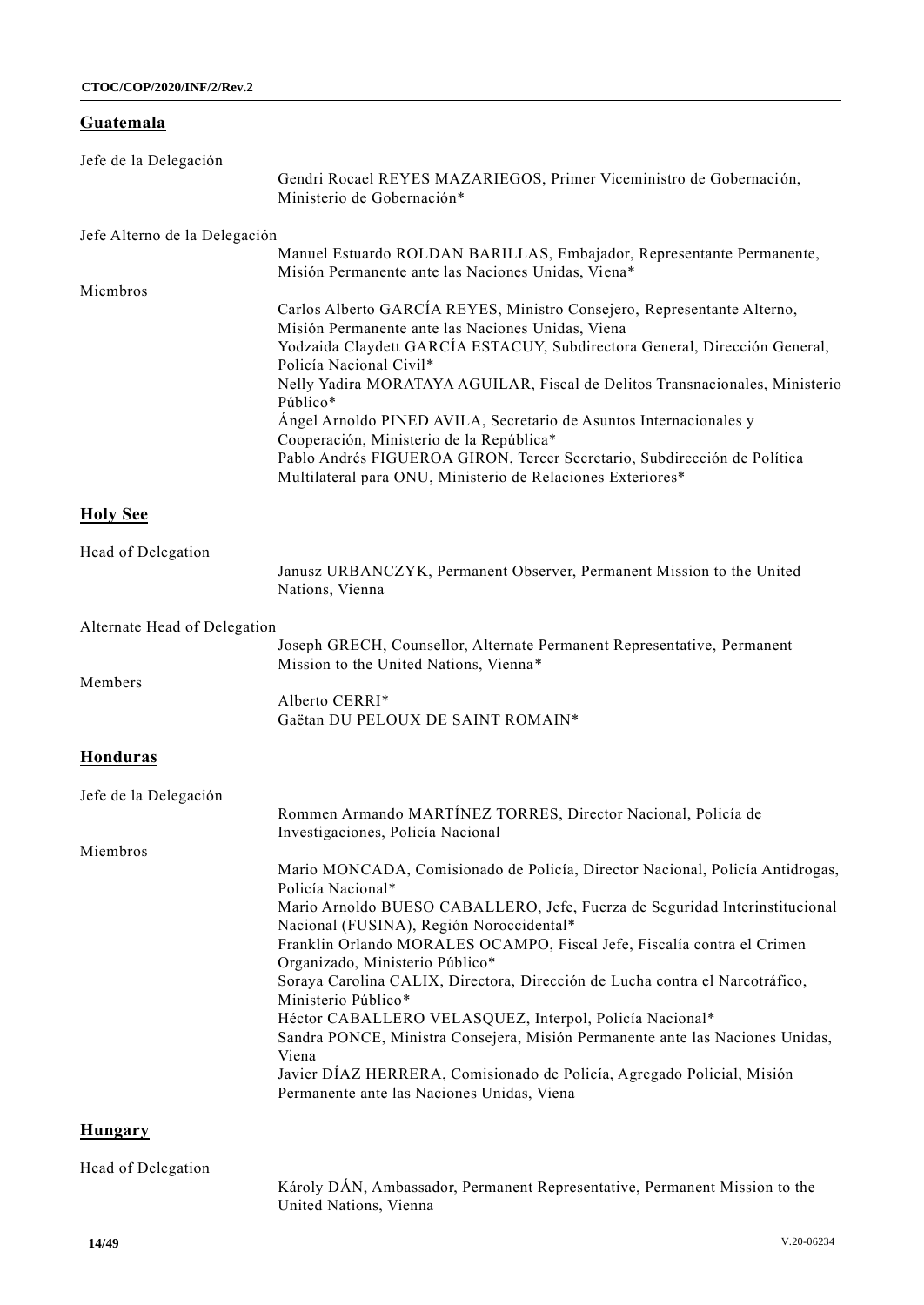| Member                        |                                                                                                                                                                                                                                                                                                                                                                                                                                                                                                                                                                                                                                                                                                                                                                                                                                                                                                                                                                                                                                                                                                                                                                                                                                                                                                                                                                                                                                                                                                                                                                                                                                                                                                                                                |
|-------------------------------|------------------------------------------------------------------------------------------------------------------------------------------------------------------------------------------------------------------------------------------------------------------------------------------------------------------------------------------------------------------------------------------------------------------------------------------------------------------------------------------------------------------------------------------------------------------------------------------------------------------------------------------------------------------------------------------------------------------------------------------------------------------------------------------------------------------------------------------------------------------------------------------------------------------------------------------------------------------------------------------------------------------------------------------------------------------------------------------------------------------------------------------------------------------------------------------------------------------------------------------------------------------------------------------------------------------------------------------------------------------------------------------------------------------------------------------------------------------------------------------------------------------------------------------------------------------------------------------------------------------------------------------------------------------------------------------------------------------------------------------------|
|                               | Csaba SZ. NAGY, First Counsellor, Permanent Mission to the United Nations,<br>Vienna                                                                                                                                                                                                                                                                                                                                                                                                                                                                                                                                                                                                                                                                                                                                                                                                                                                                                                                                                                                                                                                                                                                                                                                                                                                                                                                                                                                                                                                                                                                                                                                                                                                           |
| <b>India</b>                  |                                                                                                                                                                                                                                                                                                                                                                                                                                                                                                                                                                                                                                                                                                                                                                                                                                                                                                                                                                                                                                                                                                                                                                                                                                                                                                                                                                                                                                                                                                                                                                                                                                                                                                                                                |
| Head of Delegation            |                                                                                                                                                                                                                                                                                                                                                                                                                                                                                                                                                                                                                                                                                                                                                                                                                                                                                                                                                                                                                                                                                                                                                                                                                                                                                                                                                                                                                                                                                                                                                                                                                                                                                                                                                |
|                               | Jaideep MAZUMDAR, Ambassador, Permanent Representative, Permanent Mission<br>to the United Nations, Vienna                                                                                                                                                                                                                                                                                                                                                                                                                                                                                                                                                                                                                                                                                                                                                                                                                                                                                                                                                                                                                                                                                                                                                                                                                                                                                                                                                                                                                                                                                                                                                                                                                                     |
| Members                       | Shri PRAKASH, Joint Secretary, Ministry of Home Affairs*<br>Ratnesh Kumar JHA, Officer on Special Duty, Ministry of Home Affairs*<br>Anand Kumar SOMANI, Counsellor, Permanent Mission to the United Nations,<br>Vienna<br>Krishan KUMAR, Deputy Secretary, Ministry of Home Affairs*<br>Arun SOBTI, Deputy Secretary, Ministry of Home Affairs*                                                                                                                                                                                                                                                                                                                                                                                                                                                                                                                                                                                                                                                                                                                                                                                                                                                                                                                                                                                                                                                                                                                                                                                                                                                                                                                                                                                               |
| <b>Indonesia</b>              |                                                                                                                                                                                                                                                                                                                                                                                                                                                                                                                                                                                                                                                                                                                                                                                                                                                                                                                                                                                                                                                                                                                                                                                                                                                                                                                                                                                                                                                                                                                                                                                                                                                                                                                                                |
| Head of Delegation            | Darmansjah DJUMALA, Ambassador, Permanent Representative, Permanent<br>Mission to the United Nations, Vienna                                                                                                                                                                                                                                                                                                                                                                                                                                                                                                                                                                                                                                                                                                                                                                                                                                                                                                                                                                                                                                                                                                                                                                                                                                                                                                                                                                                                                                                                                                                                                                                                                                   |
| Alternate Heads of Delegation |                                                                                                                                                                                                                                                                                                                                                                                                                                                                                                                                                                                                                                                                                                                                                                                                                                                                                                                                                                                                                                                                                                                                                                                                                                                                                                                                                                                                                                                                                                                                                                                                                                                                                                                                                |
|                               | T.B.H. Witjaksono ADJI, Minister, Alternate Permanent Representative, Permanent<br>Mission to the United Nations, Vienna<br>TUDIONO, Director, Central Authority and International Law Ministry of Law and<br>Human Rights                                                                                                                                                                                                                                                                                                                                                                                                                                                                                                                                                                                                                                                                                                                                                                                                                                                                                                                                                                                                                                                                                                                                                                                                                                                                                                                                                                                                                                                                                                                     |
|                               |                                                                                                                                                                                                                                                                                                                                                                                                                                                                                                                                                                                                                                                                                                                                                                                                                                                                                                                                                                                                                                                                                                                                                                                                                                                                                                                                                                                                                                                                                                                                                                                                                                                                                                                                                |
| Members                       | Arsi Dwinugra FIRDAUSY, Ministry Counsellor, Permanent Mission to the United<br>Nations, Vienna<br>Veronica Vicka Ancilla ROMPIS, Deputy Director, Combating Transnational<br>Organized Crimes, Directorate of International Security and Disarmament, Ministry<br>of Foreign Affairs<br>Shanti DAMAYANTI, Deputy Director, Political Affairs and Law Enforcement<br>Cooperation, Directorate of Legal Affairs and Political and Security Treaties,<br>Ministry of Foreign Affairs<br>Andi Eva NURLIANI, Deputy Director, Mutual Legal Assistance in Criminal<br>Matters, Directorate of Central Authority and International Law, Ministry of Law<br>and Human Rights<br>Mohammad FAJAR, Deputy Director, Extradition and Transfer of Sentenced<br>Persons, Directorate of Central Authority and International Law, Ministry of Law<br>and Human Rights<br>Yudho Priambudi ASRUCHIN, Official, Directorate of International Security and<br>Disarmament, Ministry of Foreign Affairs<br>Anisa FARIDA, Official, Directorate of International Security and Disarmament,<br>Ministry of Foreign Affairs<br>Ali Wibowo LAKSONO, Assistant Deputy Director, Africa, South America and<br>Caribbean Affairs, Directorate of Protection of Indonesian Citizens and Legal<br>Affairs, Ministry of Foreign Affairs<br>Indra Danardi HARYANTO, Official, Directorate of Legal Affairs and Political and<br>Security Treaties, Ministry of Foreign Affairs<br>Masagus Salman ISFAHANI, First Secretary, Permanent Mission to the United<br>Nations, Vienna<br>Akbar NUGRAHA, First Secretary, Permanent Mission to the United Nations,<br>Vienna<br>Danurdoro K.M PARNOHADININGRAT, Second Secretary, Permanent Mission to<br>the United Nations, Vienna |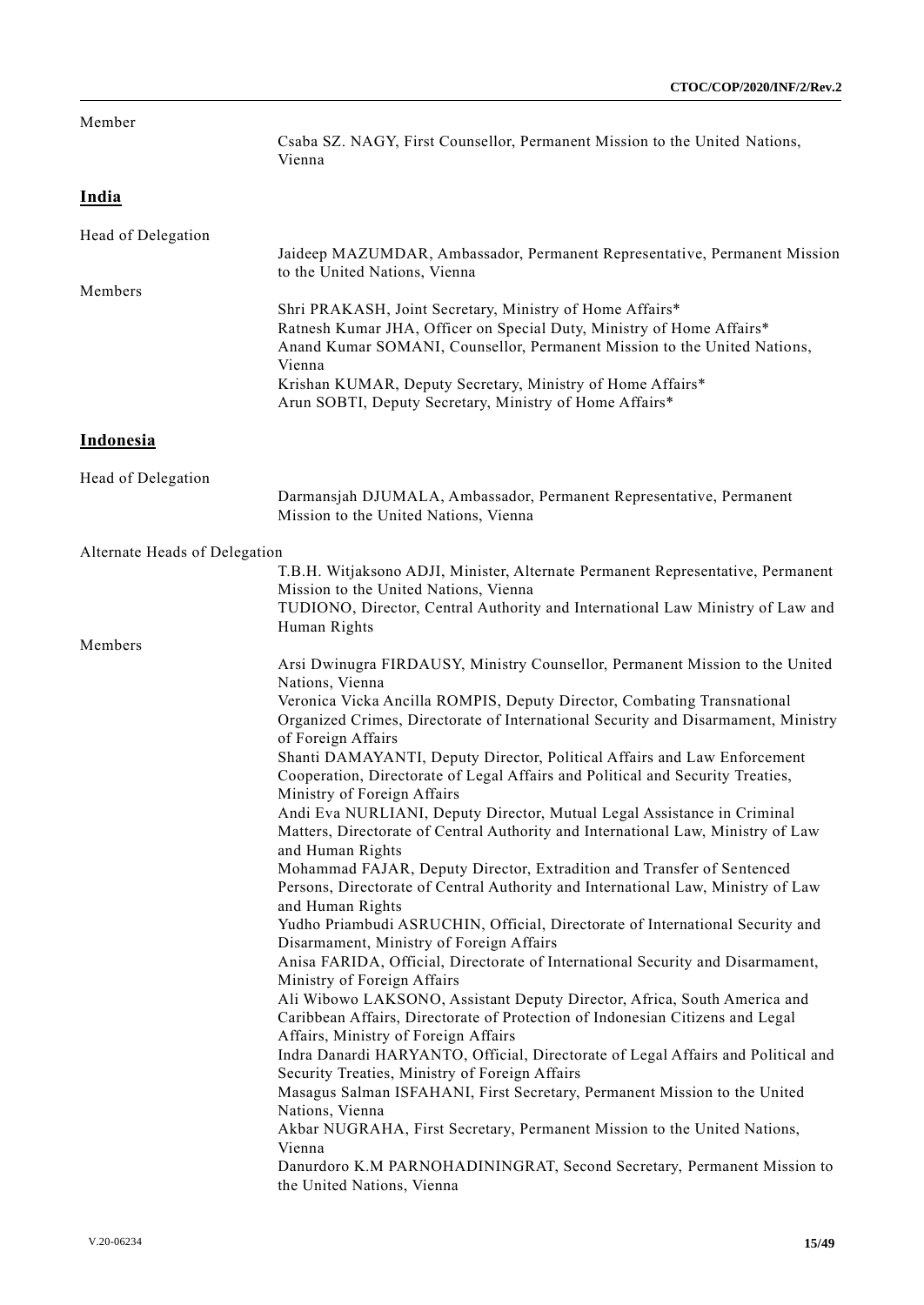|                    | Derian Antonio DANISWARA, Acting Assistant Deputy Director for East Asia<br>Excluding PRC Affairs, Directorate of Protection of Indonesian Citizens and Legal<br>Entities, Ministry of Foreign Affairs |
|--------------------|--------------------------------------------------------------------------------------------------------------------------------------------------------------------------------------------------------|
| <b>Iraq</b>        |                                                                                                                                                                                                        |
| Head of Delegation |                                                                                                                                                                                                        |
|                    | Baker Fattah HUSSEN, Ambassador, Permanent Representative, Permanent Mission<br>to the United Nations, Vienna                                                                                          |
| Members            |                                                                                                                                                                                                        |
|                    | Usama Abdelsaheb Mohsen AL-NASHY, Minister Plenipotentiary, Permanent<br>Mission to the United Nations, Vienna                                                                                         |
|                    | Ezat Faik Ali ALBHADILY, Counsellor, Permanent Mission to the United Nations,<br>Vienna                                                                                                                |
|                    | Mohammed Hameed AHMED, Second Secretary, Permanent Mission to the United<br>Nations, Vienna                                                                                                            |
|                    | Firas Abduljaleel DHAHIR, Third Secretary, Permanent Mission to the United<br>Nations, Vienna                                                                                                          |
| <b>Ireland</b>     |                                                                                                                                                                                                        |
| Head of Delegation |                                                                                                                                                                                                        |
|                    | Paddy DUFFY, Assistant Principal, Criminal Justice Policy, Department of Justice<br>and Equality*                                                                                                      |
| Members            |                                                                                                                                                                                                        |
|                    | Hugh MCGOWAN, Second Secretary, Permanent Mission to the United Nations,<br>Vienna*                                                                                                                    |
|                    | Colin LAVELLE, Administrative Officer, Criminal Justice Policy, Department of<br>Justice and Equality*                                                                                                 |

and Legal Entities, Ministry of Foreign Affairs

Lisa LIEGHIO, Higher Executive Officer, Department of Justice and Equality\* Justin DELANEY, Enforcement Manager, Health Products Regulatory Authority (HPRA)\* Chris MCGUIRE, Enforcement Intelligence Officer, Health Products Regul atory Authority (HPRA)\*

Devi Melissa SILALAHI, Assistant Deputy Director, North America and South East Asia Excluding Malaysia Affairs, Directorate of Protection of Indonesian Citizens

# **Israel**

| Head of Delegation |                                                                                  |
|--------------------|----------------------------------------------------------------------------------|
|                    | Hila TENE-GILAD, Advocate, Director, Human Rights and Relations with             |
|                    | International Organizations, Office of the Deputy Attorney General, Ministry of  |
|                    | Justice                                                                          |
| Members            |                                                                                  |
|                    | Ayelet LEVIN, Advocate, Office of the Deputy Attorney General for International  |
|                    | Law, Ministry of Justice                                                         |
|                    | Dina DOMINITZ, Advocate, Director, National Anti-Trafficking Coordination Unit,  |
|                    | Ministry of Justice                                                              |
|                    | Ayelet DAHAN, Advocate, Deputy Anti trafficking Coordinator, Ministry of Justice |
|                    | Mordechai Denis Paul RODGOLD, Ambassador, Permanent Representative,              |
|                    | Permanent Mission to the United Nations, Vienna                                  |
|                    | Silvia BERLADSKI-BARUCH, Deputy Permanent Representative, Permanent              |
|                    | Mission to the United Nations, Vienna                                            |
|                    | Maya WASSERSTRUM, Political Advisor, Permanent Mission to the United             |
|                    | Nations, Vienna                                                                  |
|                    | Christian SCHWARZ, Political Advisor, Permanent Mission to the United Nations,   |
|                    | Vienna                                                                           |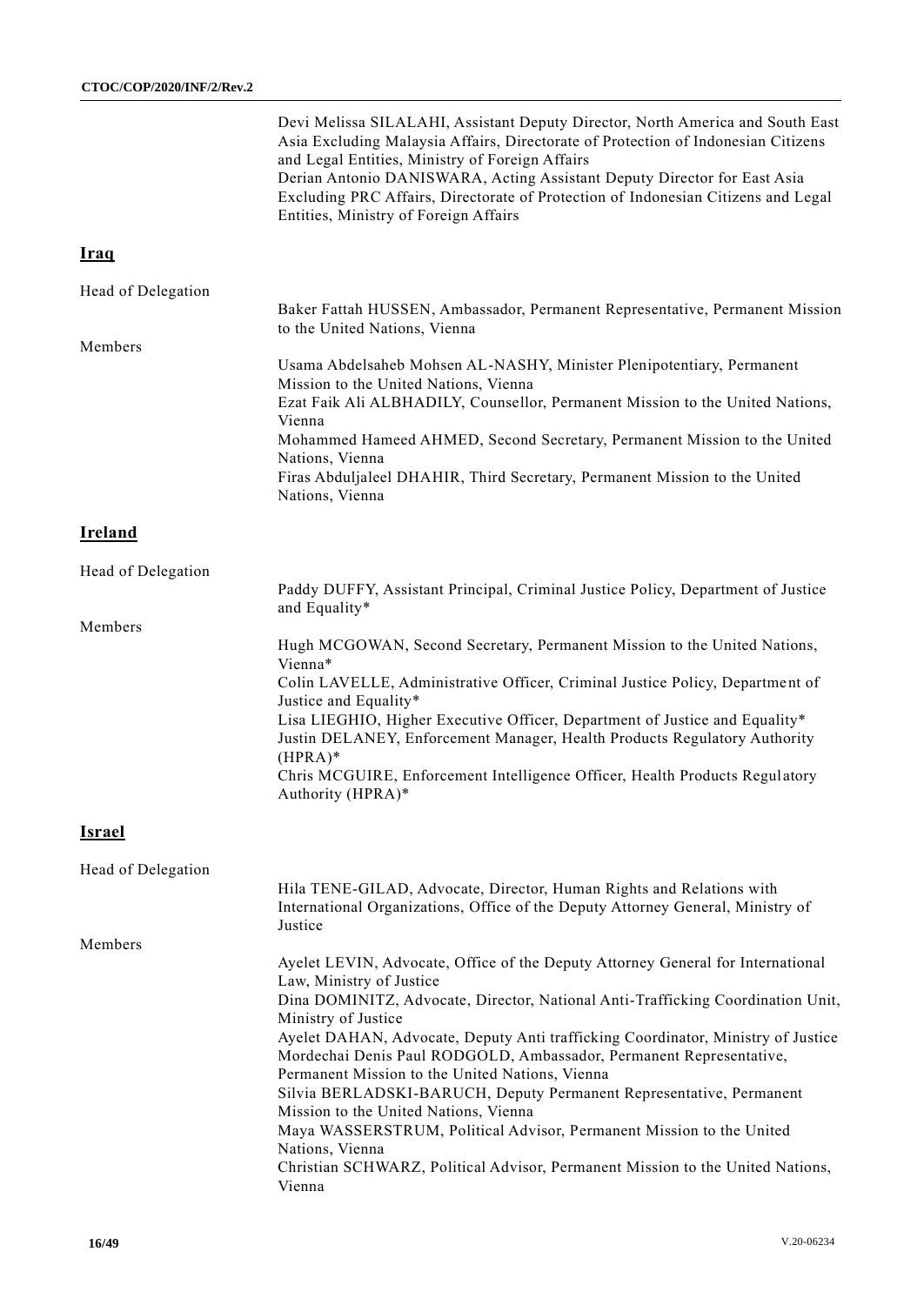# **Italy**

| Head of Delegation            |                                                                                                                                                                                                                                        |
|-------------------------------|----------------------------------------------------------------------------------------------------------------------------------------------------------------------------------------------------------------------------------------|
|                               | Alfonso BONAFEDE, Minister of Justice*                                                                                                                                                                                                 |
| Alternate Heads of Delegation |                                                                                                                                                                                                                                        |
|                               | Alessandro CORTESE, Ambassador, Permanent Representative, Permanent Mission<br>to the United Nations, Vienna                                                                                                                           |
|                               | Antonio BALSAMO, Legal Adviser, Permanent Mission to the United Nations,<br>Vienna                                                                                                                                                     |
|                               | Luigi RIPAMONTI, First Secretary, Permanent Mission to the United Nations,                                                                                                                                                             |
| Members                       | Vienna                                                                                                                                                                                                                                 |
|                               | Marina SERENI, Vice Minister, Ministry of Foreign Affairs and International                                                                                                                                                            |
|                               | Cooperation*<br>Giuseppe CAVAGNA, Chief of Staff of the Vice Minister, Ministry of Foreign                                                                                                                                             |
|                               | Affairs and International Cooperation*<br>Arnaldo MINUTI, Head, Division on International Cooperation against Global                                                                                                                   |
|                               | Threats, Directorate General for Political Affairs and Security, Ministry of Foreign<br>Affairs and International Cooperation*                                                                                                         |
|                               | Isa GHIVARELLI, Deputy Head, Division on International Cooperation against                                                                                                                                                             |
|                               | Global Threats, Directorate General for Political Affairs and Security, Ministry of<br>Foreign Affairs and International Cooperation*                                                                                                  |
|                               | Raffaele PICCIRILLO, Chief of Cabinet of the Minister, Ministry of Justice*                                                                                                                                                            |
|                               | Roberto NATALI, Diplomatic Advisor to the Minister, Ministry of Justice*<br>Stefano OPILIO, General Director of International Affairs and Judicial Cooperation,                                                                        |
|                               | Ministry of Justice*<br>Maria AVERSANO, Magistrate, International Affairs Service of the Cabinet of the                                                                                                                                |
|                               | Minister, Ministry of Justice*                                                                                                                                                                                                         |
|                               | Pietro CURZIO, First President, Supreme Court of Cassation, Ministry of Justice*<br>Giovanni SALVI, Prosecutor General, Supreme Court of Cassation, Ministry of                                                                        |
|                               | Justice*<br>Luigi MARINI, Secretary General, Supreme Court of Cassation, Ministry of<br>Justice*                                                                                                                                       |
|                               | Federico CAFIERO DE RAHO, National Antimafia and Counterterrorism Chief                                                                                                                                                                |
|                               | Prosecutor, Ministry of Justice<br>Giovanni RUSSO, National Antimafia and Counterterrorism Deputy Chief                                                                                                                                |
|                               | Prosecutor, Ministry of Justice*<br>Maria Vittoria DE SIMONE, National Antimafia and Counterterrorism Deputy                                                                                                                           |
|                               | Chief Prosecutor, Ministry of Justice*<br>Francesco TESTA, Chief Prosecutor at the Court of Chieti, Ministry of Justice*                                                                                                               |
|                               | Franco GABRIELLI, Head of Police, General Director of Public Security, Ministry<br>of Interior*                                                                                                                                        |
|                               | Alessandra GUIDI, Deputy Director General of Public Security, Ministry of                                                                                                                                                              |
|                               | Interior*<br>Vittorio RIZZI, Deputy Director General of Public Security, Central Director of the                                                                                                                                       |
|                               | Criminal Police, Ministry of Interior*<br>Maria Teresa SEMPREVIVA, Director, Office for the Coordination and Planning of                                                                                                               |
|                               | the Police Forces, Ministry of Interior*                                                                                                                                                                                               |
|                               | Eufemia ESPOSITO, Director, International Relations Service, Office for the<br>Coordination and Planning of the Police Forces, Ministry of Interior*                                                                                   |
|                               | Antonio SERVEDIO, Director, Multilateral Affairs Division, Ministry of Interior*<br>Giuseppe Enzio SPINA, Director, Service for International Police Cooperation,<br>Central Directorate of the Criminal Police, Ministry of Interior* |
|                               | Maria Josè FALCICCHIA, International Police Cooperation Service, Central                                                                                                                                                               |
|                               | Direction of the Criminal Police, Ministry of Interior*<br>Arturo SESSA, Antidrug and Security Expert, Permanent Mission to the United<br>Nations, Vienna                                                                              |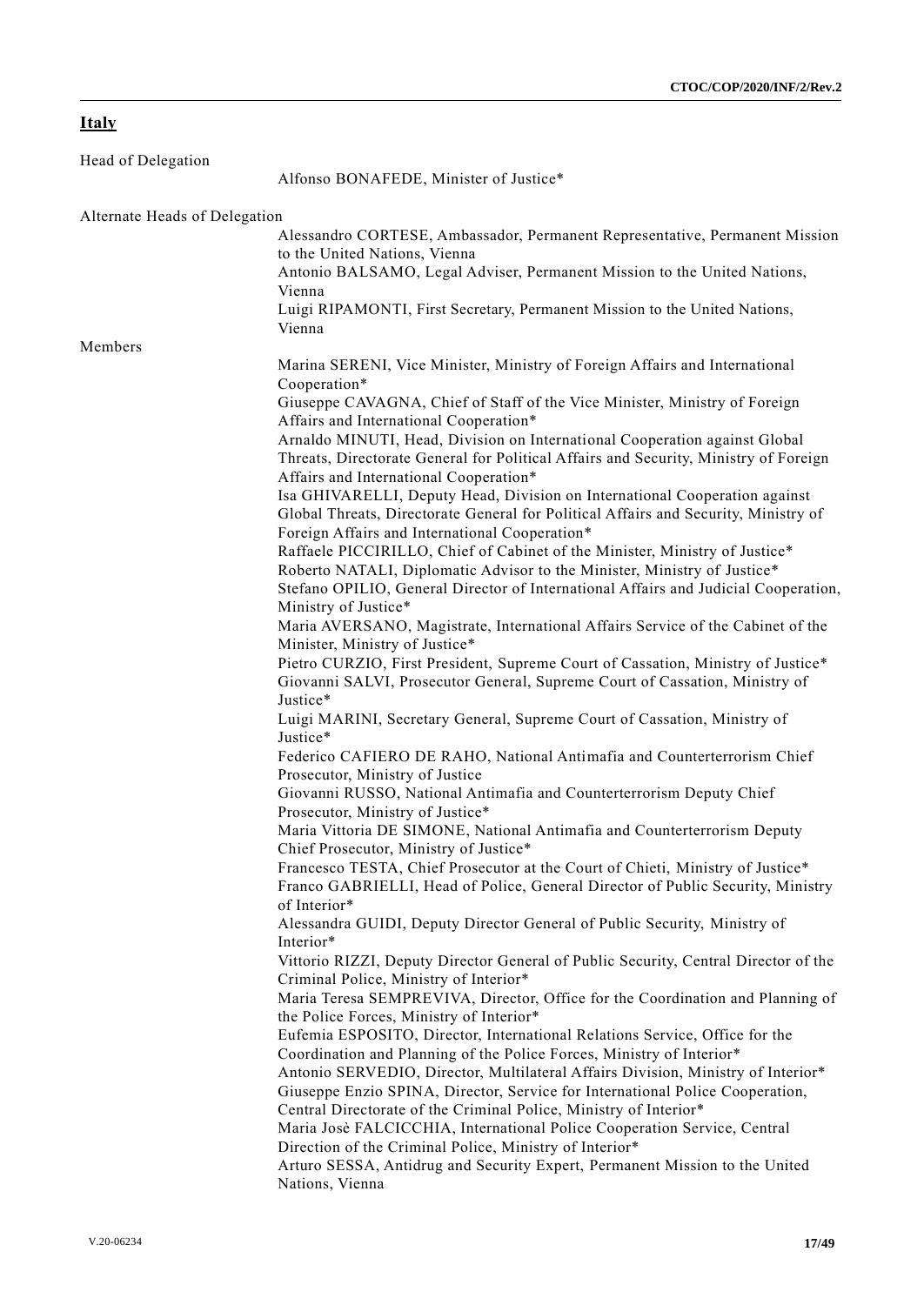| Antonio MONTANARO, International Police Cooperation Service, Central          |
|-------------------------------------------------------------------------------|
| Direction of the Criminal Police, Ministry of Interior*                       |
| Fausto LAMPARELLI, Director, Central Operations Service, Central Anti-Crime   |
| Directorate of the Police, Ministry of Interior*                              |
| Marco MARTINO, Director of the 2nd Division, Central Operational Service,     |
| Ministry of Interior*                                                         |
| Chiara ROTA, Anti-Crime Directorate of the Police, Ministry of Interior*      |
| Giuseppe DE RIGGI, Head, II Department, General Command of the Carabinieri,   |
| Ministry of Interior*                                                         |
| Roberto RICCARDI, Head, Carabinieri for the Protection of Cultural Heritage,  |
| Ministry of Interior*                                                         |
| Fabio DE ROSA, Head, Operations Department of the Carabinieri Command for the |
| Protection of the Environment, Ministry of Interior*                          |
| Cosimo DI GESÙ, Head, II Department-General Command of the Guardia di         |
| Finanza, Ministry of Interior*                                                |
| Antonello MAGGIORE, Commander, Naval Centre of the Guardia di Finanza,        |
| Ministry of Interior*                                                         |

# **Japan**

| Head of Delegation           |                                                                                                                                                                                                                                                                                                                                                                                                                                                                                                                                                                                                                                                                                                                                                                                                                                                                                                                                                                                                                                                                                                    |
|------------------------------|----------------------------------------------------------------------------------------------------------------------------------------------------------------------------------------------------------------------------------------------------------------------------------------------------------------------------------------------------------------------------------------------------------------------------------------------------------------------------------------------------------------------------------------------------------------------------------------------------------------------------------------------------------------------------------------------------------------------------------------------------------------------------------------------------------------------------------------------------------------------------------------------------------------------------------------------------------------------------------------------------------------------------------------------------------------------------------------------------|
|                              | HIKIHARA Takeshi, Ambassador, Permanent Representative, Permanent Mission to<br>the United Nations, Vienna                                                                                                                                                                                                                                                                                                                                                                                                                                                                                                                                                                                                                                                                                                                                                                                                                                                                                                                                                                                         |
| Alternate Head of Delegation |                                                                                                                                                                                                                                                                                                                                                                                                                                                                                                                                                                                                                                                                                                                                                                                                                                                                                                                                                                                                                                                                                                    |
|                              | YANAGI Jun, Minister, Deputy Permanent Representative, Permanent Mission to<br>the United Nations, Vienna                                                                                                                                                                                                                                                                                                                                                                                                                                                                                                                                                                                                                                                                                                                                                                                                                                                                                                                                                                                          |
| Members                      |                                                                                                                                                                                                                                                                                                                                                                                                                                                                                                                                                                                                                                                                                                                                                                                                                                                                                                                                                                                                                                                                                                    |
|                              | SHIRATORI Tomohiko, Senior Attorney, Criminal Affairs Bureau, Ministry of<br>Justice<br>ISHIHARA Takeshi, Principal Deputy Director, International Safety and Security<br>Cooperation Division, Foreign Police Bureau, Ministry of Foreign Affairs<br>MUKAI Sho, Attorney, Criminal Affairs Bureau, Ministry of Justice<br>TSUKAGAMI Kimihiro, Attorney, International Safety and Security Cooperation<br>Division, Foreign Policy Bureau, Ministry of Foreign Affairs<br>SATO Takako, Assistant Director, International Safety and Security Cooperation<br>Division, Foreign Policy Bureau, Ministry of Foreign Affairs<br>IRIE Akira, First Secretary, Permanent Mission to the United Nations, Vienna<br>MITANI Maya, Second Secretary, Permanent Mission to the United Nations, Vienna<br>James BERGIN, Diplomatic Support Staff, Permanent Mission to the United<br>Nations, Vienna<br>Diana ROBLETO-SATTLER, Diplomatic Support Staff, Permanent Mission to the<br>United Nations, Vienna<br>Caroline WILLIAMS, Diplomatic Support Staff, Permanent Mission to the United<br>Nations, Vienna |
| <b>Jordan</b>                |                                                                                                                                                                                                                                                                                                                                                                                                                                                                                                                                                                                                                                                                                                                                                                                                                                                                                                                                                                                                                                                                                                    |
| Head of Delegation           | Leena AL HADID, Ambassador, Permanent Representative, Permanent Mission to                                                                                                                                                                                                                                                                                                                                                                                                                                                                                                                                                                                                                                                                                                                                                                                                                                                                                                                                                                                                                         |
|                              | the United Nations, Vienna                                                                                                                                                                                                                                                                                                                                                                                                                                                                                                                                                                                                                                                                                                                                                                                                                                                                                                                                                                                                                                                                         |
| Members                      |                                                                                                                                                                                                                                                                                                                                                                                                                                                                                                                                                                                                                                                                                                                                                                                                                                                                                                                                                                                                                                                                                                    |
|                              | Dana KHRIES, Counsellor, Alternate Permanent Representative, Permanent<br>Mission to the United Nations, Vienna<br>Essam AL-RAGGAD, Second Secretary, Permanent Mission to the United Nations,<br>Vienna<br>Yousef THIABAT, Judge, Head, Public Prosecution, Judicial Council*<br>Hasan AL-ABDALLAT, Deputy Judge, Judicial Council*                                                                                                                                                                                                                                                                                                                                                                                                                                                                                                                                                                                                                                                                                                                                                               |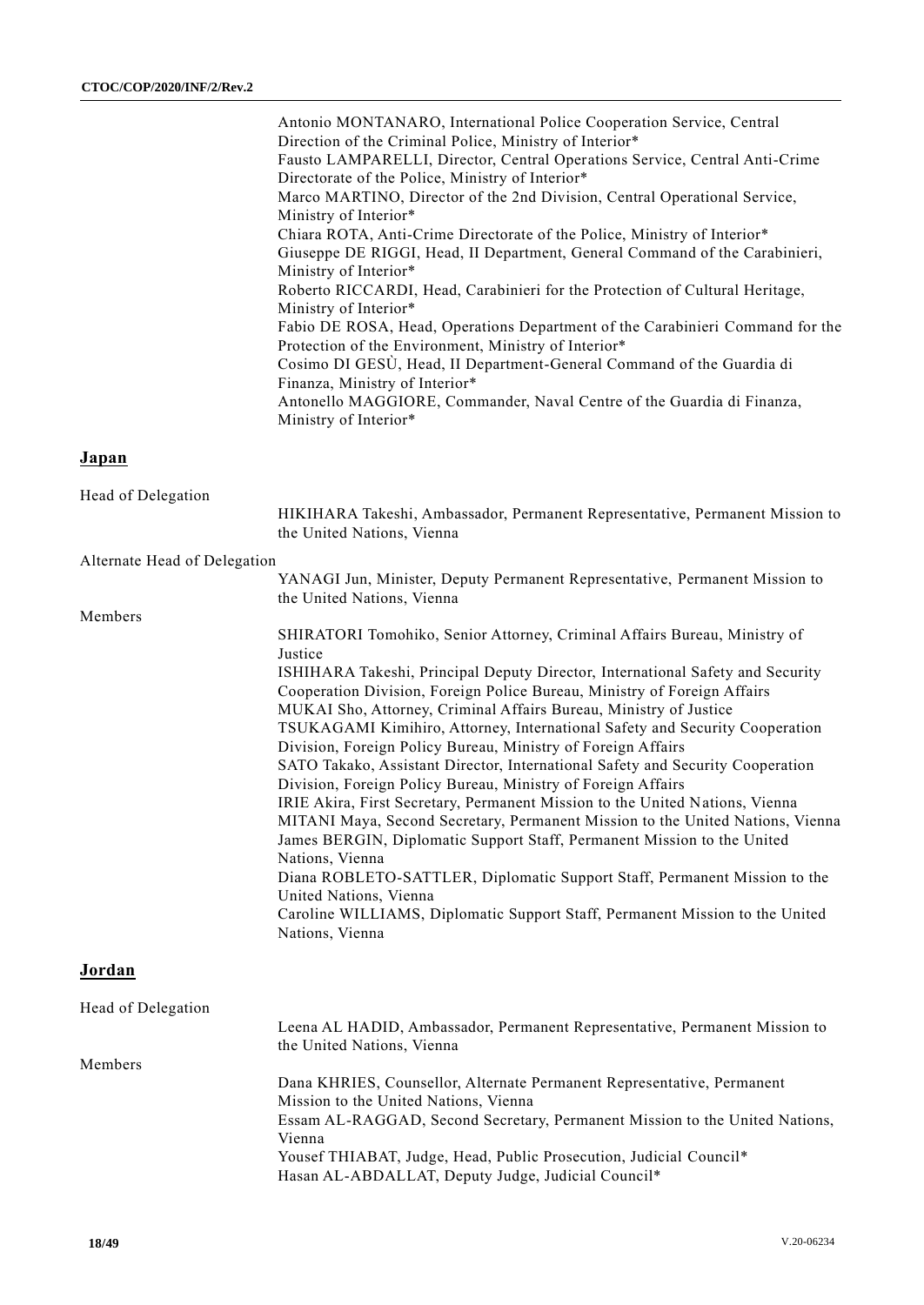Alaa MADANAT, Judge, Director, Communications and International Cooperation, Judicial Council\* Hatem ABU-AZZAM, Judge, Prosecutor General of the Integrity and Anti-Corruption Commission, Judicial Council

# **Kenya**

| Head of Delegation |                                                                                                                                                                                                                                                                                                                                                                                                                                                                                                                                                                                                                                                                          |
|--------------------|--------------------------------------------------------------------------------------------------------------------------------------------------------------------------------------------------------------------------------------------------------------------------------------------------------------------------------------------------------------------------------------------------------------------------------------------------------------------------------------------------------------------------------------------------------------------------------------------------------------------------------------------------------------------------|
|                    | Stella Mokaya ORINA, Ambassador, Deputy Permanent Representative, Permanent<br>Mission to the United Nations, Vienna                                                                                                                                                                                                                                                                                                                                                                                                                                                                                                                                                     |
| Members            |                                                                                                                                                                                                                                                                                                                                                                                                                                                                                                                                                                                                                                                                          |
|                    | Naomi KORIR, Senior State Counsel, Office of the Attorney General*<br>Esther Njoki MUCHIRI, Senior State Counsel, Asset Recovery Agency*<br>Jennifer GITIRI, Senior State Counsel, Asset Recovery Agency*<br>Mercy WANZA, State Counsel, Office of the Attorney General*<br>Anne NGUMBAU, State Counsel, Office of the Attorney General*<br>Daniel KOTUT, Deputy Director, Ministry of Foreign Affairs*<br>Faith Mbaire NGETHE, Assistant Director, Ethics and Anti-Corruption<br>Commission*<br>Humphrey RUTTO, Counsellor II, Permanent Mission to the United Nations, Vienna<br>Amina Ali MUKTAR, Third Secretary, Permanent Mission to the United Nations,<br>Vienna |
| Kuwait             |                                                                                                                                                                                                                                                                                                                                                                                                                                                                                                                                                                                                                                                                          |
| Head of Delegation |                                                                                                                                                                                                                                                                                                                                                                                                                                                                                                                                                                                                                                                                          |
|                    | Sadiq MARAFI, Ambassador, Permanent Representative, Permanent Mission to the<br>United Nations, Vienna                                                                                                                                                                                                                                                                                                                                                                                                                                                                                                                                                                   |
| Members            |                                                                                                                                                                                                                                                                                                                                                                                                                                                                                                                                                                                                                                                                          |
|                    | Bader ALMASAAD, Attorney General                                                                                                                                                                                                                                                                                                                                                                                                                                                                                                                                                                                                                                         |
|                    | Zakaria ALANSARI, Assistant Undersecretary of Legal Affairs, Ministry of Justice<br>Abdullah AL-OBAIDI, Counsellor, Deputy Permanent Representative, Permanent<br>Mission to the United Nations, Vienna<br>Nawaf ALRUJAIB, First Secretary, Ministry of Foreign Affairs<br>Sulaiman ALKHAYRI, Second Secretary, Permanent Mission to the United Nations,<br>Vienna<br>Rehab ALFARHAN, Diplomatic Attaché, Ministry of Foreign Affairs<br>Mohammad ALGHAREEB, Legal Researcher, Ministry of Justice<br>Rawan ALWASMI, Assistant Undersecretary of Legal Affairs, Ministry of Foreign<br>Affairs                                                                           |
|                    | Yaqoob ALAJEEL Legal Researcher, Ministry of Justice                                                                                                                                                                                                                                                                                                                                                                                                                                                                                                                                                                                                                     |
| Kvravzstan         |                                                                                                                                                                                                                                                                                                                                                                                                                                                                                                                                                                                                                                                                          |

# **Kyrgyzstan**

| Head of Delegation           |                                                                                                                 |
|------------------------------|-----------------------------------------------------------------------------------------------------------------|
|                              | Nurlan DARDANOV, First Deputy Prosecutor General*                                                               |
| Alternate Head of Delegation |                                                                                                                 |
|                              | Bakyt DZHUSUPOV, Ambassador, Permanent Representative, Permanent Mission<br>to the United Nations, Vienna*      |
| Members                      |                                                                                                                 |
|                              | Tilek KUDAIAROV, Senior Prosecutor, International Legal Cooperation<br>Department, Prosecutor's General Office* |
|                              | Marlis DZHUMABAEV, Head, Criminal Police Services Department, Ministry of<br>Interior*                          |
|                              | Begaiym NURLAN, Second Secretary, Permanent Representative, Permanent<br>Mission to the United Nations, Vienna* |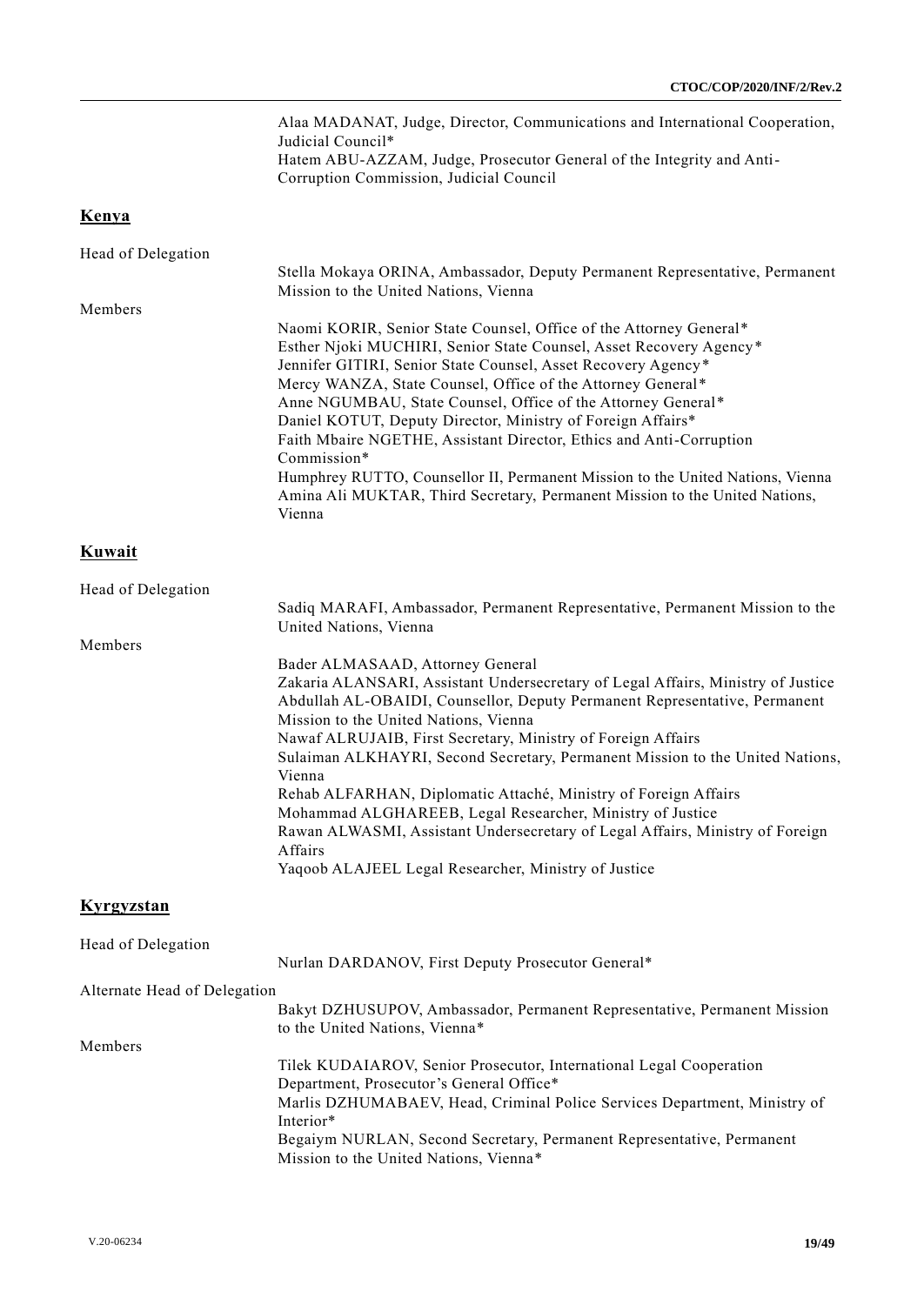# **Latvia**

| Head of Delegation    |                                                                                                                                                                                                                                                                              |
|-----------------------|------------------------------------------------------------------------------------------------------------------------------------------------------------------------------------------------------------------------------------------------------------------------------|
|                       | Katrina KAKTINA, Ambassador, Permanent Representative, Permanent Mission to<br>the United Nations, Vienna                                                                                                                                                                    |
| Members               | Andis LAGZDINS, Desk Officer, Permanent Mission to the United Nations, Vienna<br>Imants ZAKIS, Deputy Director, Sectoral Policy Department, Ministry of the<br>Interior*<br>Raimonds STULPANS, Senior Desk Officer, Sectoral Policy Department, Ministry<br>of the Interior* |
| <b>Lebanon</b>        |                                                                                                                                                                                                                                                                              |
| Head of Delegation    |                                                                                                                                                                                                                                                                              |
|                       | Ibrahim ASSAF, Ambassador, Permanent Representative, Permanent Mission to the<br>United Nations, Vienna                                                                                                                                                                      |
| Member                | Bachir AZZAM, Counsellor, Alternate Permanent Representative, Permanent<br>Mission to the United Nations, Vienna                                                                                                                                                             |
| <b>Libya</b>          |                                                                                                                                                                                                                                                                              |
| Head of Delegation    |                                                                                                                                                                                                                                                                              |
|                       | Jalal E. ALASHI, Ambassador, Permanent Representative, Permanent Mission to the<br>United Nations, Vienna                                                                                                                                                                    |
| Member                | Esam A. GANBOUR, First Secretary, Permanent Mission to the United Nations,<br>Vienna                                                                                                                                                                                         |
| Liechtenstein         |                                                                                                                                                                                                                                                                              |
| Head of Delegation    |                                                                                                                                                                                                                                                                              |
| Members               | Dominic SPRENGER, First Secretary, Office for Foreign Affairs                                                                                                                                                                                                                |
|                       | Martin FRICK, Advisor, Permanent Mission to the United Nations, Vienna<br>Roberto QUENDOLO, Advisor, Embassy of the Principality                                                                                                                                             |
| Lithuania             |                                                                                                                                                                                                                                                                              |
| Head of Delegation    |                                                                                                                                                                                                                                                                              |
|                       | Aurimas TAURANTAS, Ambassador, Permanent Representative, Permanent<br>Mission to the United Nations, Vienna                                                                                                                                                                  |
| Members               | Vaida HAMPE, Counsellor, Permanent Mission to the United Nations, Vienna<br>Sonata MICKUTE, Senior Advisor, Public Security Policy Group, Ministry of the<br>Interior<br>Audrius VALEIKA, Deputy Head, Criminal Police Bureau                                                |
| <b>Luxembourg</b>     |                                                                                                                                                                                                                                                                              |
| Chef de la Délégation | Georges EISCHEN, Conseiller, Représentant permanent adjoint, Mission<br>Permanente auprès des Nations Unies, Vienne                                                                                                                                                          |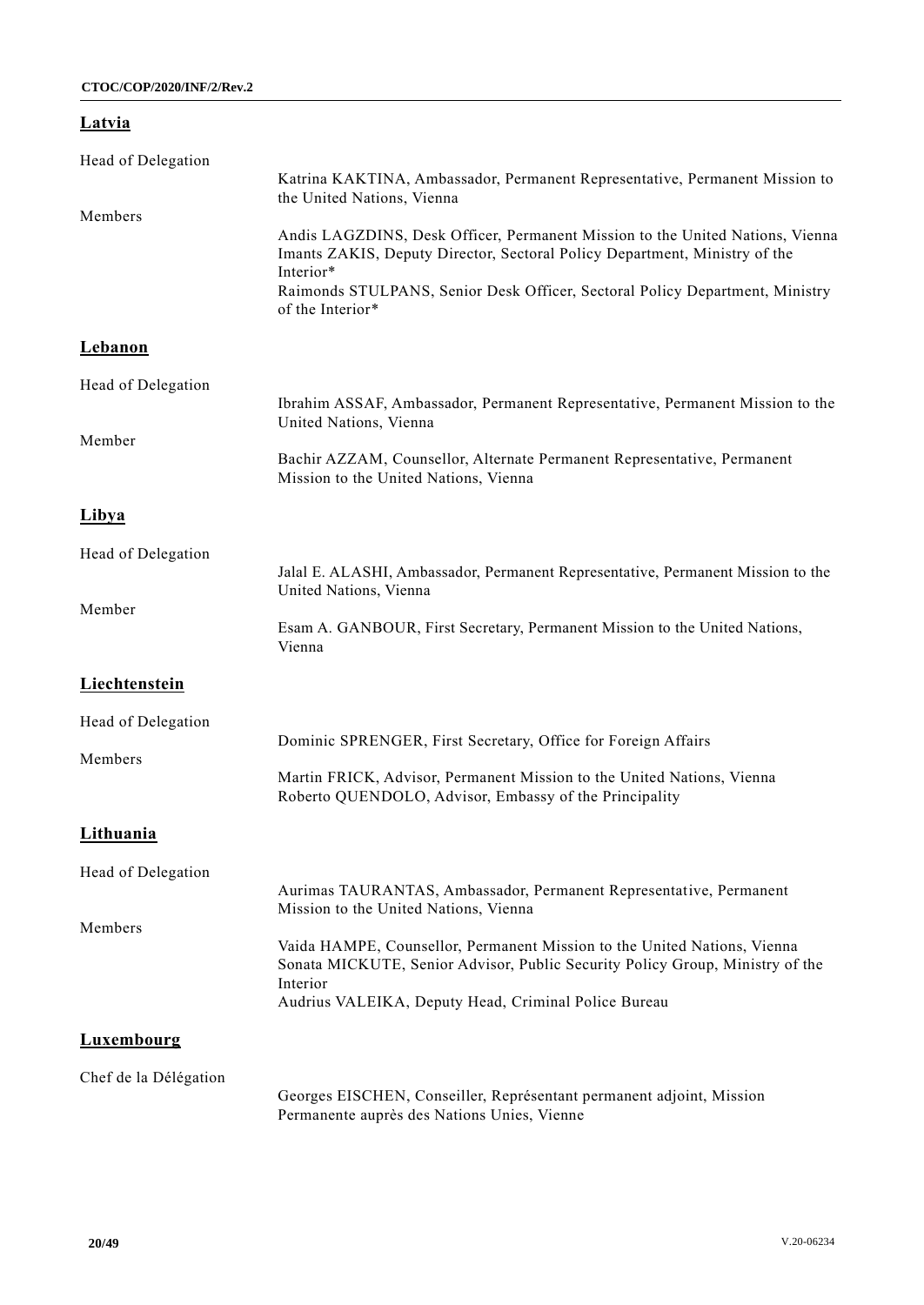# **Malaysia**

Head of Delegation Dato' Ganeson SIVAGURUNATHAN, Ambassador, Permanent Representative, Permanent Mission to the United Nations, Vienna Members Hadi BIN SUBADI, Undersecretary, Maritime Agency\* Zainal Izran ZAHARI, Minister, Permanent Mission to the United Nations, Vienna Syuhaida BINTI ABDUL WAHAB ZEN, Undersecretary, National Strategic Office to the Council for Anti-Trafficking on Person and Anti-Smuggling of Migrants, Ministry of Home Affairs Dato' Mohd Azman BIN AHMAD SAPRI, Deputy Director, Forensic DNA Databank Strategic Planning, Criminal Investigation Department, Royal Police Siti Nor Rafidah BINTI SAIMAN, Principal Assistant Secretary, International Division, Ministry of Home Affairs Aida Safura NIZA OTHMAN, Principal Assistant Secretary, Multilateral Security Division, Ministry of Home Affairs Parthiban KANDASAMY, Assistant Secretary, Multilateral Security Division, Ministry of Foreign Affairs Mohd Yunus IBRAHIM, First Secretary, Permanent Mission to the United Nations, Vienna Aadela Melati AHMAD TERMIZI, First Secretary, Permanent Mission to the United Nations, Vienna **Malta** Head of Delegation Natasha MELI DAUDEY, Ambassador, Permanent Representative, Permanent Mission to the United Nations, Vienna Members Alberta BORG, Counsellor, Permanent Representative, Permanent Mission to the United Nations, Vienna Karl Anthony BORG, Second Secretary, Permanent Representative, Permanent Mission to the United Nations, Vienna Joseph DEBONO, Permanent Mission to the United Nations, Vienna **Mexico** Jefe de la Delegación Martha DELGADO PERALTA, Subsecretaria, Asuntos Multilaterales y Derechos Humanos\* Jefe Alterno de la Delegación Luis Javier CAMPUZANO PIÑA, Embajador, Representante Permanente, Misión Permanente ante las Naciones Unidas, Viena Miembros Fabián MEDINA HERNÁNDEZ, Jefe, Oficina del Canciller, Secretaría de Relaciones Exteriores\* Adolfo AYUSO AUDRY, Jefe, Oficina Adjunto del Canciller, Secretaría de Relaciones Exteriores\* Gerardo Isaac MORALES TENORIO, Coordinador de Seguridad Multidimensional, Secretaría de Relaciones Exteriores\* Diego Alonso SIMANCAS GUTIÉRREZ, Representante Alterno, Misión Permanente ante las Naciones Unidas, Viena Jorge MARTÍNEZ FALCÓN, Director para Temas de Seguridad, Secretaria de Relaciones Exteriores\* Mauricio ZAPATA ZALDÍVAR, Director para Prevención del Delito y Combate a la Corrupción, Secretaria de Relaciones Exteriores\*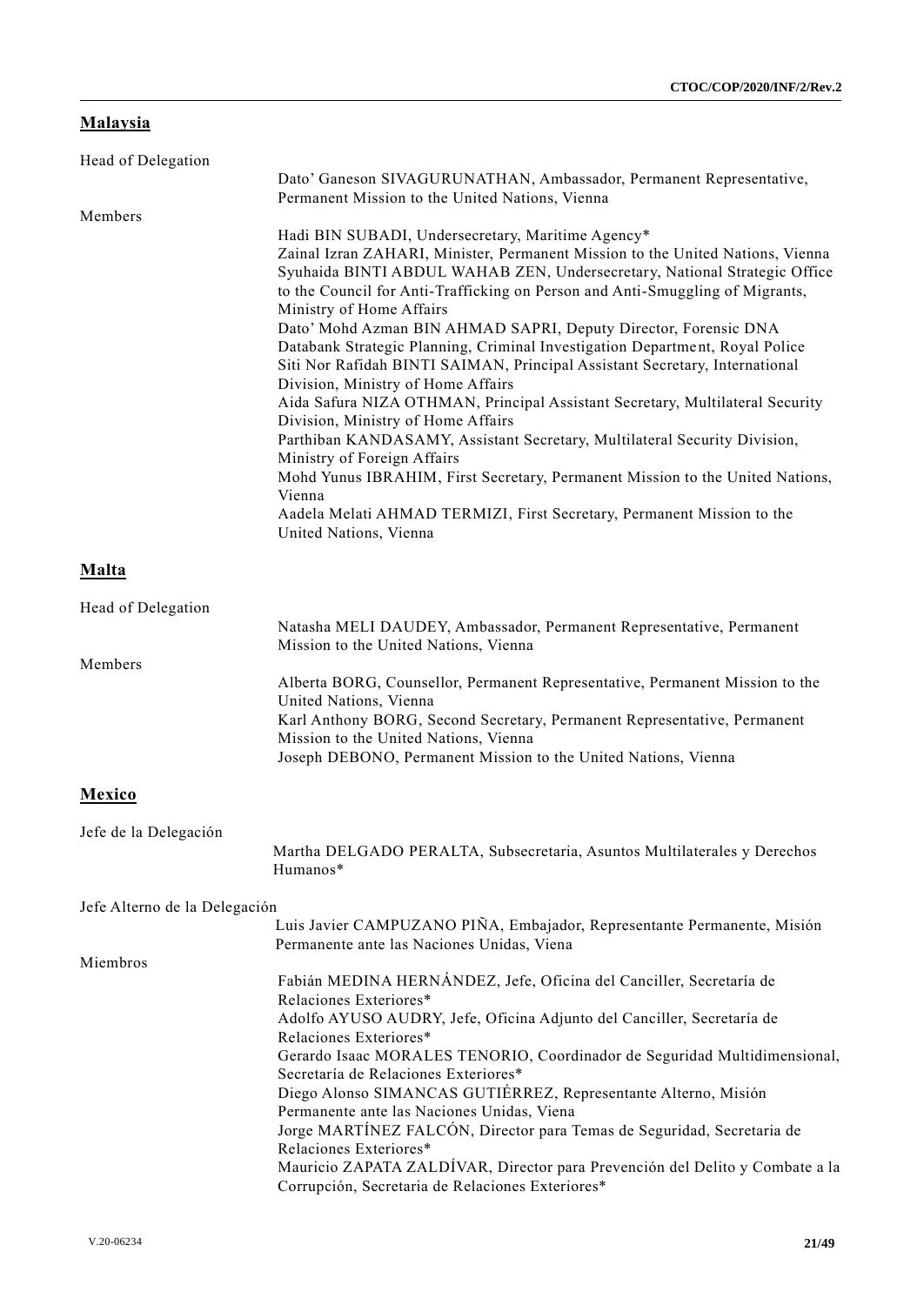|    | Martha VÁZQUEZ, Subdirectora para temas de Drogas y Corrupción, Secretaría de                                                                                                  |
|----|--------------------------------------------------------------------------------------------------------------------------------------------------------------------------------|
|    | Relaciones Exteriores*                                                                                                                                                         |
|    | Erika Samantha FRANCO PEÑA, Asistente, Misión Permanente ante las Naciones                                                                                                     |
|    | Unidas, Viena                                                                                                                                                                  |
|    | Juan MARÍN GUZMÁN, Tte. Cor. Inf. DEM, Secretaría de la Defensa Nacional*                                                                                                      |
|    | Rafael VÁZQUEZ ALCARAZ, Cap. Frag. CG, Secretaría de Marina*                                                                                                                   |
|    | Tania TOLEDO ALDAVE, Tte. Nav. SJN.L., Secretaría de Marina*                                                                                                                   |
|    | Wendy Patricia GÓMEZ BUSTAMENTE, Tte, Nav. SAIN L. Rel. Int., Secretaría de                                                                                                    |
|    | Marina*                                                                                                                                                                        |
|    | Ivonne GALLEGOS PALAFOX, Directora de Análisis de Actividades Vulnerables,<br>Unidad de Inteligencia Financiera, Secretaría de Hacienda y Crédito Público*                     |
|    | Oscar Ángel TALLEDOS, Director de Área, Centro Nacional de Planeación,                                                                                                         |
|    | Análisis e Información para el Combate a la Delincuencia, Fiscalía General de la                                                                                               |
|    | República*                                                                                                                                                                     |
|    | Fernando PRIEGO NERI, Subdirector de Área, Policía Federal Ministerial, Fiscalía<br>General de la República *                                                                  |
|    | Verónica ESPAÑA CARBENTE, Directora de área, Centro Nacional de Planeación,<br>Análisis e Información para el Combate a la Delincuencia, Fiscalía General de la<br>República * |
|    | Victor Hugo CASTRO RODRÍGUEZ, Subdirector de Área, Fiscalía General de la<br>República *                                                                                       |
|    | Ileana Lizbeth MUÑOZ SOLÍS, Subdirector de Área, Fiscalía General de la<br>República *                                                                                         |
|    | Maria Fernanda BAENA CASTRO, Subdirector de Área, Fiscalía General de la<br>República *                                                                                        |
| `n |                                                                                                                                                                                |

# **Monaco**

| Head of Delegation |                                                                                                                          |
|--------------------|--------------------------------------------------------------------------------------------------------------------------|
|                    | Frédéric LABARRERE, Ambassador, Permanent Representative, Permanent<br>Mission to the United Nations, Vienna             |
| Member             |                                                                                                                          |
|                    | Andréa COLOMBO-PASTORELLI, Third Secretary, Permanent Mission to the<br>United Nations, Vienna                           |
| <b>Mongolia</b>    |                                                                                                                          |
| Head of Delegation |                                                                                                                          |
|                    | Battungalag GANKHUURAI, Ambassador, Permanent Representative, Permanent<br>Mission to the United Nations, Vienna         |
| Members            |                                                                                                                          |
|                    | Munkhbaatar DAVAASAMBUU, First Secretary, Permanent Mission to the United<br>Nations, Vienna                             |
|                    | Enerel ENKHTAIVAN, Third Secretary, Permanent Mission to the United Nations,<br>Vienna                                   |
| Montenegro         |                                                                                                                          |
| Head of Delegation |                                                                                                                          |
|                    | Veselin SUKOVIC, Ambassador, Permanent Representative, Permanent Mission to                                              |
|                    | the United Nations, Vienna                                                                                               |
| Members            |                                                                                                                          |
|                    | Zeljko SPALEVIC, Head, Department for Combating Trafficking in Human Beings,<br>Representative, Ministry of the Interior |
|                    | Sasa CADENOVIC, Representative, Supreme State Prosecutor's Office                                                        |
|                    | Tijana SUKOVIC, Independent Advisor, Representative, Ministry of the Interior                                            |
|                    | Milena MILACIC-RADULOVIC, Counsellor, Permanent Mission to the United                                                    |
|                    | Nations, Vienna                                                                                                          |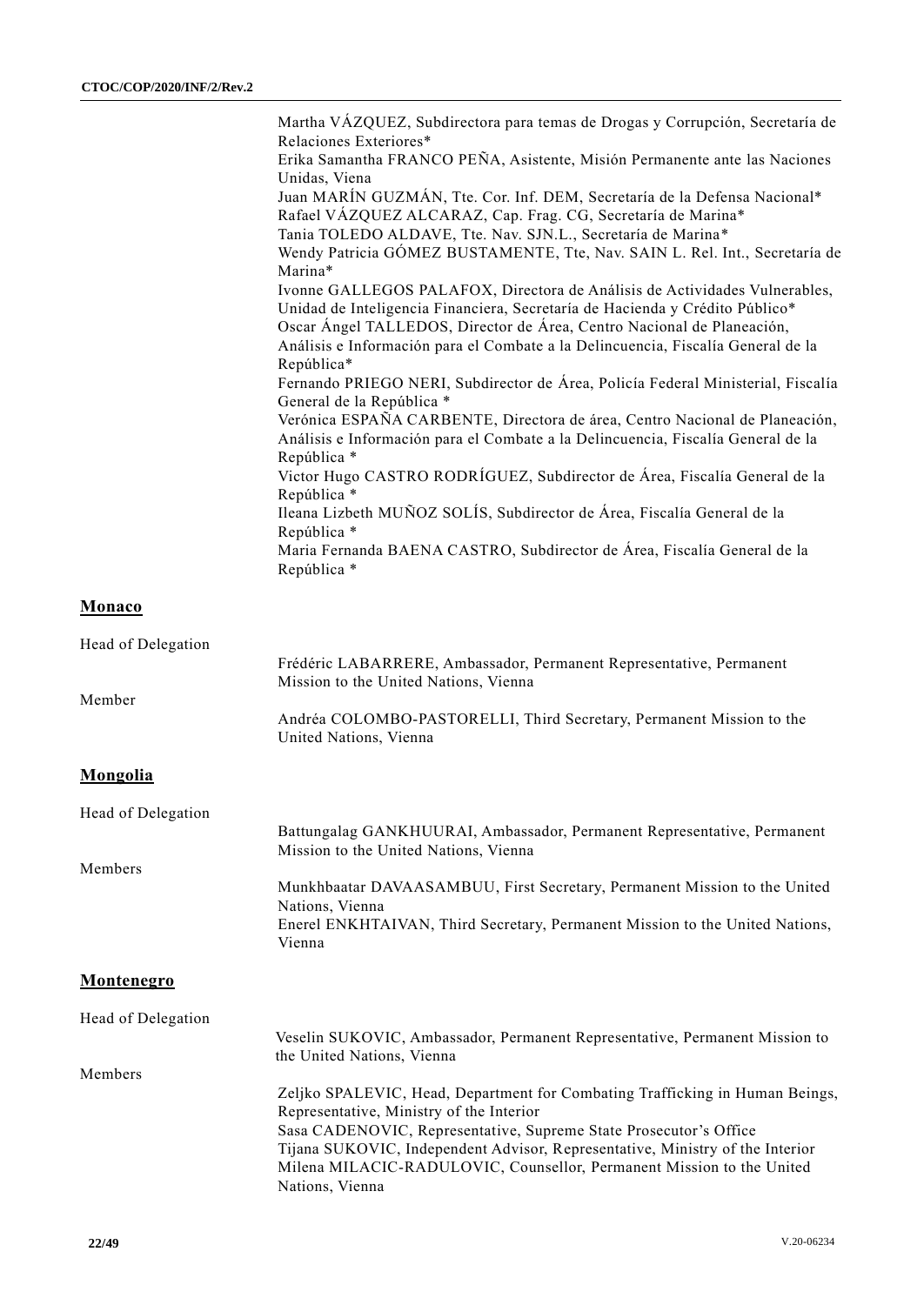| <b>Morocco</b> |  |  |  |
|----------------|--|--|--|
|                |  |  |  |

| Chef de la Délégation                       | Azzeddine FARHANE, Ambassadeur, Représentant permanent, Représentation<br>permanente auprès des Nations Unies, Vienne                                                                                                                                                                                                                                                                                                                                                                                                                                                                                                                                                                                                                                                                                                                                                       |
|---------------------------------------------|-----------------------------------------------------------------------------------------------------------------------------------------------------------------------------------------------------------------------------------------------------------------------------------------------------------------------------------------------------------------------------------------------------------------------------------------------------------------------------------------------------------------------------------------------------------------------------------------------------------------------------------------------------------------------------------------------------------------------------------------------------------------------------------------------------------------------------------------------------------------------------|
| Adjoint au Chef de la délégation<br>Membres | Noureddine SADOUK, Représentant Permanent Adjoint, Représentation permanente<br>auprès des Nations Unies, Vienne<br>Saida BAJJA, Premier Secrétaire, Mission permanente auprès des Nations Unies, Vienne<br>Hassan FARHANE, Juge détaché auprès de la Présidence Publique<br>Mohammed EL FAKANI, Cadre Chargé de la criminalité transnationale organisée au<br>sein de l'unité des affaires liées au terrorisme, au crime organisé et aux nouvelles crimes<br>Ayoub ABOUJAAFAR, Jude détaché auprès de la Direction des affaires Pénales et des<br>Grâces au Ministère des de la Justice<br>Malak ROUGUI, Juge détaché auprès de la Direction des affaires Pénales et des Grâces<br>au Ministère des de la Justice<br>Salim YOUSFI, Chargé du dossier de la criminalité transnationale organise à la<br>Direction des Questions Globales, Ministère des Affaires Etrangères |
| <b>Myanmar</b>                              |                                                                                                                                                                                                                                                                                                                                                                                                                                                                                                                                                                                                                                                                                                                                                                                                                                                                             |
| Head of Delegation<br>Members               | Su Wai Po KYA, First Secretary, Permanent Mission to the United Nations, Vienna<br>Thet NAUNG, Division Against Transnational Crime, Police Force, Ministry of<br>Home Affairs<br>Aung Thet NAING, Anti-Trafficking in Persons Division, Police Force, Ministry of<br>Home Affairs<br>Win MYINT, Crime Department, Police Force Headquarters, Ministry of Home<br>Affairs<br>San DAR, Division Against Transnational Crime, Police Force, Ministry of Home<br>Affairs<br>Kyaw MYINT, Deputy Director, Border Control Division, Immigration Department,<br>Ministry of Labour, Immigration and Population                                                                                                                                                                                                                                                                    |
| <b>Namibia</b>                              |                                                                                                                                                                                                                                                                                                                                                                                                                                                                                                                                                                                                                                                                                                                                                                                                                                                                             |
| Head of Delegation<br>Members               | Nada KRUGER, Ambassador, Permanent Representative, Permanent Mission to the<br>United Nations, Vienna<br>Gladys PICKERING, Deputy Executive Director, Ministry of Justice*<br>Alex ZAMBWE, Senior Legal Officer, Ministry of Justice*<br>Sydney Etienne PHILANDER, Deputy Commissioner, NAMPOL, Ministry of<br>Home Affairs, Immigration, Safety and Security*<br>Magdalena SHIPIKI, Second Secretary, Permanent Mission to the United Nations,<br>Vienna*                                                                                                                                                                                                                                                                                                                                                                                                                  |
| <b>Nepal</b>                                |                                                                                                                                                                                                                                                                                                                                                                                                                                                                                                                                                                                                                                                                                                                                                                                                                                                                             |
| Head of Delegation<br>Member                | Prakash Kumar SUVEDI, Permanent Representative, Permanent Mission to the<br>United Nations, Vienna<br>Dhananjay MEHTA, Second Secretary, Permanent Mission to the United Nations,<br>Vienna                                                                                                                                                                                                                                                                                                                                                                                                                                                                                                                                                                                                                                                                                 |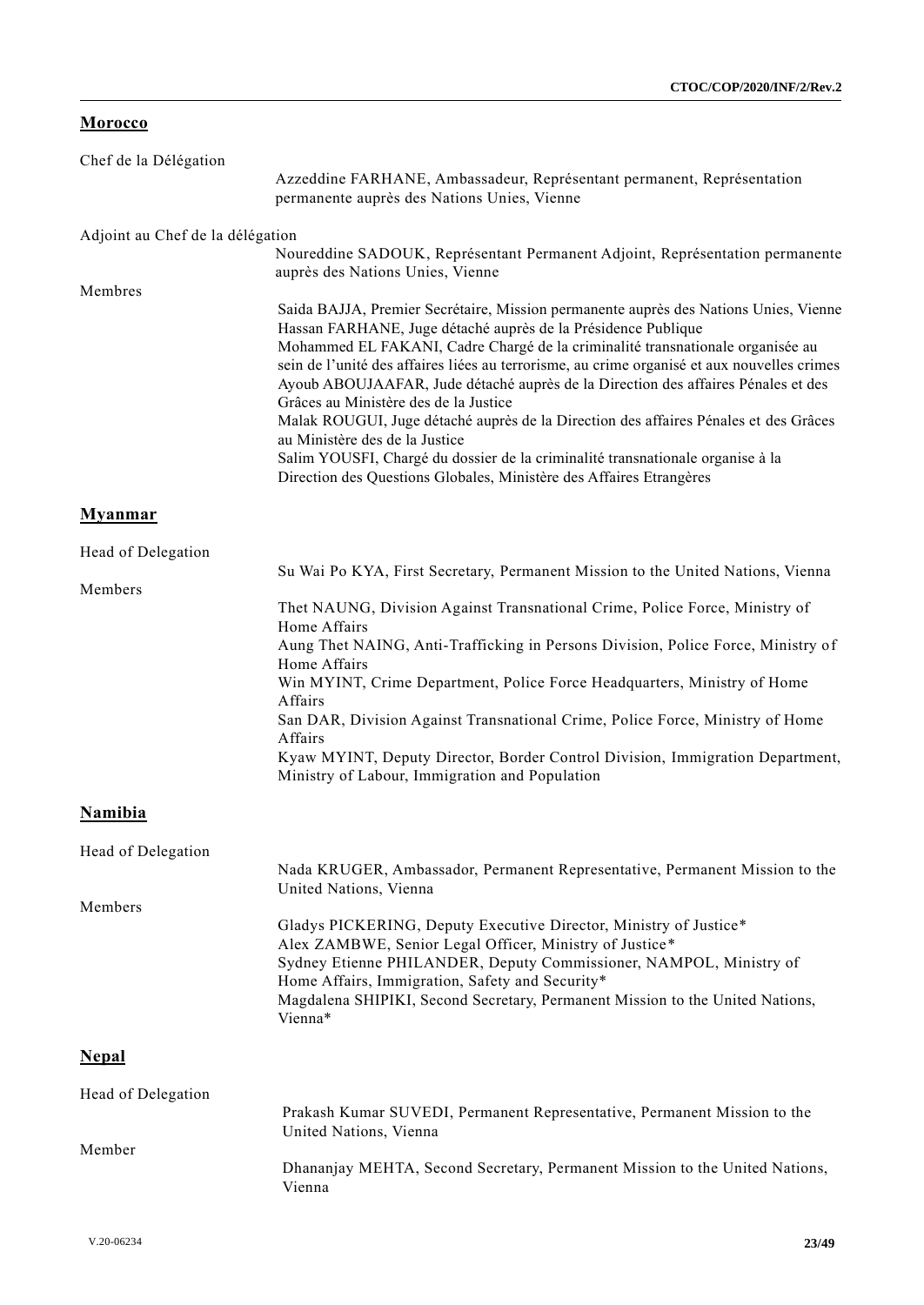# **Netherlands**

| Head of Delegation           | Aldrik GIERVELD, Ambassador, Permanent Representative, Permanent Mission to<br>the United Nations, Vienna                                                                                                                                                                                                                                                                                                                                                                                                                                                                                                                            |
|------------------------------|--------------------------------------------------------------------------------------------------------------------------------------------------------------------------------------------------------------------------------------------------------------------------------------------------------------------------------------------------------------------------------------------------------------------------------------------------------------------------------------------------------------------------------------------------------------------------------------------------------------------------------------|
| Alternate Head of Delegation |                                                                                                                                                                                                                                                                                                                                                                                                                                                                                                                                                                                                                                      |
|                              | Anke TER HOEVE - VAN HEEK, Deputy Head, Permanent Mission to the United<br>Nations, Vienna                                                                                                                                                                                                                                                                                                                                                                                                                                                                                                                                           |
| Members                      | Hans ABMA, Senior Policy Advisor, Ministry of Justice and Security*<br>Jan RINZEMA, First Secretary, Permanent Mission to the United Nations, Vienna<br>Gijs VAN DEN BERG, Junior Political Adviser, Permanent Mission to the United<br>Nations, Vienna                                                                                                                                                                                                                                                                                                                                                                              |
| <b>New Zealand</b>           |                                                                                                                                                                                                                                                                                                                                                                                                                                                                                                                                                                                                                                      |
| Head of Delegation           | Nicole ROBERTON, Ambassador, Permanent Representative, Permanent Mission to<br>the United Nations, Vienna                                                                                                                                                                                                                                                                                                                                                                                                                                                                                                                            |
| Members                      | Wanni TEO, Policy Advisor, Permanent Mission to the United Nations, Vienna<br>Margot GIBSON, Policy Advisor, Permanent Representative, Permanent Mission to<br>the United Nations, Vienna                                                                                                                                                                                                                                                                                                                                                                                                                                            |
| Nicaragua                    | Sabra Amari MURILLO CENTENO, Ministra Consejera, Funciones Consulares,<br>Embajada de la República, Viena*                                                                                                                                                                                                                                                                                                                                                                                                                                                                                                                           |
| <u>Nigeria</u>               |                                                                                                                                                                                                                                                                                                                                                                                                                                                                                                                                                                                                                                      |
| Head of Delegation           | Dame Julie OKAH-DONLI, Director-General, National Agency for the Prohibition<br>of Traffic in Persons and Other Related Matters*                                                                                                                                                                                                                                                                                                                                                                                                                                                                                                     |
| Alternate Head of Delegation |                                                                                                                                                                                                                                                                                                                                                                                                                                                                                                                                                                                                                                      |
|                              | B.B. HAMMAN, Chargé d'Affaires, Permanent Representative, Permanent Mission<br>to the United Nations, Vienna                                                                                                                                                                                                                                                                                                                                                                                                                                                                                                                         |
| Members                      | Godwin MORKA, Director, National Agency for The Prohibition of Traffic in<br>Persons and Other Related Matters*<br>Adefemi Popoola KAYODE, Deputy Director, Directorate of Defence Affairs Office<br>of the National Security Adviser*<br>Mopelola ADEOLA-IBRAHIM, Senior Counsellor, Permanent Mission to the<br>United Nations, Vienna*<br>Emmanuel NWEKE, Counsellor, Permanent Mission to the United Nations, Vienna<br>Ayokunle Olufemi OWOLABI, Principal Staff Officer, Directorate of Defence<br>Affairs Office of the National Security Adviser*<br>Odunola Yetunde ODUWAIYE, First Secretary, Ministry of Foreign Affairs* |
| <b>North Macedonia</b>       |                                                                                                                                                                                                                                                                                                                                                                                                                                                                                                                                                                                                                                      |
| Head of Delegation           | Igor DJUNDEV, Permanent Representative, Permanent Mission to the United<br>Nations, Vienna*                                                                                                                                                                                                                                                                                                                                                                                                                                                                                                                                          |
| Member                       | Firijalje ALIMANI, Second Secretary, Permanent Mission to the United Nations,<br>Vienna*                                                                                                                                                                                                                                                                                                                                                                                                                                                                                                                                             |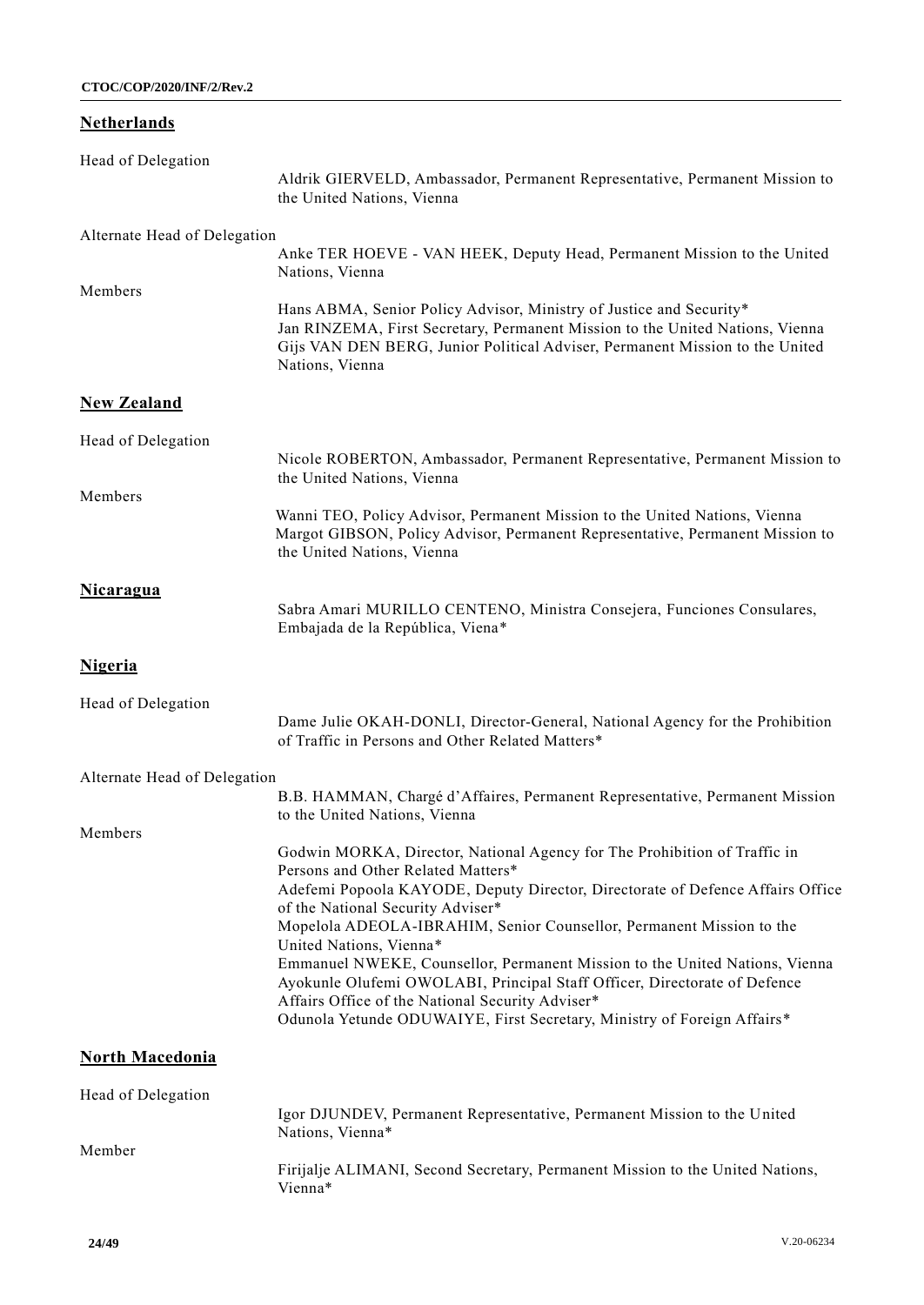# **Norway**

| Head of Delegation    |                                                                                                                                                                                                                                                                                                                                                                                                                                                                                                                                                                                     |
|-----------------------|-------------------------------------------------------------------------------------------------------------------------------------------------------------------------------------------------------------------------------------------------------------------------------------------------------------------------------------------------------------------------------------------------------------------------------------------------------------------------------------------------------------------------------------------------------------------------------------|
|                       | Kjersti E. ANDERSEN, Ambassador, Permanent Representative, Permanent<br>Mission to the United Nations, Vienna*                                                                                                                                                                                                                                                                                                                                                                                                                                                                      |
| Members               | Anne-Li N. FERGUSON, Ministry Adviser, Ministry of Justice and Public<br>Security*<br>Jan AUSTAD, Specialist Director, Ministry of Justice and Public Security*<br>Kjetil Fiskaa ALVSÅKER, Senior Adviser, Ministry of Justice and Public Security*                                                                                                                                                                                                                                                                                                                                 |
|                       | Cathrine WESTBYE-WIESE, Senior Adviser, Ministry of Justice and Public<br>Security*<br>Ok Kyong PARK-BHASIN, Senior Adviser, Ministry of Justice and Public<br>Security*<br>Linda LUND, Senior Adviser, Ministry of Climate and Environment*<br>Sunneva SÆTEVIK, Senior Adviser, Ministry of Culture*<br>Jon Erik STRØMØ, Minister Counsellor, Alternate Representative, Permanent<br>Mission to the United Nations, Vienna<br>Signe HJELDE, Counsellor, Permanent Mission to the United Nations, Vienna<br>Nora LANGGUTH, Intern, Permanent Mission to the United Nations, Vienna* |
| Oman                  |                                                                                                                                                                                                                                                                                                                                                                                                                                                                                                                                                                                     |
|                       |                                                                                                                                                                                                                                                                                                                                                                                                                                                                                                                                                                                     |
| Head of Delegation    | Yousuf Ahmed Hamed AL JABRI, Ambassador, Permanent Representative,<br>Permanent Mission to the United Nations, Vienna                                                                                                                                                                                                                                                                                                                                                                                                                                                               |
| Member                | Khalid BAIT NASIB, First Secretary, Permanent Mission to the United Nations,<br>Vienna                                                                                                                                                                                                                                                                                                                                                                                                                                                                                              |
| <b>Pakistan</b>       |                                                                                                                                                                                                                                                                                                                                                                                                                                                                                                                                                                                     |
| Head of Delegation    |                                                                                                                                                                                                                                                                                                                                                                                                                                                                                                                                                                                     |
|                       | Aftab Ahmad KHOKHER, Permanent Representative, Permanent Mission to the<br>United Nations, Vienna                                                                                                                                                                                                                                                                                                                                                                                                                                                                                   |
| Members               | Zaheer AHMED, Director Anti-Human Smuggling, Federal Investigation Agency*<br>Syed Atif RAZA, Director (UN-I), Ministry of Foreign Affairs*<br>Waqas Latif MUGHAL, Second Secretary, Permanent Mission to the United<br>Nations, Vienna<br>Falak Sher VIRK, Deputy Secretary, Federal Investigation Agency*<br>Muhammad Usman CHATHA, Assistant Director (UN-11), Ministry of Foreign<br>Affairs*<br>Jahanzeb Khan PITAFI, Section Officer, Federal Investigation Agency*<br>Sarah BENAZIR, Section Officer MMC (Migration Management) *                                            |
| Panama                |                                                                                                                                                                                                                                                                                                                                                                                                                                                                                                                                                                                     |
| Jefe de la Delegación |                                                                                                                                                                                                                                                                                                                                                                                                                                                                                                                                                                                     |
|                       | Anayansi RODRÍGUEZ VEGA, Encargada de Negocios a.i., Misión Permanente<br>ante las Naciones Unidas, Viena                                                                                                                                                                                                                                                                                                                                                                                                                                                                           |
| Miembros              | Emeldo MARQUEZ, Fiscal Superior, Fiscalía Superior Especializada contra la<br>Delincuencia Organizada*<br>Esperanza MONTENEGRO, Fiscal de Circuito, Fiscalía Superior Especializada<br>contra la Delincuencia Organizada*<br>Allen Jackson SELLERS LARA, Agregado, Misión Permanente ante las Naciones<br>Unidas, Viena                                                                                                                                                                                                                                                             |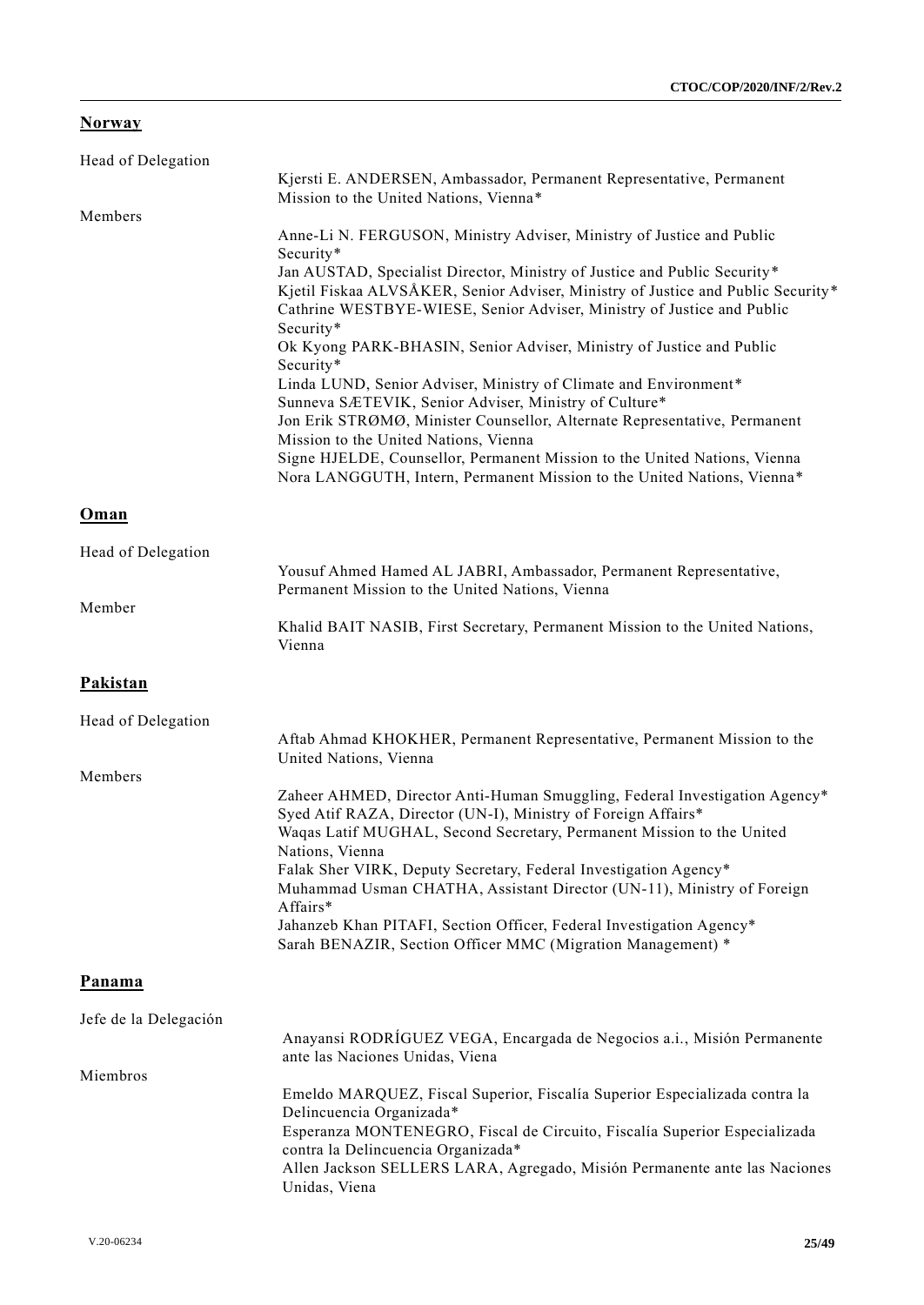## **Paraguay**

| Jefe de la Delegación        |                                                                                                                                                                                                                                                                                                                                                                                                                                                                                                                                                                                                                                                                                                                                                                                                                                                                                                                                                                                                                                                                                                                                          |
|------------------------------|------------------------------------------------------------------------------------------------------------------------------------------------------------------------------------------------------------------------------------------------------------------------------------------------------------------------------------------------------------------------------------------------------------------------------------------------------------------------------------------------------------------------------------------------------------------------------------------------------------------------------------------------------------------------------------------------------------------------------------------------------------------------------------------------------------------------------------------------------------------------------------------------------------------------------------------------------------------------------------------------------------------------------------------------------------------------------------------------------------------------------------------|
|                              | Juan Francisco FACETTI, Embajador, Representante Permanente, Misión<br>Permanente ante las Naciones Unidas, Viena                                                                                                                                                                                                                                                                                                                                                                                                                                                                                                                                                                                                                                                                                                                                                                                                                                                                                                                                                                                                                        |
| Miembros                     | Juan Ignacio LIVIERES, Ministro - Director General, Asuntos Consulares y<br>Coordinador Nacional de la Mesa Interinstitucional de la Lucha contra la Trata de<br>Personas, Ministerio de Relaciones Exteriores*<br>Marcelo Daniel PECCI, Agente Fiscal, Unidad Especializada, Lucha contra el<br>Crimen Organizado, Ministerio Público*<br>Carina SÁNCHEZ FERNÁNDEZ, Agente Fiscal, Delegada de la Unidad<br>Especializada en la Lucha contra la Trata de Personas y Explotación Sexual de<br>Niños, Niñas y Adolescentes, Ministerio Público*<br>Miguel CABRERA DUARTE, Segundo Secretario, Misión Permanente ante las<br>Naciones Unidas, Viena<br>Maria José SALDIVAR, Segunda Secretaria, Jefa de la Sección, Lucha contra la<br>Delincuencia Organizada Transnacional y Lavado de Activos, Dirección General de<br>Asuntos Especiales, Ministerio de Relaciones Exteriores*<br>Daniel BÁEZ, Tercer Secretario – Funcionario, Dirección General de Asuntos<br>Especiales, Ministerio de Relaciones Exteriores*<br>Luis Carlos ESCOBAR, Funcionario, Dirección General de Asuntos Consulares,<br>Ministerio de Relaciones Exteriores* |
| Peru                         |                                                                                                                                                                                                                                                                                                                                                                                                                                                                                                                                                                                                                                                                                                                                                                                                                                                                                                                                                                                                                                                                                                                                          |
| Jefe de la Delegación        | Eric Edgardo Guillermo ANDERSON MACHADO, Embajador, Representante<br>Permanente, Misión Permanente ante las Naciones Unidas, Viena                                                                                                                                                                                                                                                                                                                                                                                                                                                                                                                                                                                                                                                                                                                                                                                                                                                                                                                                                                                                       |
| Miembros                     | Rocío GALA GÁLVEZ, Fiscal Superior, Jefa, Unidad de Cooperación Judicial<br>Internacional y Extradiciones, Ministerio Público, Fiscalía de la Nación*<br>Gerald Oscar PAJUELO PONCE, Ministro Consejero, Subdirector, Naciones<br>Unidas y Asuntos Globales, Dirección de Organismos y Política Multilateral,<br>Ministerio de Relaciones Exteriores*<br>Lizet Nancy RODRÍGUEZ ROCHA, Fiscal Adjunta Provincial, Unidad de<br>Cooperación Judicial Internacional y Extradiciones, Ministerio Público, Fiscalía de<br>la Nación *<br>Siler Edgar MENDOZA SÁNCHEZ, Mayor, Departamento de Investigación Contra<br>el Crimen Organizado, Dirección Nacional de Investigación Criminal, Policía<br>Nacional*<br>Luis ALVA PASACHE, Mayor, Dirección de Trata de Personas, Policía Nacional*<br>Magaly Yolanda TRAVERSA ZEGARRA, Segunda Secretaria, Funcionaria,<br>Dirección de Organismos y Política Multilateral, Ministerio de Relaciones<br>Exteriores*<br>María Fernanda PACHECO CORNEJO, Segunda Secretaria, Representante Alterna,<br>Misión Permanente ante las Naciones Unidas, Viena                                              |
| <b>Philippines</b>           |                                                                                                                                                                                                                                                                                                                                                                                                                                                                                                                                                                                                                                                                                                                                                                                                                                                                                                                                                                                                                                                                                                                                          |
| Head of Delegation           | Maria Cleofe R. NATIVIDAD, Ambassador, Permanent Representative, Permanent<br>Mission to the United Nations, Vienna                                                                                                                                                                                                                                                                                                                                                                                                                                                                                                                                                                                                                                                                                                                                                                                                                                                                                                                                                                                                                      |
| Alternate Head of Delegation | Bruce S. CONCEPCION, Special Envoy, Office of the Special Envoy on<br>Transnational Crime*                                                                                                                                                                                                                                                                                                                                                                                                                                                                                                                                                                                                                                                                                                                                                                                                                                                                                                                                                                                                                                               |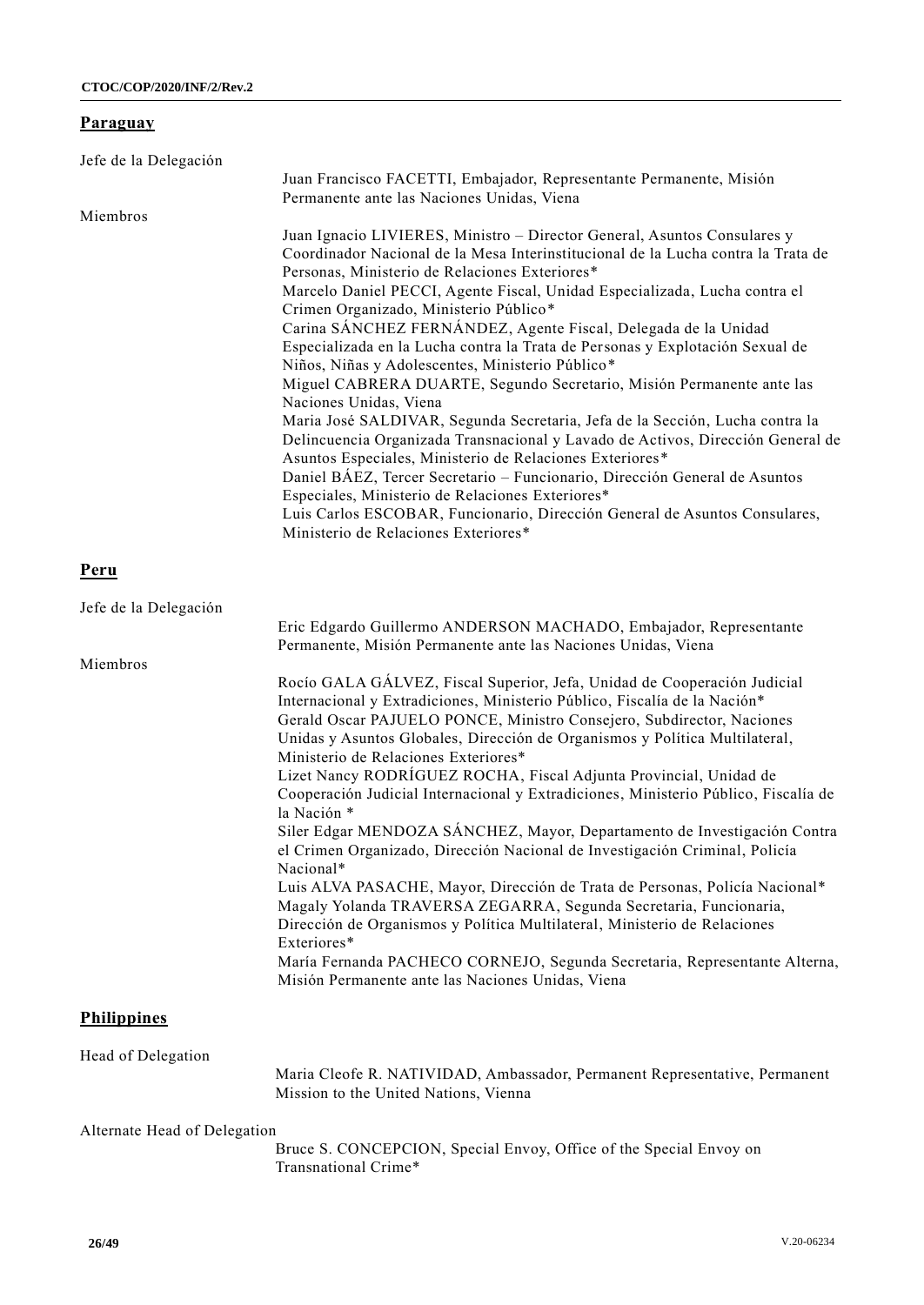| Members                      |                                                                                |
|------------------------------|--------------------------------------------------------------------------------|
|                              | Bolivar L. BAO, Alternate Representative, Permanent Mission to the United      |
|                              | Nations, Vienna                                                                |
|                              | Hazel I. JOVES, Deputy to the Special Envoy, Office of the Special Envoy on    |
|                              | Transnational Crime*                                                           |
|                              | Gene N. GESITE JR., Senior Desk Officer, Office of the Special Envoy on        |
|                              | Transnational Crime*                                                           |
|                              | Wardley M. GETALLA, Director, Drug Enforcement Agency*                         |
|                              | Edgar T. JUBAY, Director, Intelligence and Investigation Service, Drug         |
|                              | Enforcement Agency*                                                            |
|                              |                                                                                |
| Poland                       |                                                                                |
| Head of Delegation           |                                                                                |
|                              | Dominika KROIS, Ambassador, Permanent Representative, Permanent Mission to     |
|                              | the United Nations, Vienna*                                                    |
|                              |                                                                                |
| Alternate Head of Delegation |                                                                                |
|                              | Dariusz KARNOWSKI, Head of Section, Department of United Nations and Human     |
|                              | Rights, Ministry of Foreign Affairs*                                           |
| Member                       |                                                                                |
|                              | Aleksandra STEPOWSKA, First Secretary, Permanent Mission to the United         |
|                              | Nations, Vienna*                                                               |
|                              |                                                                                |
| Portugal                     |                                                                                |
|                              |                                                                                |
| Head of Delegation           |                                                                                |
|                              | António DE ALMEIDA RIBEIRO, Ambassador, Permanent Representative,              |
|                              | Permanent Mission to the United Nations, Vienna                                |
|                              |                                                                                |
| Alternate Head of Delegation |                                                                                |
|                              | João BEZERRA DA SILVA, Alternate Permanent Representative, Permanent           |
| Members                      | Mission to the United Nations, Vienna*                                         |
|                              | António FOLGADO, Advisor, Office of the Minister of Justice*                   |
|                              | Ricardo PEDRO, Advisor, Directorate-General for Justice Policy, Ministry of    |
|                              | Justice*                                                                       |
|                              | João SEPULVEDA, Inspector, Counterterrorism Unit, Criminal Police, Ministry of |
|                              | Justice*                                                                       |
|                              | Paulo TORRES, Advisor, Department of International Political Organizations,    |
|                              | Ministry of Foreign Affairs*                                                   |
|                              | Daria SHUMSKAYA, Expert, Permanent Mission to the United Nations, Vienna*      |
|                              | Tânia OLIVEIRA AMARAL, Assistant for Political Affairs, Permanent Mission to   |
|                              | the United Nations, Vienna                                                     |
|                              |                                                                                |
| Qatar                        |                                                                                |
|                              |                                                                                |
| Head of Delegation           |                                                                                |
|                              | Abdulla Yousuf M. ALMAL, Legal Adviser of the Minister, Minister of Interior*  |
| Members                      |                                                                                |
|                              | Ahmad Hassen M. A. ALHAMMADI, General Secretary, Ministry of Foreign           |
|                              | Affairs                                                                        |
|                              | Abdulla Dhaen S. A. AL-KUWARI, International Cooperation Department, Ministry  |
|                              | of Interior                                                                    |
|                              | Salem Mansoor S. A. AL-MARRI, Public Relations, Ministry of Interior           |
|                              | Abdulaziz Ahmad A. A. MAHMOUDI, Ministry of Foreign Affairs                    |
|                              | Mohammed Ahmed J.A. JAIDAH, Ministry of Foreign Affairs                        |
|                              | Younis Hamza A. M. HASHIM, Ministry of Foreign Affairs                         |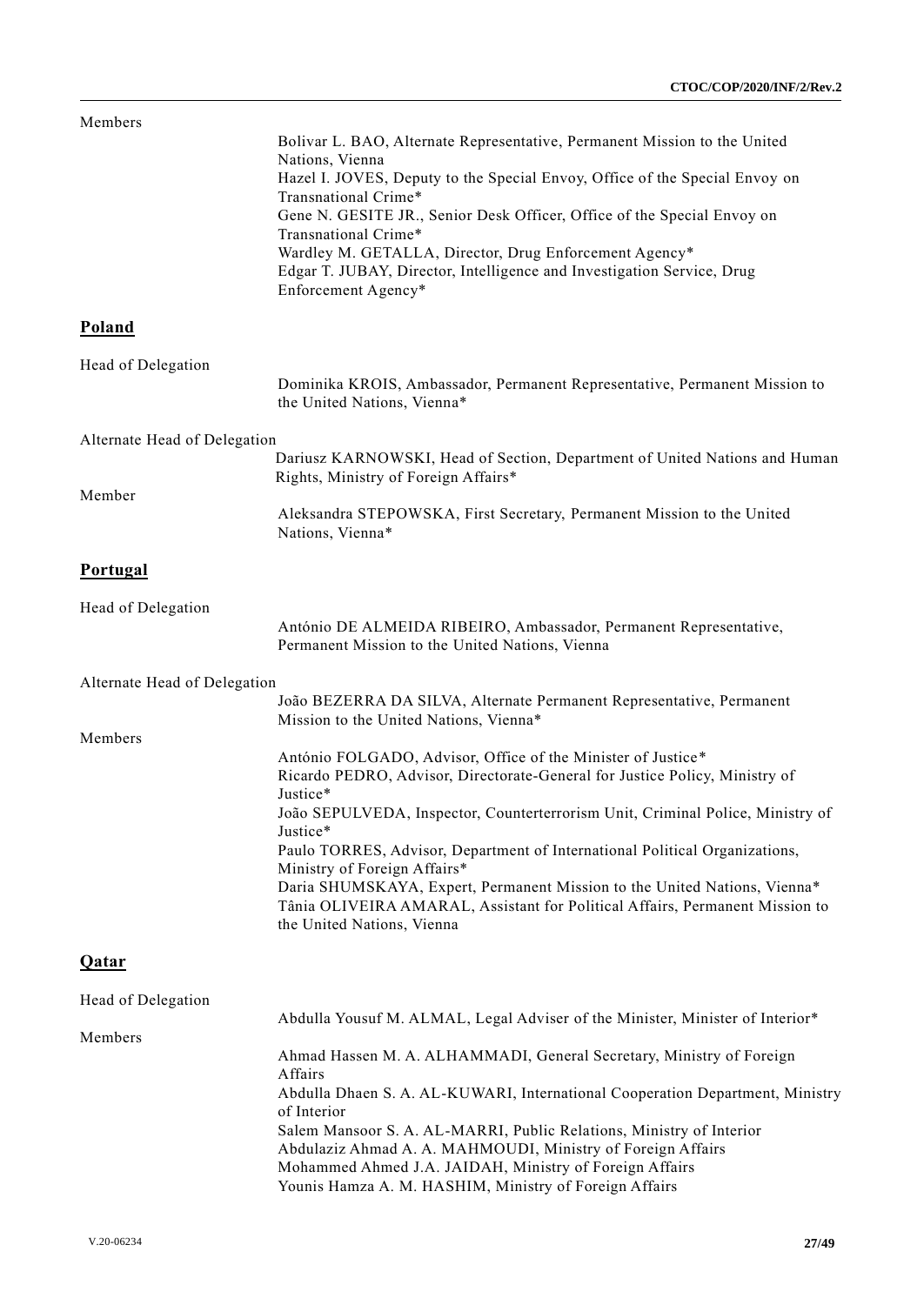Sultan Salmeen ALMANSOURI, Permanent Mission to the United Nations, Vienna\* Abdulrahman AL-THANI, Permanent Mission to the United Nations, Vienna\* Aisha AL-MOHANNADI, Permanent Mission to the United Nations, Vienna\*

# **Romania**

| Head of Delegation           |                                                                                                             |
|------------------------------|-------------------------------------------------------------------------------------------------------------|
|                              | Cristian ISTRATE, Ambassador, Permanent Representative, Permanent Mission to<br>the United Nations, Vienna* |
| Alternate Head of Delegation |                                                                                                             |
|                              | Lorena Maria FERUTA, First Secretary, Alternate Permanent Representative,                                   |
|                              | Permanent Mission to the United Nations, Vienna                                                             |
| Members                      |                                                                                                             |
|                              | Andrei FURDUI, Director, Crime Prevention Directorate, Ministry of Justice*                                 |
|                              | Ruxandra Andreea BANICA, Legal staff assimilated to judges and prosecutors,                                 |
|                              | Crime Prevention Directorate, Ministry of Justice*                                                          |
|                              | Raluca SIMION, Legal staff assimilated to judges and prosecutors, International                             |
|                              | Law and Judicial Cooperation Directorate, Ministry of Justice*                                              |
|                              | Radu GEAMANU, Legal staff assimilated to judges and prosecutors, Legal Acts                                 |
|                              | Directorate, Ministry of Justice*                                                                           |
|                              | George Virgil GAVRILA, Prosecutor, Organized Crime and Terrorism Investigation                              |
|                              | Directorate, Public Ministry*                                                                               |

# **Russian Federation**

| Head of Delegation |                                                                                                      |
|--------------------|------------------------------------------------------------------------------------------------------|
|                    | Igor N. ZUBOV, State Secretary, Deputy Minister of Interior                                          |
| Members            |                                                                                                      |
|                    | Mikhail B. ANISIMOV                                                                                  |
|                    | Dmitry V. BABEKIN                                                                                    |
|                    | Oleg V. BAKANOV                                                                                      |
|                    | Ekaterina E. BARDINA                                                                                 |
|                    | Vladimir N. BOGATIREV                                                                                |
|                    | Igor A. VOBLIKOV*                                                                                    |
|                    | Stepan V. KONONENKO                                                                                  |
|                    | Pavel V. LIVADNIY                                                                                    |
|                    | Sergey V. MOROZOV                                                                                    |
|                    | Irina SILKINA, Acting Head of Section, Department on New Challenges and                              |
|                    | Threats, Ministry of Foreign Affairs*                                                                |
|                    | German Y. NEGLYAD                                                                                    |
|                    | Petr V. POPOV                                                                                        |
|                    | Sergey S. ROZHKOV                                                                                    |
|                    | Sergey M. TARASENKO*                                                                                 |
|                    | Boris L. HESIN                                                                                       |
|                    | Daniil V. MOKIN, Deputy Permanent Representative, Permanent Mission to the<br>United Nations, Vienna |
|                    | Mikhail Y. DEEV, Head of Division, Ministry of Interior                                              |
|                    | Sergey S. MAKARENKO, Deputy Head of Section, Federal Customs Service                                 |
|                    | Oksana V. SIROTKINA, Prosecutor, General Prosecutor's Office                                         |
|                    | Andrey A. ODNORAL, Senior Counsellor, Permanent Mission to the United                                |
|                    | Nations, Vienna                                                                                      |
|                    | Stanislav LAGUTIN, Counsellor, Permanent Mission to the United Nations,                              |
|                    | Vienna*                                                                                              |
|                    | Nina D. FEDOROVA, Second Secretary, Permanent Mission to the United Nations,                         |
|                    | Vienna                                                                                               |
|                    | Yaroslav I. PAVLOV, Second Secretary, Department on New Challenges and                               |
|                    | Threats, Ministry of Foreign Affairs                                                                 |
|                    |                                                                                                      |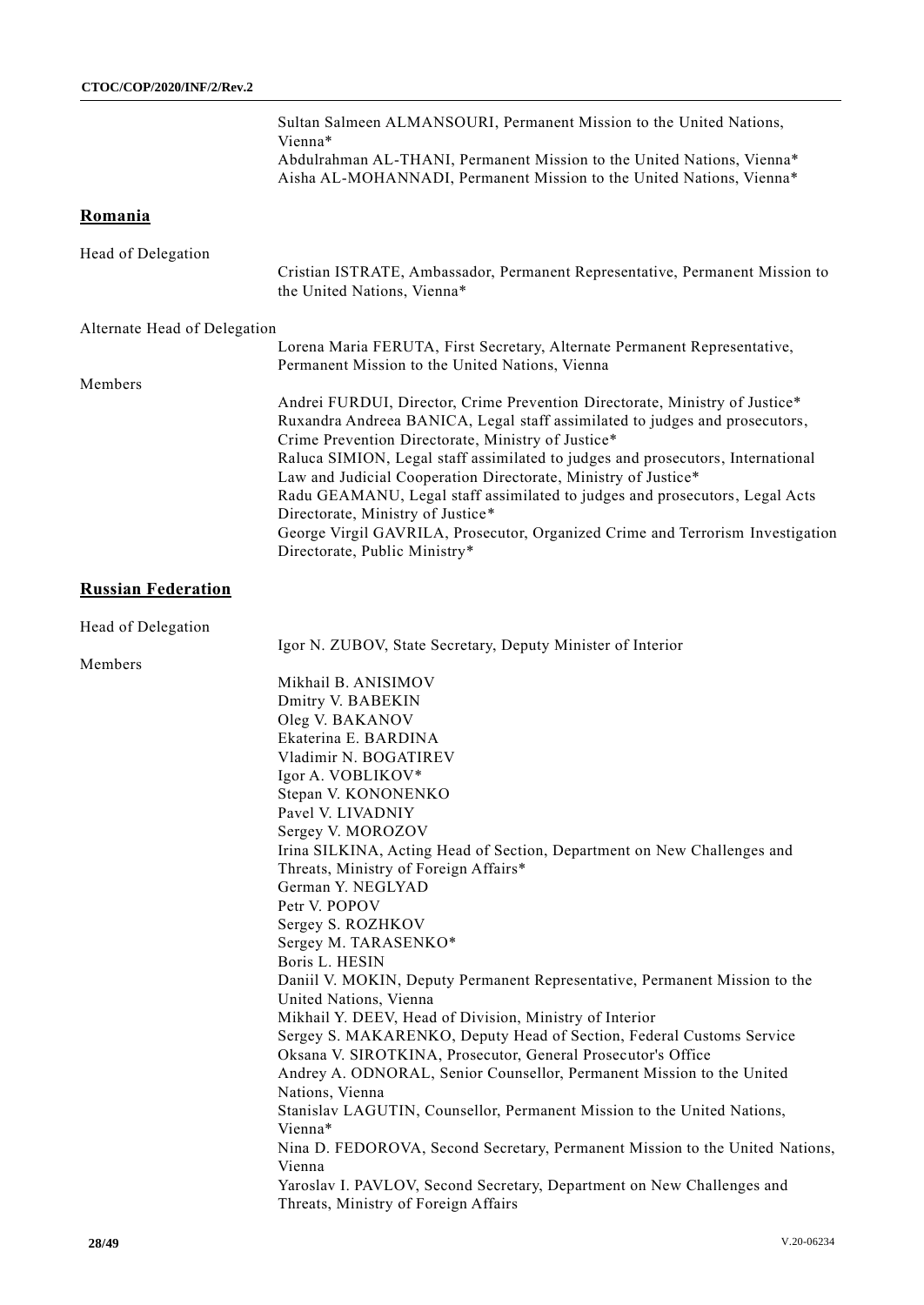Kristina D. TEPLIAKOVA, Third Secretary, Permanent Mission to the United Nations, Vienna\* Aleksey Y. SNEGIREV, Inspector, Investigative Committee Kirill A. SARANTSEV, Senior Inspector, Federal Service for Execution of Punishment

#### **San Marino**

| Head of Delegation | Elena MOLARONI BERGUIDO, Ambassador, Permanent Representative,              |
|--------------------|-----------------------------------------------------------------------------|
|                    | Permanent Mission to the United Nations, Vienna*                            |
| Members            |                                                                             |
|                    | David DE JONGE, Adviser, Permanent Mission to the United Nations, Vienna*   |
|                    | Federico ZANOTTI, Adviser, Permanent Mission to the United Nations, Vienna* |
|                    | Lorenzo SILVESTRI*                                                          |
| Saudi Arabia       |                                                                             |

### Head of Delegation Abdulelah Abdullah ALWHAIBI\* Members Abdullah Mohammed AL TWALAH\* Badr Gazi ALSHAIKH\* Mohammed Abdullah HAMMDI\* Rabbah ALMUSHAIKEH, First Secretary, Permanent Mission to the United Nations, Vienna\* Hanady BAYAZID, Second Secretary, Permanent Mission to the United Nations, Vienna\* Abdulrahman ALTHUNAYYAN, Third Secretary, Permanent Mission to the United Nations, Vienna\*

#### **Serbia**

| Head of Delegation           |                                                                                               |
|------------------------------|-----------------------------------------------------------------------------------------------|
|                              | Roksanda NINCIC, Permanent Representative, Permanent Mission to the United<br>Nations, Vienna |
| Alternate Head of Delegation |                                                                                               |
|                              | Mitar DJURASKOVIC, Head, Office for Coordination Activities in Combatting                     |
|                              | Trafficking in Human Beings, General Police Directorate, Ministry of Interior*                |
| Members                      |                                                                                               |
|                              | Marko TANASKOVIC, Office for Coordination Activities in Combatting                            |
|                              | Trafficking in Human Beings, General Police Directorate, Ministry of Interior                 |
|                              | Darko TERZIC, Service for Combatting Organized Crime, Criminal Police                         |
|                              | Directorate, General Police Directorate, Ministry of Interior*                                |
|                              | Milos JOVANOVIC, Service for Combatting Organized Crime, Criminal Police                      |
|                              | Directorate, General Police Directorate, Ministry of Interior                                 |
|                              | Marko MILICEVIC, Department for International Cooperation and Legal                           |
|                              | Assistance, Public Prosecutor Office*                                                         |
|                              | Milan GOJKOVIC, Minister Counsellor, Permanent Mission to the United Nations,                 |
|                              | Vienna                                                                                        |
|                              |                                                                                               |

# **Singapore**

Pauline YEE, Director, International Organisation & Security Directorate, International Cooperation and Partnerships Division, Ministry of Home Affairs\*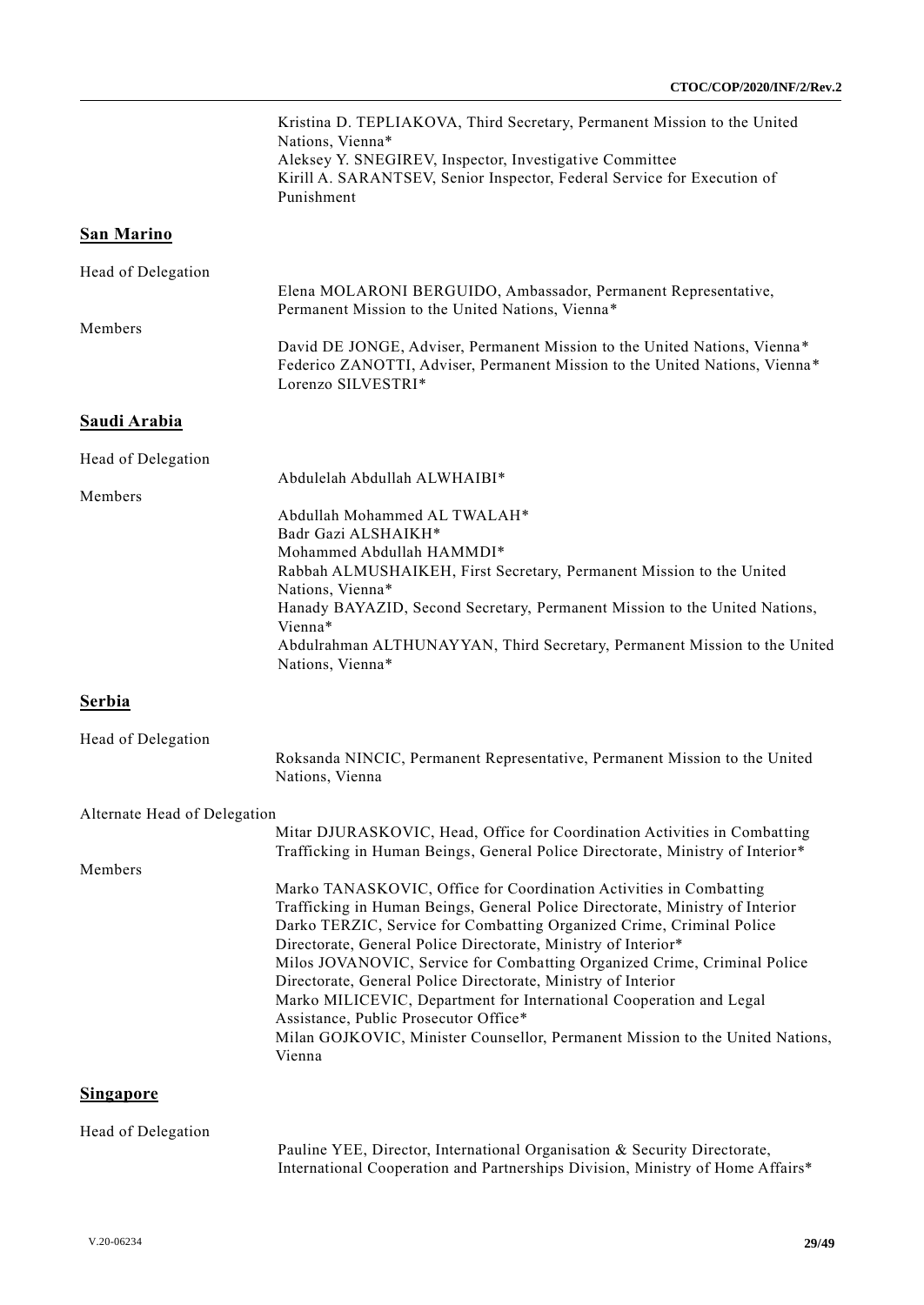| Members             |                                                                                                                                                        |
|---------------------|--------------------------------------------------------------------------------------------------------------------------------------------------------|
|                     | Wan Lin CHEW, Senior Assistant Director, International Organisation & Security                                                                         |
|                     | Directorate, International Cooperation and Partnerships Division, Ministry of Home<br>Affairs*                                                         |
|                     | Vera EU, Manager, International Organisation & Security Directorate, International<br>Cooperation and Partnerships Division, Ministry of Home Affairs* |
|                     | Huixiang QIU, Deputy Senior State Counsel, International Affairs Division,<br>Attorney General's Chambers*                                             |
|                     | Yvonne GUO, Senior State Counsel, International Affairs Division, Attorney<br>General's Chambers*                                                      |
|                     | Muhammad Faiz KHAFIDZ, Case Manager, International Affairs Division,<br>Attorney General 's Chambers*                                                  |
|                     | Jaspar LOR, Case Manager, International Affairs Division, Attorney General's<br>Chambers*                                                              |
|                     | Syed Noureddin SYED HASSIM, Minister-Counsellor, Deputy Permanent<br>Representative, Permanent Mission to the United Nations, Vienna                   |
|                     | Felicia WONG, Second Secretary, Permanent Mission to the United Nations, Vienna                                                                        |
| Slovakia            |                                                                                                                                                        |
| Head of Delegation  |                                                                                                                                                        |
|                     | Peter MIŠÍK, Permanent Representative, Permanent Mission to the United Nations,<br>Vienna                                                              |
| Members             | Ingrid RUŽIČKOVÁ, Alternate Permanent Representative, Permanent Mission to                                                                             |
|                     | the United Nations, Vienna                                                                                                                             |
|                     | Ondrej GAVALEC, Head of the United Nations Principal Organs and Candidatures<br>Unit, Ministry of Foreign and European Affairs*                        |
|                     | Martin BORZA, Senior Advisor, Bureau of Border and Foreign Police, Ministry of<br>Interior*                                                            |
|                     | Tomáš GRILNWALD, Desk Officer, Intonational Law Department, Ministry of<br>Foreign and European Affairs*                                               |
| <b>Slovenia</b>     |                                                                                                                                                        |
| Head of Delegation  |                                                                                                                                                        |
|                     | Barbara ŽVOKELJ, Permanent Representative, Permanent Mission to the United<br>Nations, Vienna                                                          |
| Members             | Boštjan ŠIRNIK, Minister Counsellor, Permanent Mission to the United Nations,                                                                          |
|                     | Vienna                                                                                                                                                 |
|                     | Gregor JENKO, Third Secretary, Permanent Mission to the United Nations, Vienna                                                                         |
| <b>South Africa</b> |                                                                                                                                                        |

| Head of Delegation           | Rapulane MOLEKANE, Ambassador, Permanent Representative to the United<br>Nations, Vienna           |
|------------------------------|----------------------------------------------------------------------------------------------------|
| Alternate Head of Delegation |                                                                                                    |
|                              | Jonny PITSWANE, Minister Plenipotentiary, Permanent Mission, Vienna                                |
| Members                      |                                                                                                    |
|                              | Sylvia LEDWABA, Mayor general, Component Head, Serious Organized Crime,<br>Police Service Advisor* |
|                              | Priyadarshnee BISESWAR, Deputy Director, Public Prosecutions, National<br>Prosecutions Authority*  |
|                              | Andres JOHNSON, Deputy Director, Public Prosecutions, National Prosecutions<br>Authority*          |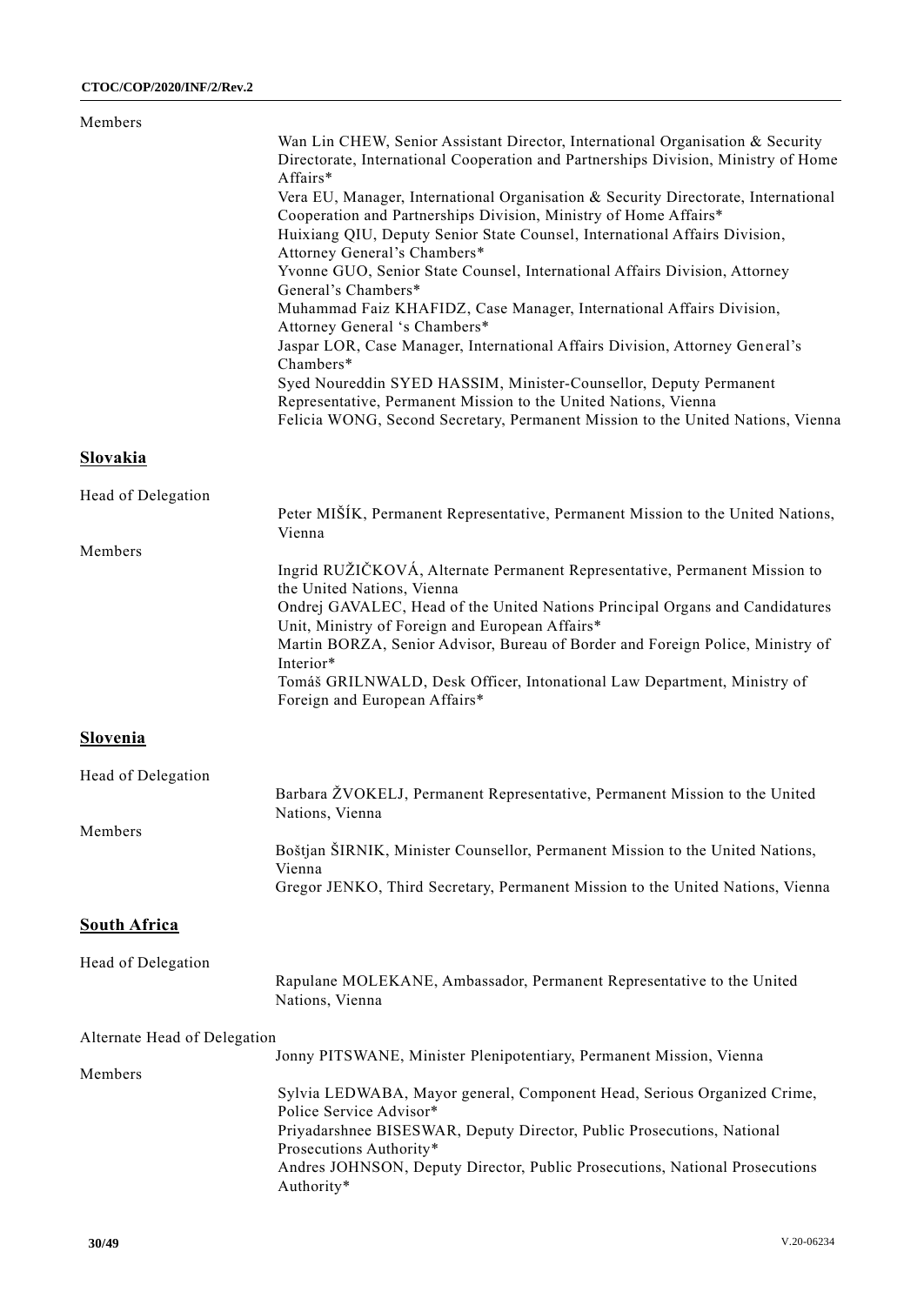|                       | Luckson MGIBA, Deputy Director, Public Prosecutions, National Prosecutions<br>Authority*<br>Tazi NEMOARANI, Senior Financial Investigator, National Prosecutions<br>Authority*<br>Sizakele MAGANGOE, Chief Director, Department of Social Development*<br>Lunga BENGU, Director, Department of International Relations and Cooperation*<br>Job JACKSON, Acting Director, Department of Home Affairs*<br>Rasekaka MAKUOANE, Brigadier, Police Service*<br>Steven MABUELA, Brigadier, Police Service*<br>Leso MALESELA, Director, Department of Justice and Correctional Services*<br>David NKOSI, Counsellor, Permanent Mission to the United Nations, Vienna<br>Velelo KWEPILE, Deputy Director, Department of International Relations and<br>Cooperation<br>Tebogo PHOKANOKA, Deputy Director, Department of Home Affairs*<br>Isake NKUKWANA, Deputy Director, Department of Justice and Correctional<br>Services*<br>Refilwe MTHIMUNYE, Third Secretary, Permanent Mission to the United Nations,<br>Vienna<br>Linah LEDWABA, Assistant Director, Department of International Relations and<br>Cooperation*                                                                                                                                                                                                                                                                                                                                          |
|-----------------------|--------------------------------------------------------------------------------------------------------------------------------------------------------------------------------------------------------------------------------------------------------------------------------------------------------------------------------------------------------------------------------------------------------------------------------------------------------------------------------------------------------------------------------------------------------------------------------------------------------------------------------------------------------------------------------------------------------------------------------------------------------------------------------------------------------------------------------------------------------------------------------------------------------------------------------------------------------------------------------------------------------------------------------------------------------------------------------------------------------------------------------------------------------------------------------------------------------------------------------------------------------------------------------------------------------------------------------------------------------------------------------------------------------------------------------------------------------|
| <b>Spain</b>          |                                                                                                                                                                                                                                                                                                                                                                                                                                                                                                                                                                                                                                                                                                                                                                                                                                                                                                                                                                                                                                                                                                                                                                                                                                                                                                                                                                                                                                                        |
| Jefe de la Delegación | Esther MONTERRUBIO VILLAR, Embajadora, Representante Permanente, Misión                                                                                                                                                                                                                                                                                                                                                                                                                                                                                                                                                                                                                                                                                                                                                                                                                                                                                                                                                                                                                                                                                                                                                                                                                                                                                                                                                                                |
|                       | Permanente ante las Naciones Unidas, Viena                                                                                                                                                                                                                                                                                                                                                                                                                                                                                                                                                                                                                                                                                                                                                                                                                                                                                                                                                                                                                                                                                                                                                                                                                                                                                                                                                                                                             |
| Miembros              | Carlos ARAGÓN GIL DE LA SERNA, Representante Permanente Adjunto, Misión<br>Permanente ante las Naciones Unidas, Viena<br>Carlos RUIZ GONZÁLEZ, Subdirector General, Cooperación Internacional contra<br>el Terrorismo, las Drogas y la Delincuencia Organizada, Ministerio de Asuntos<br>Exteriores, Unión Europea y Cooperación*<br>Miguel HEINE FERNÁNDEZ-MAZARAMBROZ, Jefe, Área de la Subdirección<br>General de Cooperación Internacional contra el Terrorismo, las Drogas y la<br>Delincuencia Organizada<br>Ignacio BAYLINA RUIZ, Consejero, Misión Permanente ante las Naciones Unidas,<br>Viena<br>Juan José PÉREZ MARTÍNEZ, Capitán, Unidad Técnica de Policía Judicial,<br>Guardia Civil, Ministerio del Interior*<br>Daniel VÁZQUEZ LLORENS, Inspector Jefe, Oficina de Localización de Activos y<br>Relaciones Internacionales, Brigada Central de Investigación de Blanqueo de<br>Capitales y Anticorrupción, Ministerio del Interior*<br>Carlos ARENAS SALMERÓN, Jefe de Grupo, Unidad de Drogas y Crimen<br>Organizado (UDYCO), Ministerio del Interior*<br>José Manuel SÁNCHEZ-PARDO LÓPEZ, Inspector, Comisaría General de<br>Información, Ministerio del Interior*<br>Jesús Alberto MARQUEZ NAVARRO, Inspector, Jefe, Oficial de Enlace de Policía<br>Nacional, Misión Permanente ante las Naciones Unidas, Viena<br>Ana Belén RODRIGUEZ LOSADA, Policía, Personal de Apoyo al Oficial de<br>Enlace del Cuerpo Nacional de Policía* |

# **Sri Lanka**

Head of Delegation

Majintha JAYESINGHE, Permanent Representative, Permanent Mission to the United Nations, Vienna\*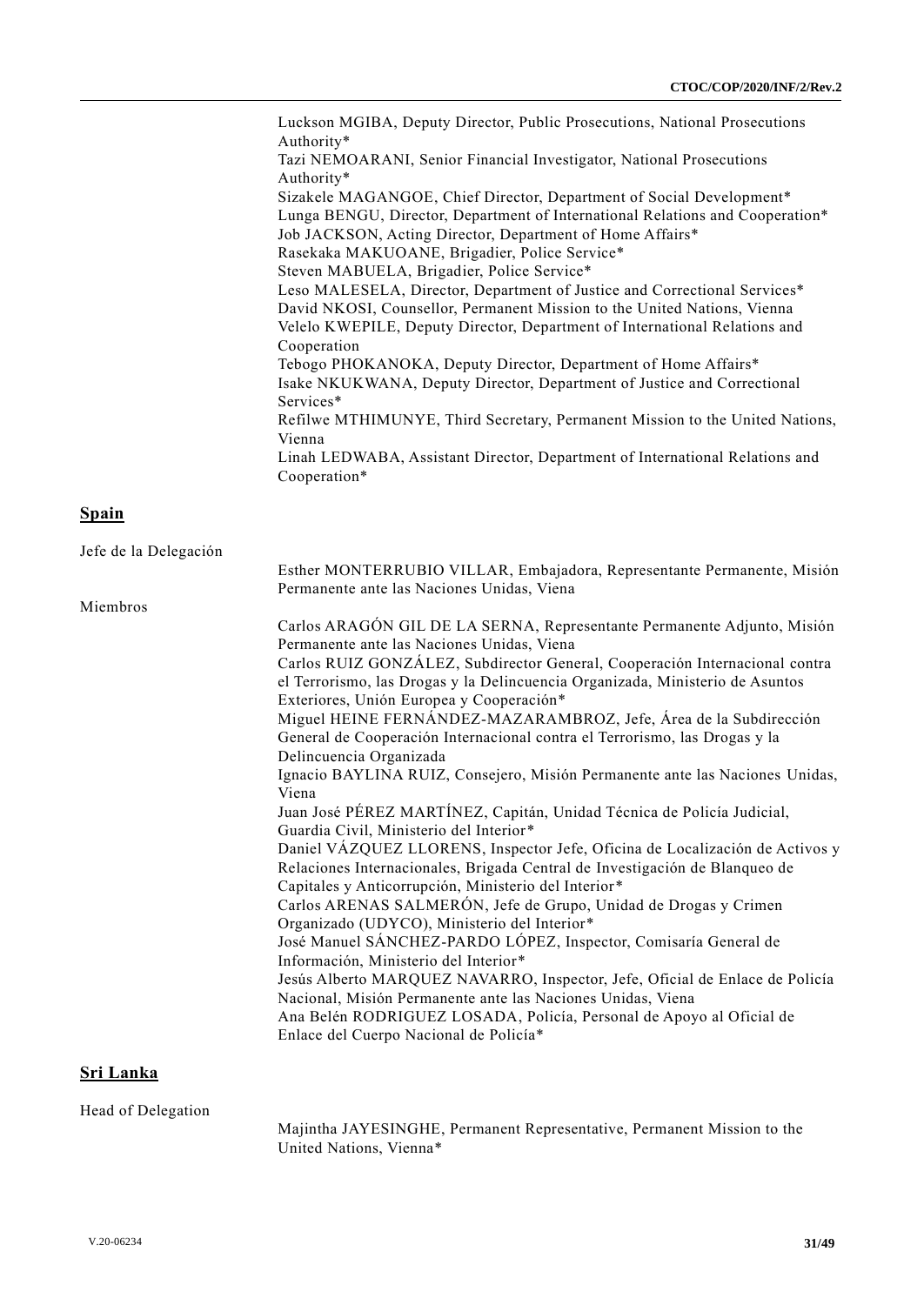| Alternate Head of Delegation |                                                                                                                                                                                                                                                                                                                                                                                                               |
|------------------------------|---------------------------------------------------------------------------------------------------------------------------------------------------------------------------------------------------------------------------------------------------------------------------------------------------------------------------------------------------------------------------------------------------------------|
|                              | Sarath JAYAMANNE, Senior Additional Solicitor General, Attorney General's<br>Department                                                                                                                                                                                                                                                                                                                       |
| Members                      | Charitha WEERASINGHE, Counsellor, Permanent Mission to the United Nations,<br>Vienna<br>Mahesh MAHAKUMARAGE, Second Secretary, Permanent Mission to the United<br>Nations, Vienna                                                                                                                                                                                                                             |
| <b>State of Palestine</b>    |                                                                                                                                                                                                                                                                                                                                                                                                               |
| Head of Delegation           | Salahaldin ABDALSHAFI, Ambassador, Permanent Representative, Permanent<br>Mission to the United Nations, Vienna                                                                                                                                                                                                                                                                                               |
| Alternate Head of Delegation | Safa SHABAT, Alternate Permanent Representative, Permanent Mission to the                                                                                                                                                                                                                                                                                                                                     |
| Members                      | United Nations, Vienna<br>Yousef OZREIL, Director General, National Program of Anti-Drugs, Crime<br>Prevention and Promoting Criminal Justice, Ministry of Interior<br>Yousef Farhan Khamis ABD ELSAMAD, Legal Consultant, Ministry of Justice<br>Montaser JABREEN, Diplomat Attaché, Ministry of Foreign Affairs and Expatriates                                                                             |
| Sudan                        |                                                                                                                                                                                                                                                                                                                                                                                                               |
| Head of Delegation           | Tag Elsir ALI ELHIBIR ALI, Attorney General*                                                                                                                                                                                                                                                                                                                                                                  |
| Members                      | Safa Mohammed SEKAINY AHMED, Alternate Permanent Representative,<br>Permanent Mission to the United Nations, Vienna<br>Mohammed Ibrahim MOHAMMED ABDALLA, First Prosecutor, Prosecutors<br>Office<br>Babikir Mahmoud ADAM NOURELDEEN, First Prosecutor, Prosecutors Office<br>Elsadig Mohammed AHMED ELSADIG M. AHMED, Alternate Permanent<br>Representative, Permanent Mission to the United Nations, Vienna |
| <b>Sweden</b>                |                                                                                                                                                                                                                                                                                                                                                                                                               |
| Head of Delegation           | Mikaela KUMLIN GRANIT, Ambassador, Permanent Representative, Permanent<br>Mission to the United Nations, Vienna                                                                                                                                                                                                                                                                                               |
| Members                      | Cecilia ROMSON ÖRNBERG, Counsellor, Permanent Mission to the United<br>Nations, Vienna<br>Ida KÄRNSTRÖM, Senior Adviser, Ministry of Justice*<br>Amanda GÅRE, Desk Officer, Ministry of Justice*<br>Per-Anders SUNESSON, Ambassador at Large for Combating Trafficking in<br>Persons, Ministry of Foreign Affairs*                                                                                            |
| <b>Switzerland</b>           |                                                                                                                                                                                                                                                                                                                                                                                                               |
| Head of Delegation           | Wolfgang Amadeus BRÜLHART, Ambassador, Permanent Representative,<br>Permanent Mission to the United Nations, Vienna*                                                                                                                                                                                                                                                                                          |
| Alternate Head of Delegation | Katharina FREY, Deputy Head, Permanent Mission to the United Nations, Vienna                                                                                                                                                                                                                                                                                                                                  |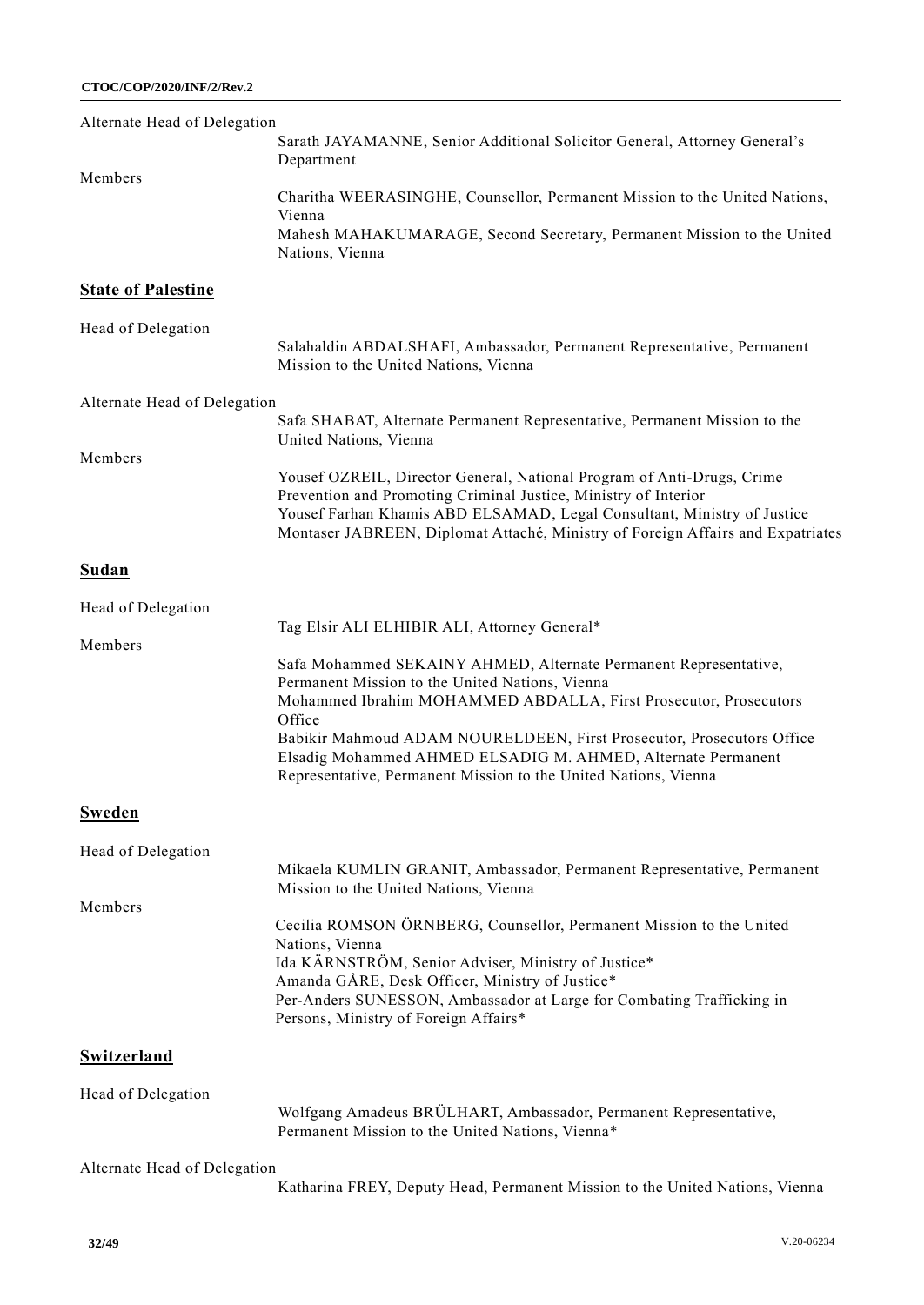## Members

| Carmela BÜHLER, Deputy Head, Migration Foreign Policy, Federal Department of                |
|---------------------------------------------------------------------------------------------|
| Foreign Affairs*                                                                            |
| Hanna BODEMANN, Diplomatic Officer, Security Council Section, Federal                       |
| Department of Foreign Affairs*                                                              |
| Jean-Baptiste DÉLÈZE, Diplomatic Officer, Migration Foreign Policy, Federal                 |
| Department of Foreign Affairs*                                                              |
| Barbara KAMMERMANN, Legal Officer, International Treaty Unit, Federal Office<br>of Justice* |
| Manon SIMON, Legal Advisor, International Criminal Law Unit, Federal Office of<br>Justice*  |
| Amanda SZALCZYNSKI, Political Adviser, Permanent Mission to the United                      |
| Nations, Vienna                                                                             |
| Vera STRICKLER, Deputy Head International Relations Area, Federal Office of                 |
| Police*                                                                                     |

# **Syrian Arab Republic**

| Head of Delegation |                                                                              |
|--------------------|------------------------------------------------------------------------------|
|                    | Bassam SABBAGH, Ambassador, Permanent Representative, Permanent Mission to   |
|                    | the United Nations, Vienna                                                   |
| <b>Members</b>     |                                                                              |
|                    | Monia AL SALEH, Second Secretary, Permanent Mission to the United Nations,   |
|                    | Vienna                                                                       |
|                    | Mohammad Rahban AL MOHAMMAD, Director, Organization and Administration       |
|                    | Department, Ministry of Interior*                                            |
|                    | Nidal Greige GREIGE, Director, Combatting Trafficking in Persons Department, |
|                    | Ministry of Interior*                                                        |
|                    | Yasser KALSI, Director, Minister of Interior's Office, Ministry of Interior* |
|                    |                                                                              |

# **Thailand**

| Head of Delegation |                                                                                                                           |
|--------------------|---------------------------------------------------------------------------------------------------------------------------|
|                    | Chatchom AKAPIN, Deputy Attorney General, Office of the Attorney General*                                                 |
| Members            |                                                                                                                           |
|                    | Morakot SRISWASDI, Ambassador, Permanent Representative, Permanent Mission<br>to the United Nations, Vienna*              |
|                    | Jumpon PHANSUMRIT, Director General, International Affairs Department, Office<br>of the Attorney General*                 |
|                    | Surapan THAIPRASERT, Deputy Commander, Foreign Affairs Division, Royal<br>Thai Police*                                    |
|                    | Thitiporn CHIRASAWADI, Minister, Permanent Mission to the United Nations,<br>Vienna*                                      |
|                    | Arit TATSAPHAN, Special Case Inquiry Official - Senior Professional Level,<br>Ministry of Justice*                        |
|                    | Ratchapon MANEELEK, Director of Group of Protection and Advocacy, Ministry<br>of Social Development and Human Security*   |
|                    | Monchaya PREECHA, Director of National Committee Secretariat Group, Ministry<br>of Social Development and Human Security* |
|                    | Teerat LIMPAYARAYA, Public Prosecutor, Office of the Attorney General*                                                    |
|                    | Akareeya NGAMWONGPAIBOON, Public Prosecutor, Office of the Attorney<br>General*                                           |
|                    | Pitchayadet OSATHANON, Plan and Policy Analyst - Senior Professional Level,<br>Office of the National Security Council*   |
|                    | Peerapong PHIMONWICHAYAKIT, Counsellor, Permanent Mission to the United<br>Nations, Vienna                                |
|                    | Preeyada CHOTIKUL, Special Case Officer - Professional Level, Ministry of<br>Justice*                                     |
|                    |                                                                                                                           |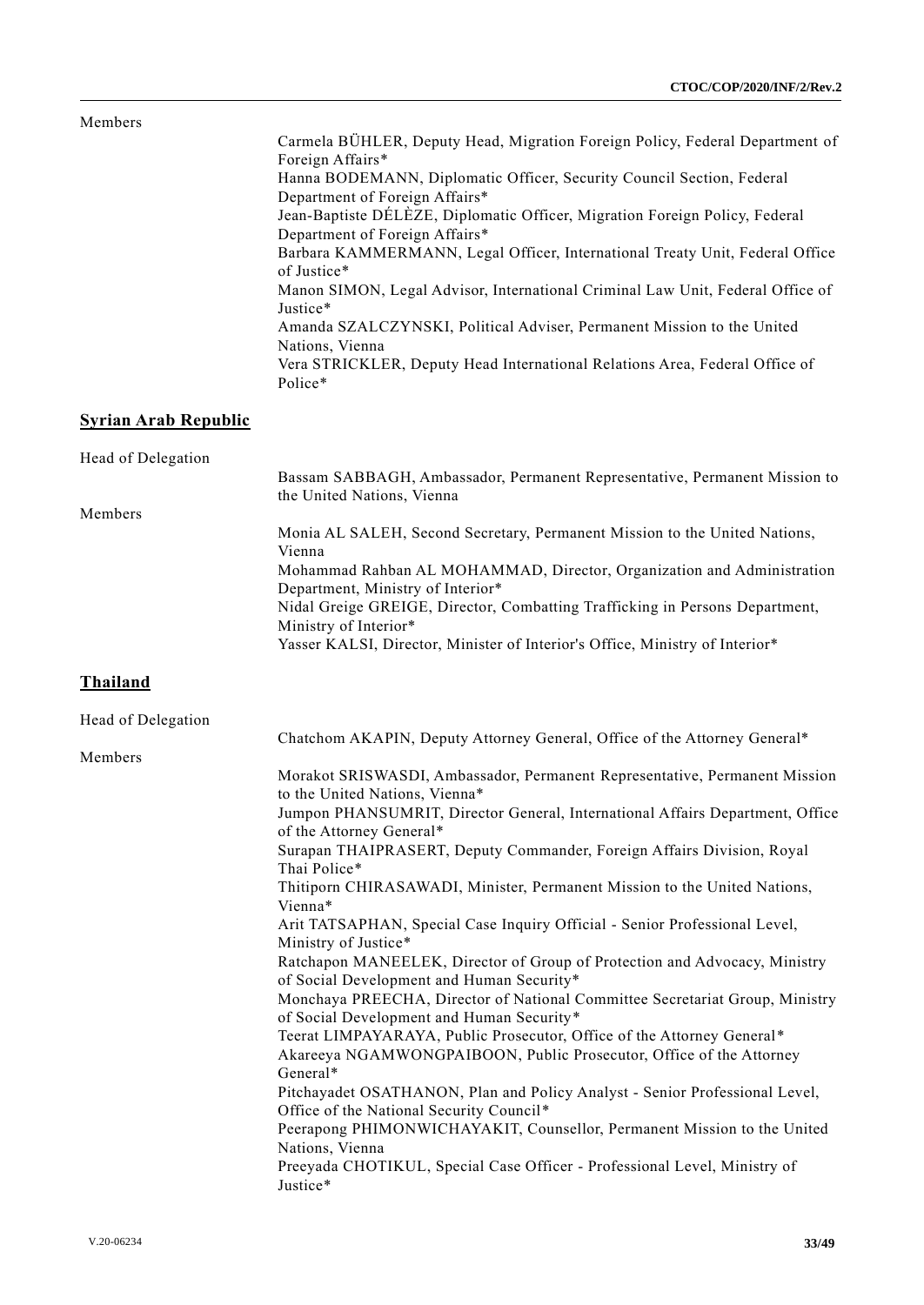|                                  | Pimchanok JUNTABOON, Plan and Policy Analyst - Professional Level, Office of<br>the National Security Council*<br>Niyom KASENG, Inspector of INTERPOL and Foreign Relations Region 2,<br>Foreign Affairs Division, Royal Thai Police*<br>Naruedom Snitwongse NA AYUTHYA, Sub-inspector of INTERPOL and Foreign<br>Relations Region 2, Foreign Affairs Division, Royal Thai Police*<br>Thanchanok UTHAIWAN, Second Secretary, Department of International<br>Organizations, Ministry of Foreign Affairs*<br>Ployroong NOPSUWAN, Foreign Relations Officer - Practitioner Level,<br>Ministry of Justice*<br>Kanokwan CHAOVAKIT, Plan and Policy Analyst - Practitioner Level, Office of<br>the National Security Council*<br>Tantanat SUKHOTHITIRAT, Social Worker - Practitioner Level, Ministry of Social<br>Development and Human Security* |
|----------------------------------|----------------------------------------------------------------------------------------------------------------------------------------------------------------------------------------------------------------------------------------------------------------------------------------------------------------------------------------------------------------------------------------------------------------------------------------------------------------------------------------------------------------------------------------------------------------------------------------------------------------------------------------------------------------------------------------------------------------------------------------------------------------------------------------------------------------------------------------------|
| <b>Togo</b>                      | Akohouegnon Tossa AMOUZOU, Magistrat, Directeur des Affaires Pénales et de<br>Grâces, Ministère de la Justice*                                                                                                                                                                                                                                                                                                                                                                                                                                                                                                                                                                                                                                                                                                                               |
| <b>Tunisia</b>                   |                                                                                                                                                                                                                                                                                                                                                                                                                                                                                                                                                                                                                                                                                                                                                                                                                                              |
| Chef de la Délégation<br>Membres | Mohamed MEZGHANI, Ambassadeur, Représentant Permanent, Mission<br>permanente auprès des Nations Unies, Vienne<br>Imen GUETTITI EP KEFI, Conseiller, Mission permanente auprès des Nations<br>Unies, Vienne<br>Mohamed ALI GHARIB, Conseiller, Mission permanente auprès des Nations Unies,<br>Vienne<br>Said BEN ROMDHANE, Inspecteur Général Adjoint, Ministère de la Justice*<br>Taha CHEBBI, Président du Groupe de Travail, Centre d'Études<br>Juridiques et Judiciaires*<br>Najet JAOUADI, Directrice Générale, Droits de l'Homme, Ministère de l'Intérieur*<br>Adnane SLAMA, Commissaire Général, Police Nationale*<br>Nader CHOUCHEN, Commandant*                                                                                                                                                                                     |
| <b>Turkey</b>                    |                                                                                                                                                                                                                                                                                                                                                                                                                                                                                                                                                                                                                                                                                                                                                                                                                                              |
| Head of Delegation<br>Members    | Ahmet Muhtar GÜN, Ambassador, Permanent Representative, Permanent Mission<br>to the United Nations, Vienna<br>Sule GÜLTEK, Counsellor, Permanent Mission to the United Nations, Vienna<br>Halil İbrahim DIZMAN, Justice Counsellor, Permanent Mission to the United<br>Nations, Vienna*<br>Serkan SAZAK, Head of Section for Combatting Trafficking in Persons and<br>Smuggling of Migrants, National Police, Ministry of Interior*<br>Ramazan KARGI, Judge, Ministry of Justice*<br>Gökhan ER, Expert on Migration, Ministry of Interior*<br>Dursun Mehmet CENGİZ, Expert on Migration, Ministry of Interior*<br>Denizcan SEFEROĞLU, Third Secretary, Permanent Mission to the United Nations,<br>Vienna*                                                                                                                                   |
| <b>Turkmenistan</b>              |                                                                                                                                                                                                                                                                                                                                                                                                                                                                                                                                                                                                                                                                                                                                                                                                                                              |
| Head of Delegation               |                                                                                                                                                                                                                                                                                                                                                                                                                                                                                                                                                                                                                                                                                                                                                                                                                                              |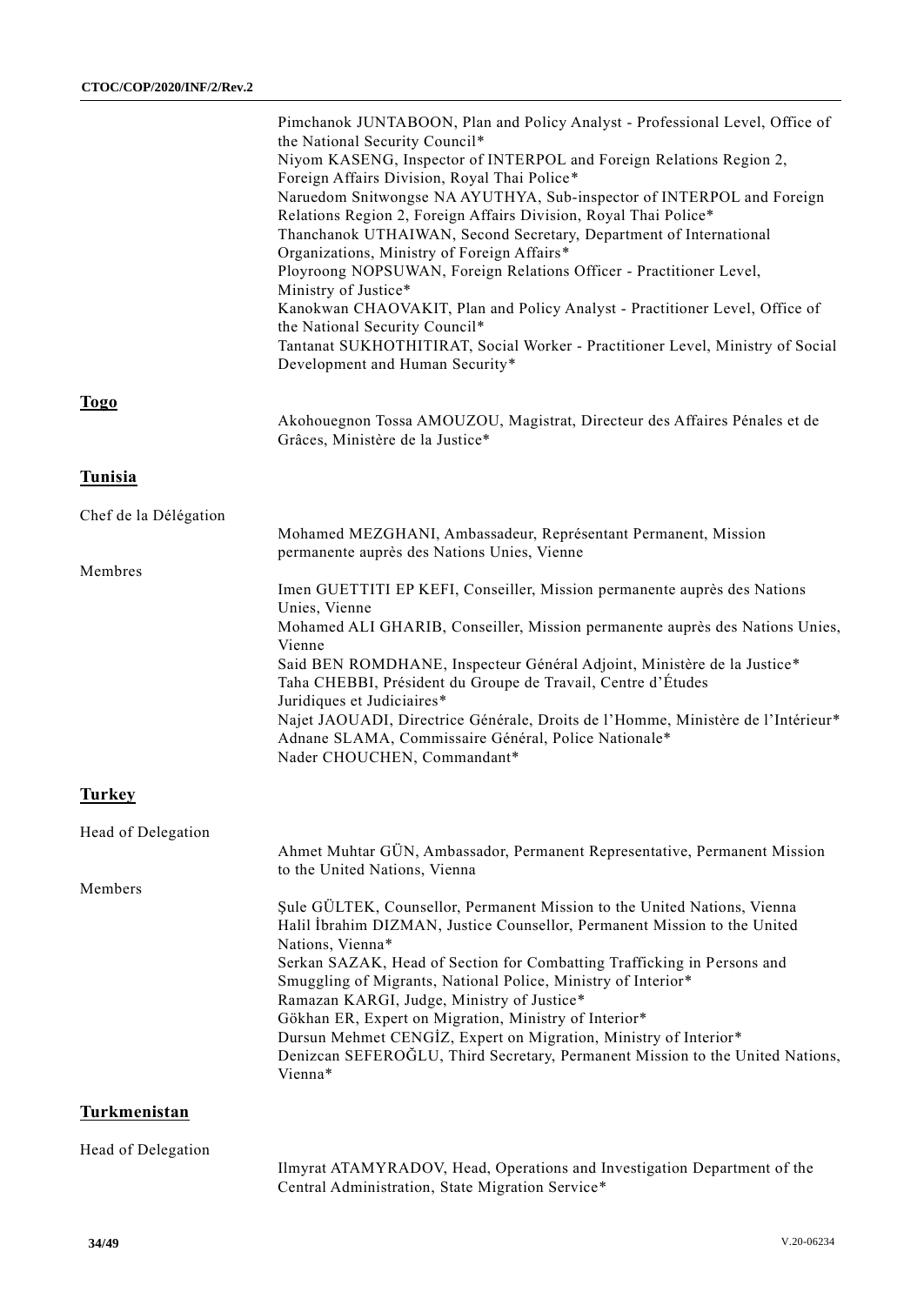#### Members

| <b>INICITIONIS</b>          | Geldimyrat WELIYEV, Head, International Relations Division, Department of Law<br>and International Relations, Ministry of Internal Affairs*<br>Arslan NASYROV, Deputy Head, Main Investigation Department, General<br>Prosecutor's Office*<br>Ruslan MAMETGULYYEV, Officer, Ministry of Defence* |
|-----------------------------|--------------------------------------------------------------------------------------------------------------------------------------------------------------------------------------------------------------------------------------------------------------------------------------------------|
| <b>Ukraine</b>              |                                                                                                                                                                                                                                                                                                  |
| Head of Delegation          |                                                                                                                                                                                                                                                                                                  |
|                             | Ihor LOSSOVSKYI, Deputy Permanent Representative, Permanent Mission to the<br>United Nations, Vienna                                                                                                                                                                                             |
| Member                      |                                                                                                                                                                                                                                                                                                  |
|                             | Svitlana ROMANENKO, First Secretary, Permanent Mission to the United Nations,<br>Vienna                                                                                                                                                                                                          |
| <b>United Arab Emirates</b> |                                                                                                                                                                                                                                                                                                  |
| Head of Delegation          |                                                                                                                                                                                                                                                                                                  |
|                             | Hamad ALKAABI, Ambassador, Permanent Representative, Permanent Mission to<br>the United Nations, Vienna*                                                                                                                                                                                         |
| Members                     |                                                                                                                                                                                                                                                                                                  |
|                             | Abdulrahman Murad AL BALOUSHI, Director, International Cooperation<br>Department, Ministry of Justice*                                                                                                                                                                                           |
|                             | Adel Abdulla AL MARZOOQI, Counsellor, International Cooperation Department,<br>Ministry of Justice*                                                                                                                                                                                              |

Ahmed ALHAMMADI, Chief Prosecutor, Public Funds Prosecution\* Ahmed ALZAABI, Permanent Representative, Permanent Mission to the United Nations, Vienna\*

# **United Kingdom of Great Britain and Northern Ireland**

## Head of Delegation Leigh TURNER, Ambassador, Permanent Representative, Permanent Mission to the United Nations, Vienna Members David HALL, Deputy Ambassador, Permanent Representative to the International Atomic Energy Agency and Comprehensive Nuclear-Test-Ban Treaty Organization, Vienna Hannah FURBY, Head, Multilateral Engagement and Strategy, Serious and Organized Crime Overseas Engagement, Home Office\* Mary MCEVOY, UNTOC Lead, Serious and Organised Crime Overseas Engagement, Home Office\* Michael DAVIDSON, First Secretary, Permanent Mission to the United Nations, Vienna\* Leona HULSHOF-WHYTE, Head, UN Team, Permanent Mission to the United Nations, Vienna\* Stephanie CAMERON, Senior Political Attaché, Permanent Mission to the United Nations, Vienna Andrew PEEBLES, Political Attaché, Permanent Mission to the United Nations, Vienna Chrystele TODD, Second Secretary, Permanent Mission to the United Nations, Vienna\*

# **United Republic of Tanzania**

#### Head of Delegation

Maimuna Kibenga TARISHI, Ambassador, Permanent Representative, Permanent Mission to the United Nations, Vienna\*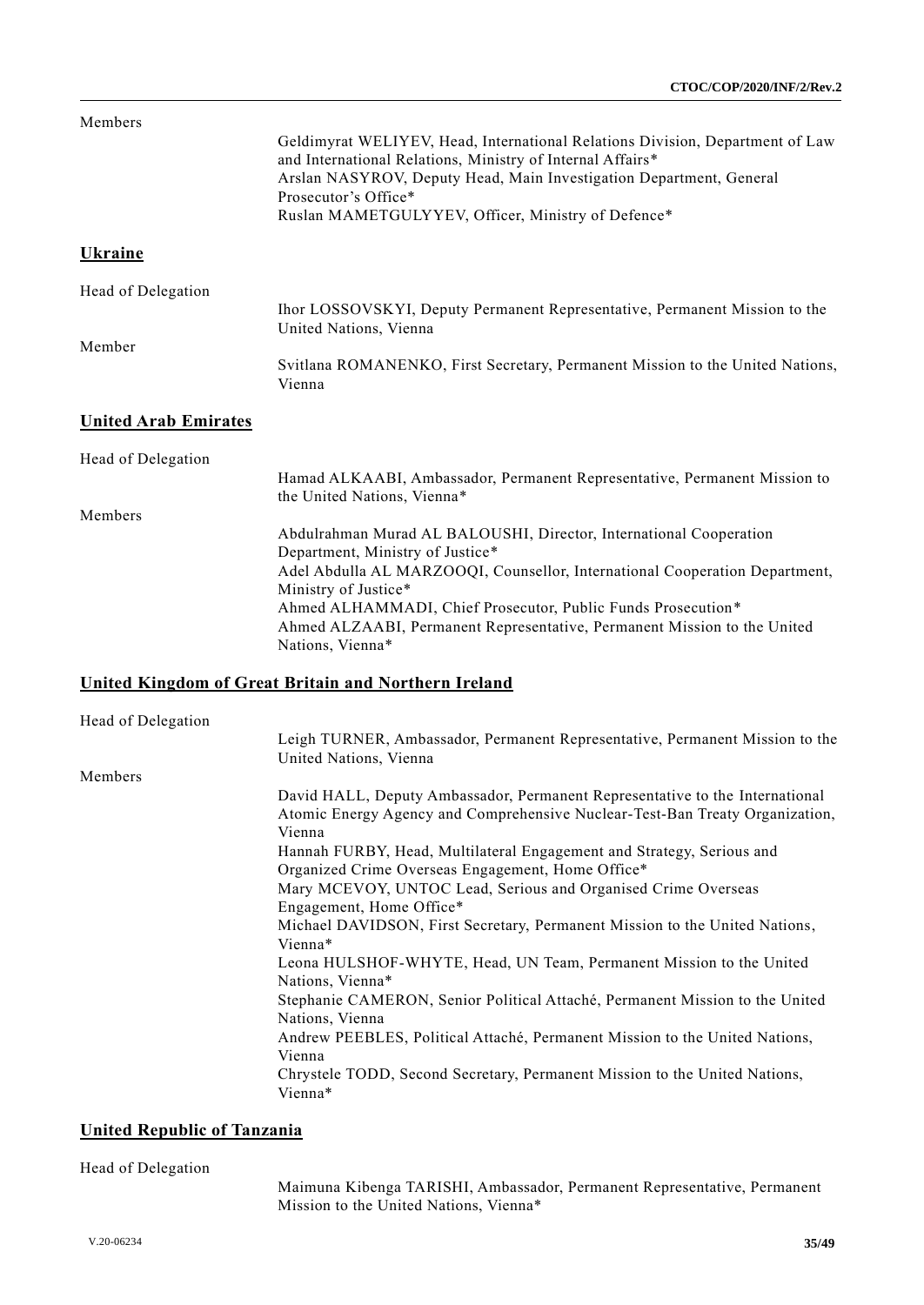| Members                         |                                                                                                                                             |
|---------------------------------|---------------------------------------------------------------------------------------------------------------------------------------------|
|                                 | Robert K. V. KAHENDAGUZA, Deputy Permanent Representative, Permanent                                                                        |
|                                 | Mission to the United Nations, Vienna                                                                                                       |
|                                 | Simon MAEMBE, Principal Investigator, Prevention and Combatting of Corruption<br>Bureau*                                                    |
|                                 | Tunu MLELI, Senior Investigator, Prevention and Combatting of Corruption<br>Bureau*                                                         |
|                                 | Omar Khamis ABDALLA, Senior Superintended of Police, Zanzibar Division,<br>National Police*                                                 |
|                                 | Gwantwa Emmanuel MWAISAKA, First Secretary, Ministry of Foreign Affairs and<br>East African Cooperation*                                    |
|                                 | Stanley LUOGA, Investigation Officer, Prevention and Combatting of Corruption<br>Bureau*                                                    |
| <b>United States of America</b> |                                                                                                                                             |
| Head of Delegation              |                                                                                                                                             |
|                                 | James A. WALSH, Principal Deputy Assistant Secretary, Bureau of International<br>Narcotics and Law Enforcement Affairs, Department of State |
| Alternate Head of Delegation    |                                                                                                                                             |
|                                 | Jackie WOLCOTT, Ambassador, Permanent Representative, Permanent Mission to<br>the United Nations, Vienna                                    |

|         | Christine CLINE, Division Chief for Multilateral Policy*                                                                                                    |
|---------|-------------------------------------------------------------------------------------------------------------------------------------------------------------|
| Members |                                                                                                                                                             |
|         | John COTTON RICHMOND, Ambassador-at-Large, Office to Monitor and Combat                                                                                     |
|         | Trafficking in Persons, Department of State*                                                                                                                |
|         | Rami S. BADAWY, Trial Attorney, Human Rights and Special Prosecutions Section,                                                                              |
|         | Department of Justice*                                                                                                                                      |
|         | Louis L. BONO, Deputy Chief, Permanent Mission to the United Nations, Vienna<br>Christine BUCHHOLZ, Senior Advisor to the Ambassador, Office to Monitor and |
|         | Combat Trafficking in Persons, Department of State*                                                                                                         |
|         | Thomas BURROWS, Associate Director, Office of International Affairs,<br>Department of Justice*                                                              |
|         | Carla M. BURY, Senior Multilateral Affairs Advisor, Office to Monitor and Combat                                                                            |
|         | Trafficking in Persons, Department of State*                                                                                                                |
|         | Leslie CATHERWOOD, Foreign Affairs Officer, Office of Global Programs and                                                                                   |
|         | Policy, Bureau of International Narcotics and Law Enforcement Affairs, Department<br>of State*                                                              |
|         | David COUGHRAN, Second Secretary, United Nations Affairs Section, Permanent                                                                                 |
|         | Mission to the United Nations, Vienna                                                                                                                       |
|         | Steven COSTNER, Deputy Director for Policy, Office of Weapons Removal and                                                                                   |
|         | Abatement, Bureau of Political Military Affairs, Department of State*                                                                                       |
|         | James DASNEY, Regional Migration Officer (Africa), Office of International                                                                                  |
|         | Migration, Bureau of Population, Refugees, and Migration, Department of State*                                                                              |
|         | Allison DAVIS, Executive Director, Cultural Property Advisory Committee,                                                                                    |
|         | Cultural Heritage Center, Bureau of Educational and Cultural Affairs, Department<br>of State*                                                               |
|         | Margaret A. EHR, International Relations Officer, Office of Specialized and                                                                                 |
|         | Technical Agencies, Bureau of International Organization Affairs, Department of<br>State*                                                                   |
|         | Ethan GLICK, Counsellor, United Nations Affairs Section, Permanent Mission to                                                                               |
|         | the United Nations, Vienna                                                                                                                                  |
|         | James A. GRESSER, Attorney Advisor, Office of the Legal Adviser, Department of<br>State*                                                                    |
|         | David HARDISON, Policy Advisor, Office of Weapons Removal and Abatement,                                                                                    |
|         | Bureau of Political Military Affairs, Department of State*                                                                                                  |
|         | Harold JAHNSEN, Multilateral Outreach Specialist, Office to Monitor and Combat<br>Trafficking in Persons, Department of State*                              |
|         |                                                                                                                                                             |
|         |                                                                                                                                                             |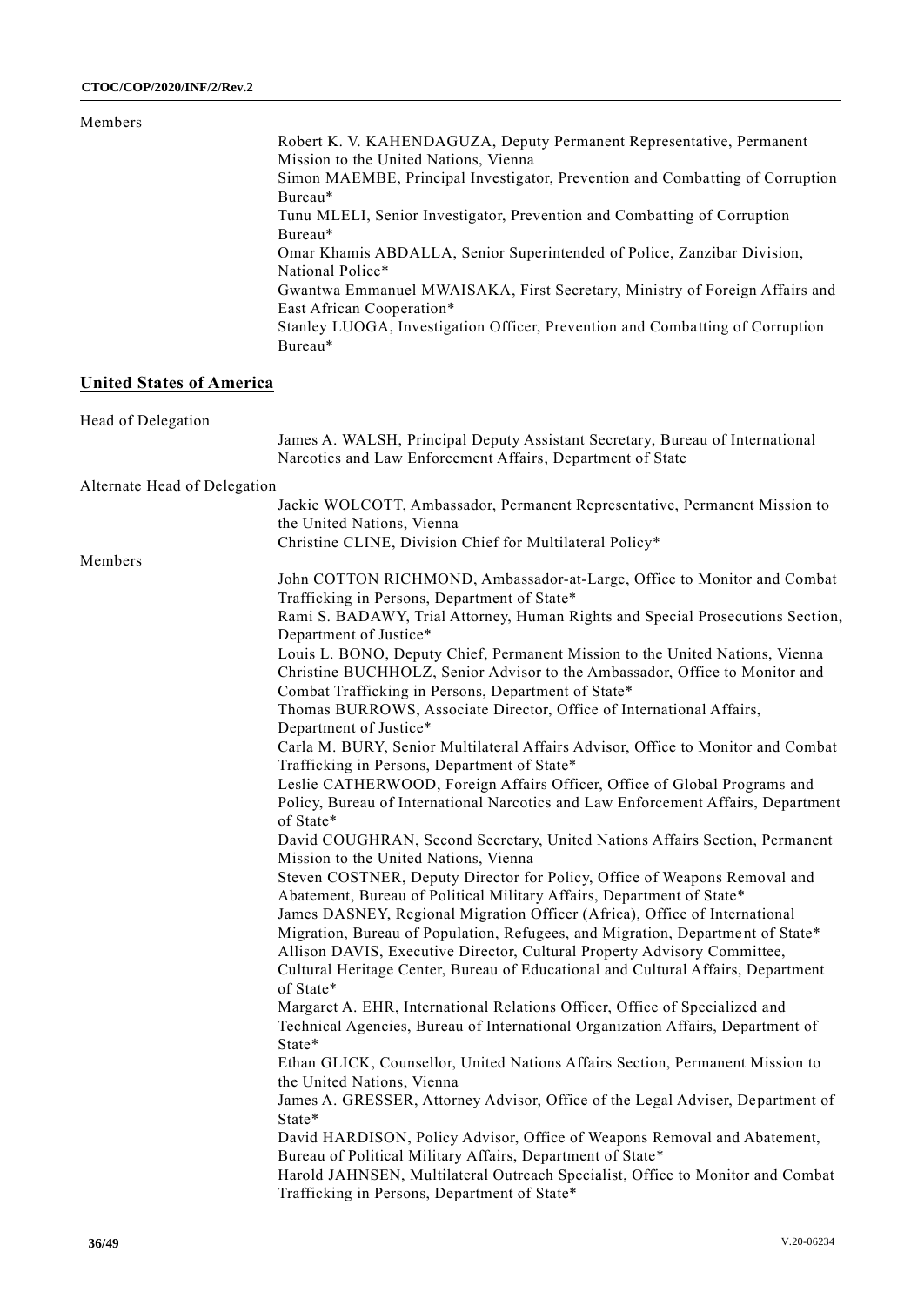|                       | Lisa KALAJIAN, Deputy Counsellor, United Nations Affairs Section, Permanent       |
|-----------------------|-----------------------------------------------------------------------------------|
|                       | Mission to the United Nations, Vienna                                             |
|                       | Madeline MURPHY HALL, Foreign Affairs Officer, Office of Global Programs and      |
|                       | Policy, Bureau of International Narcotics and Law Enforcement Affairs, Department |
|                       | of State*                                                                         |
|                       | Virginia PATTON PRUGH, Attorney Advisor, Office of the Legal Advisor,             |
|                       | Department of State*                                                              |
|                       | Vivita ROZENBERGS, Senior Program Analyst, Office of Management, Policy, and      |
|                       | Resources, Bureau of International Organization Affairs, Department of State*     |
|                       | Teddi SHIHADEH BOUFFARD, Branch Chief for Multilateral Affairs, Office of         |
|                       | Global Programs and Policy, Bureau of International Narcotics and Law             |
|                       | Enforcement Affairs, Department of State*                                         |
|                       | Mary VIGIL, Agency Lead for Countering Trafficking in Persons/Senior Advisor,     |
|                       | Counter-Trafficking, Center for Democracy, Human Rights, and Governance,          |
|                       | Agency for International Development*                                             |
|                       | Lena WATKINS, Senior Trial Attorney, Narcotic and Dangerous Drug Section,         |
|                       | Criminal Division, Department of Justice*                                         |
|                       | Rowena WATSON, Team Lead, Wildlife Conservation/Combating Wildlife                |
|                       | Trafficking, Office of Conservation and Water, Bureau of Oceans and International |
|                       | Scientific and Environmental Affairs, Department of State*                        |
|                       | Phil WELZANT, Foreign Affairs Officer, Technical Advisory Division, Office of     |
|                       | Knowledge Management, Bureau of International Narcotics and Law Enforcement       |
|                       | Affairs, Department of State*                                                     |
|                       |                                                                                   |
| <u>Uruguay</u>        |                                                                                   |
|                       |                                                                                   |
| Jefe de la Delegación |                                                                                   |
|                       | Juan Carlos OJEDA, Representante Permanente, Misión Permanente ante las           |
|                       | Naciones Unidas, Viena*                                                           |
| Miembros              |                                                                                   |
|                       | Elizabeth BOGOSIÁN, Representante Permanente Alterna, Misión Permanente ante      |
|                       | las Naciones Unidas, Viena*                                                       |
|                       | Javier GIZ MANTERO, Asesor del Representante Permanente, Misión Permanente        |
|                       | ante las Naciones Unidas, Viena*                                                  |
|                       |                                                                                   |

Gabriela MAURER-NEUMAN, Asesora del Representante Permanente, Misión Permanente ante las Naciones Unidas, Viena\*

Douglas DA SILVA, Sub Comisario, Ministerio de Interior\* Camila RODRIGUEZ URRUTIA, Oficial Ayudante, Ministerio de Interior\*

# **Venezuela (Bolivarian Republic of)**

| Jefe de la Delegación |                                                                                 |
|-----------------------|---------------------------------------------------------------------------------|
|                       | Jesse Alonso CHACÓN ESCAMILLO, Embajador, Representante Permanente,             |
|                       | Misión Permanente ante las Naciones Unidas, Viena                               |
| Miembros              |                                                                                 |
|                       | Cristiane ENGELBRECHT, Embajadora, Directora de Organismos Internacionales      |
|                       | del Despacho del Viceministro para Temas Multilaterales, Ministerio del Poder   |
|                       | Popular para Relaciones Exteriores*                                             |
|                       | Alexander YANEZ, Viceministro para Temas Multilaterales. Ministerio del Poder   |
|                       | Popular para Relaciones Exteriores*                                             |
|                       | Pedro ALBARRÁN, Coordinador de Organismos Internacionales del Despacho del      |
|                       | Viceministro para Temas Multilaterales, Ministerio del Poder Popular para       |
|                       | Relaciones Exteriores*                                                          |
|                       | Luis CALPAVIRE, Director de Relaciones Internacionales, Despacho del Ministerio |
|                       | del Poder Popular de Interior, Justicia y Paz*                                  |
|                       | Dalila HERNÁNDEZ MEDINA, Ministra Consejera, Misión Permanente ante las         |
|                       | Naciones Unidas, Viena                                                          |
|                       | Maria Dolores PENA, Ministra Consejera, Misión Permanente ante las Naciones     |
|                       | Unidas, Viena                                                                   |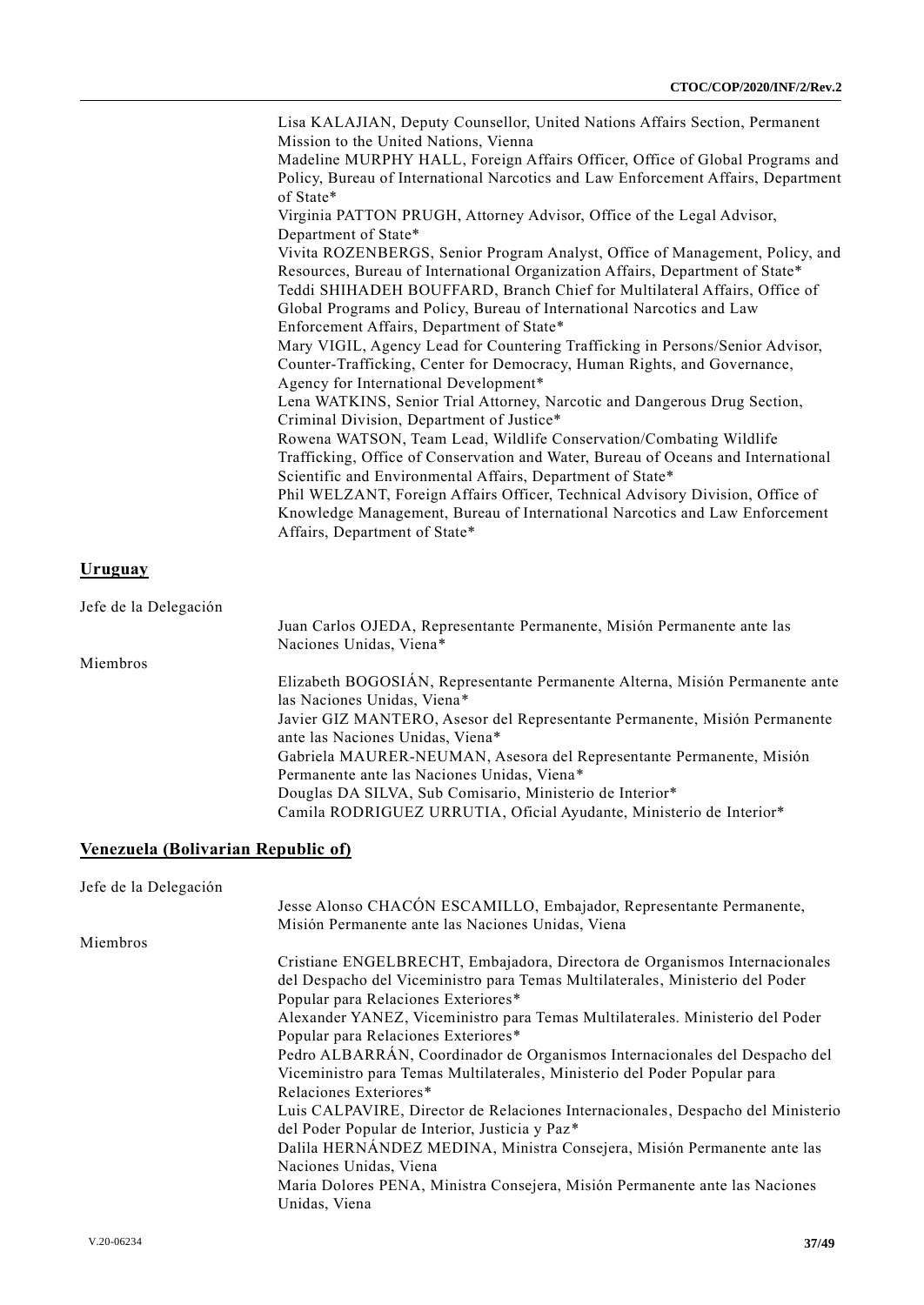| Roxana TOVAR GONZÁLEZ, Segunda Secretaria, Misión Permanente ante las         |
|-------------------------------------------------------------------------------|
| Naciones Unidas. Viena                                                        |
| Jesús FERRERA, Tercer Secretario, Misión Permanente ante las Naciones Unidas, |
| Viena                                                                         |
| Enry DURAN, Ataché, Misión Permanente ante las Naciones Unidas, Viena         |

# **Viet Nam**

| Head of Delegation |                                                                                                    |
|--------------------|----------------------------------------------------------------------------------------------------|
|                    | Le DUNG, Ambassador, Permanent Representative, Permanent Mission to the<br>United Nations, Vienna* |
| Member             |                                                                                                    |
|                    | Tran LE DUY, Second Secretary, Permanent Mission to the United Nations, Vienna                     |
| <b>Yemen</b>       |                                                                                                    |
| Head of Delegation |                                                                                                    |
|                    | Haytham Abdulmomen SHOJA'AADIN, Ambassador, Permanent Representative,                              |
|                    | Permanent Mission to the United Nations, Vienna*                                                   |
| Members            |                                                                                                    |
|                    | Abdulmalik AL-SHABIBI, Counsellor, Alternate Permanent Representative,                             |
|                    | Permanent Mission to the United Nations, Vienna                                                    |
|                    | Bandar Abdallah AL-ERYANI, Counsellor, Alternate Permanent Representative,                         |
|                    | Permanent Mission to the United Nations, Vienna                                                    |
|                    | Amin AL-HAMDANI, Counsellor, Alternate Permanent Representative, Permanent                         |
|                    | Mission to the United Nations, Vienna                                                              |
|                    | Raghda AL-HAKIMI, First Secretary, Alternate Permanent Representative,                             |
|                    | Permanent Mission to the United Nations, Vienna*                                                   |
|                    | Salman Mohsen AL-HARSH, Second Secretary, Alternate Permanent                                      |
|                    | Representative, Permanent Mission to the United Nations, Vienna                                    |

# **Signatory Observer States**

# **Iran (Islamic Republic of)**

| Head of Delegation |                                                                                                       |
|--------------------|-------------------------------------------------------------------------------------------------------|
|                    | Kazem GHARIBABADI, Ambassador, Permanent Representative, Permanent                                    |
|                    | Mission to the United Nations, Vienna                                                                 |
| Members            |                                                                                                       |
|                    | Bezad Saberi ANSARI, Director General for International Legal Affairs, Ministry of<br>Foreign Affairs |
|                    | Sattar AHMADI, Head, International Law Division for Preventing and Combatting                         |
|                    | Crime, Ministry of Foreign Affairs                                                                    |
|                    | Nabiollah AZAMI SARDOUEI, Minister Counsellor, Permanent Mission to the                               |
|                    | United Nations, Vienna                                                                                |
|                    | Yahya AREF, Legal Expert, International Law Division for Preventing and                               |
|                    | Combatting Crime, Ministry of Foreign Affairs                                                         |
|                    | Elahesadat MOUSAVINEJAD, Legal Expert, International Law Division for                                 |
|                    | Preventing and Combatting Crime, Ministry of Foreign Affairs                                          |
|                    | Ali HASANKHANI, Legal Expert, International Law Division for Preventing and                           |
|                    | Combatting Crime, Ministry of Foreign Affairs                                                         |
|                    | Reyhaneh Rikhtegar BERENJI, Legal Expert, International Law Division for                              |
|                    | Preventing and Combatting Crime, Ministry of Foreign Affairs                                          |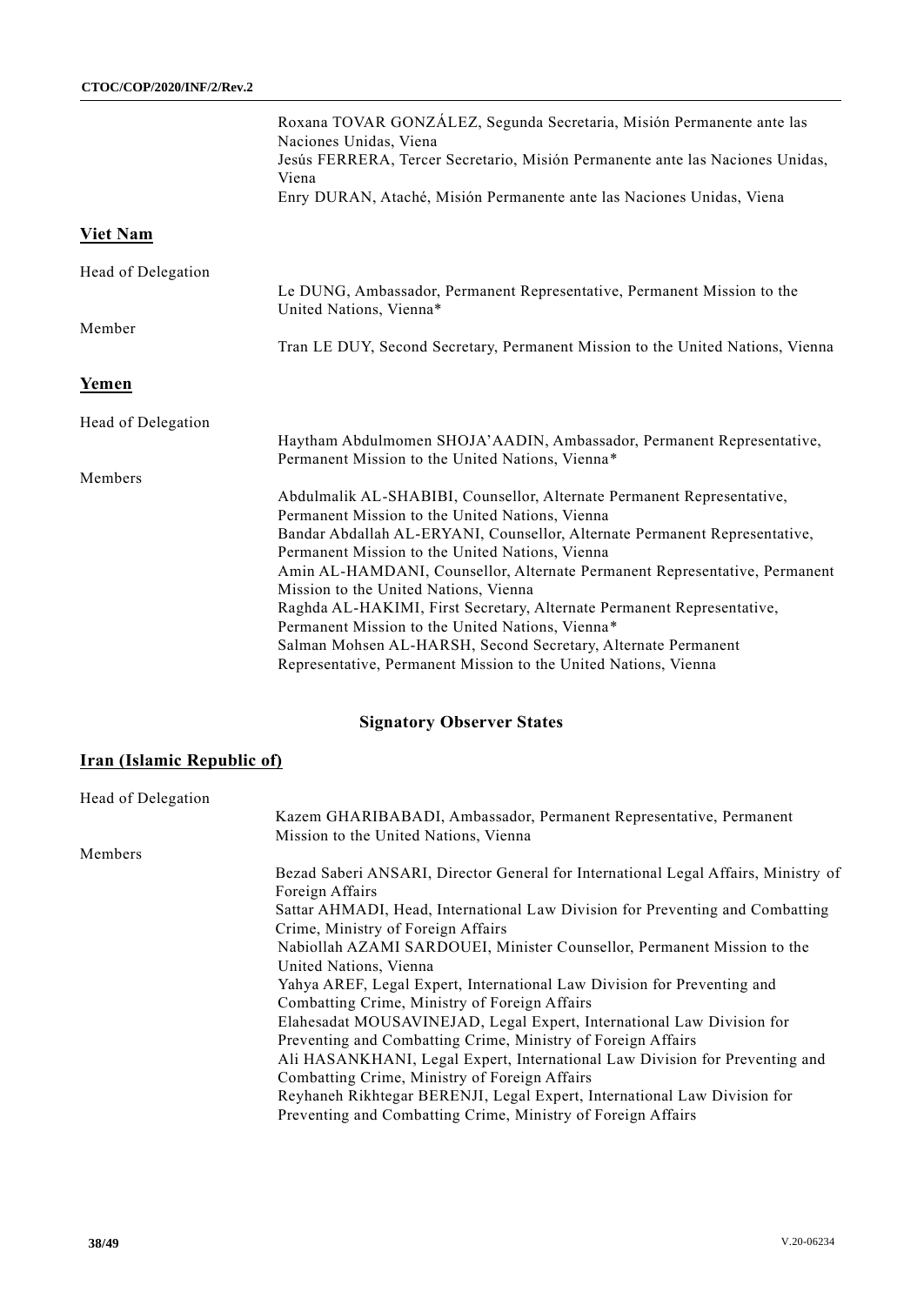# **Observer States**

# **Somalia**

| Head of Delegation |                                                                             |
|--------------------|-----------------------------------------------------------------------------|
|                    | Mahad Ahmed HAJI, Counsellor, Acting Alternate Permanent Representative,    |
|                    | Permanent Mission to the United Nations, Vienna                             |
| Member             |                                                                             |
|                    | Abdullahi Ali YUSUF, Chief of Protocol of the Minister, Ministry of Foreign |
|                    | Affairs and International Cooperation                                       |

# **United Nations Secretariat**

# **United Nations Office on Drugs and Crime**

| Ghada WALY, Executive Director                                                               |
|----------------------------------------------------------------------------------------------|
| Roberto ARBITRIO, Chief, Office of the Executive Director                                    |
| John BRANDOLINO, Director, Division for Treaty Affairs                                       |
| Loide ARYEE, Secretary, Conference of the Parties to the United Nations                      |
| Convention against Transnational Organized Crime, Chief, Organized Crime and                 |
| <b>Illicit Trafficking Branch</b>                                                            |
| Xiaohong LI, Chief, Conference Support Section, Organized Crime and Illicit Trafficking      |
| <b>Branch</b>                                                                                |
| Tofik MURSHUDLU, Chief, Implementation Support Section, Organized Crime                      |
| and Illicit Trafficking Branch                                                               |
| Ilias CHATZIS, Chief, Human Trafficking and Migrant Smuggling Section,                       |
| Organized Crime and Illicit Trafficking Branch                                               |
| Karen KRAMER, Senior Expert, Implementation Support Section, Organized Crime                 |
| and Illicit Trafficking Branch                                                               |
| Simonetta GRASSI, Senior Crime Prevention and Criminal Justice Officer,                      |
| Implementation Support Section, Organized Crime and Illicit Trafficking Branch               |
| Riikka PUTTONEN, Crime Prevention and Criminal Justice Officer, Conference                   |
| Support Section, Organized Crime and Illicit Trafficking Branch                              |
| Martin FOWKE, Crime Prevention and Criminal Justice Officer, Human Trafficking               |
| and Migrant Smuggling Section, Organized Crime and Illicit Trafficking Branch                |
| Dimosthenis CHRYSIKOS, Crime Prevention and Criminal Justice Officer,                        |
| Conference Support Section, Organized Crime and Illicit Trafficking Branch                   |
| Celso CORACINI, Crime Prevention and Criminal Justice Officer, Conference                    |
| Support Section, Organized Crime and Illicit Trafficking Branch                              |
| Tania BAÑUELOS, Crime Prevention and Criminal Justice Officer, Organized                     |
| Crime and Illicit Trafficking Branch                                                         |
| Catherine MUGANGA, Legal Officer, Conference Support Section, Organized                      |
| Crime and Illicit Trafficking Branch                                                         |
| Constanze VON SOEHNEN, Crime Prevention and Criminal Justice Officer,                        |
| Organized Crime and Illicit Trafficking Branch                                               |
| Tiphanie Marie CRITTIN, Crime Prevention and Criminal Justice Officer, Human                 |
| Trafficking and Migrant Smuggling Section, Organized Crime and Illicit Trafficking<br>Branch |
| Antonio DE VIVO, Crime Prevention and Criminal Justice Officer, Conference                   |
| Support Section, Organized Crime and Illicit Trafficking Branch                              |
| Flavia ROMITI, Crime Prevention and Criminal Justice Officer, Conference                     |
| Support Section, Organized Crime and Illicit Trafficking Branch                              |
| Max MENN, Crime Prevention and Criminal Justice Officer, Implementation                      |
| Support Section, Organized Crime and Illicit Trafficking Branch                              |
| Citlalin CASTANEDA DE LA MORA, Associate Legal Officer, Conference                           |
| Support Section, Organized Crime and Illicit Trafficking Branch                              |
| Gabriele AIELLO, Associate Expert, Human Trafficking and Migrant Smuggling                   |
| Section, Organized Crime and Illicit Trafficking Branch                                      |
|                                                                                              |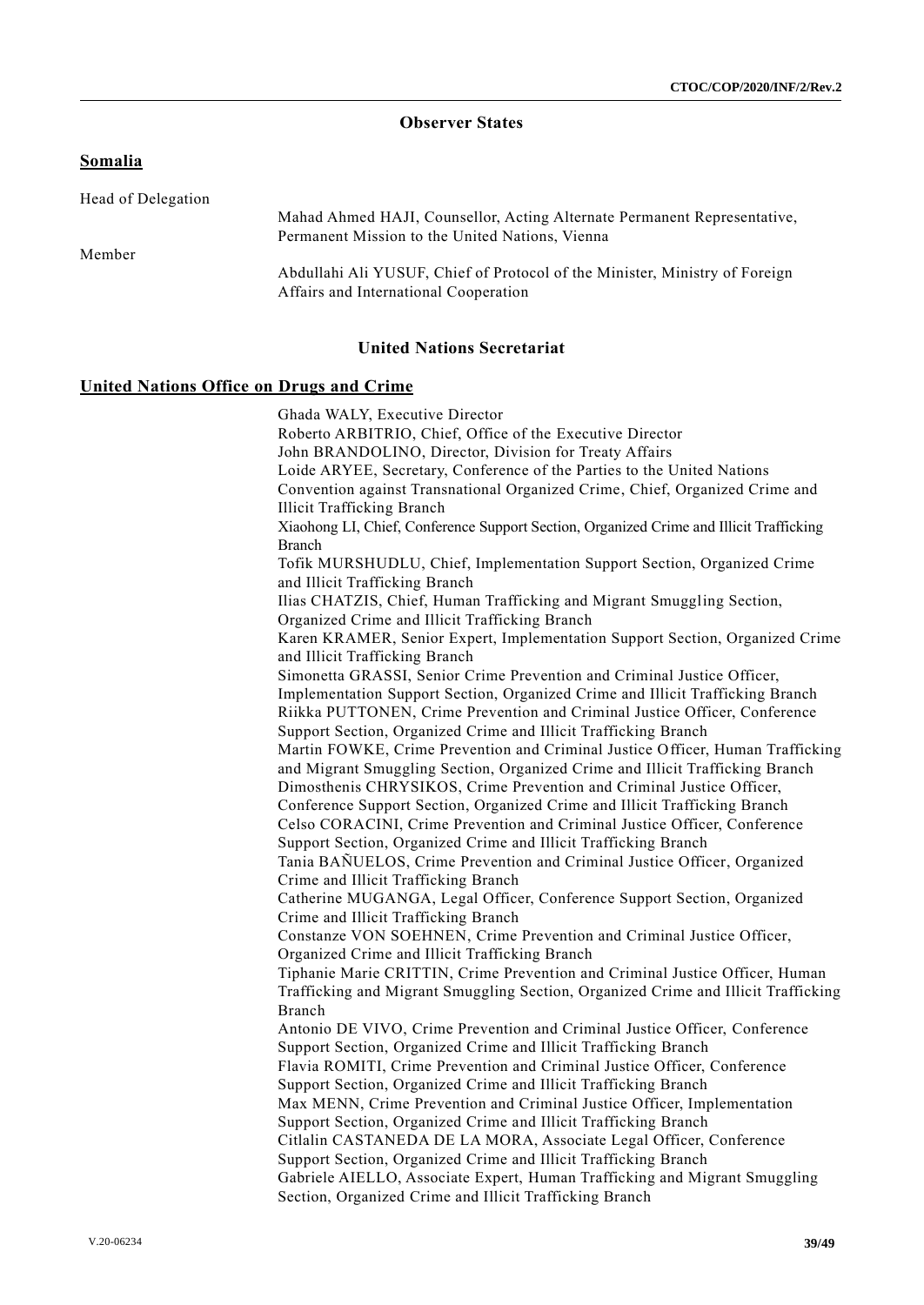Alessia VEDANO, Consultant for Normative and Policy Work, Human Trafficking and Migrant Smuggling Section, Organized Crime and Illicit Trafficking Branch Louise PICHLER, Intern, Organized Crime and Illicit Trafficking Branch Marwa MABROUK, Intern, Organized Crime and Illicit Trafficking Branch

# **Counter-Terrorism Committee – Executive Directorate**

Anton DU PLESSIS, Legal and Criminal Justice Coordinator\*

#### **Department of Peace Operations**

Catherine ROMPATO-ARIFAGIC, Police Division\* Yue XIN, Police Division\*

# **Office of the United Nations Special Rapporteur on Trafficking in Persons, Especially in Women and Children**

Siobhán MULLALLY, Special Rapporteur\*

## **United Nations Programmes and Funds**

## **United Nations Environmental Programme (UNEP)**

Harald EGERER, Head, Vienna Office Amanda CABREJO LE ROUX, Associate Legal Officer, Law Division\*

## **United Nations Human Settlements Programme (UN-Habitat)**

Juma ASSIGO, Specialist/Coordinator of Safer Cities Human Rights & Social Inclusion Unit, Global Solutions Division\*

# **Specialized Agencies and Other Organizations of the United Nations system**

#### **International Civil Aviation Organization (ICAO)**

Christopher HORNEK, Passenger Data Exchange Expert\*

#### **International Organization for Migration (IOM)**

Renate HELD, Regional Director, Regional Office for South-Eastern Europe, Eastern Europe and Central Asia, Regional Office, Vienna\* Livia STYP-REKOWSKA, Senior Regional Immigration and Border Management Specialist, Regional Office, Vienna\* Sacha CHAN KAM, Senior Regional Migrant Assistance Specialist, Regional Office, Vienna\* Chiara TOGNETTI, Programme Assistant, Migration Protection and Assistance, Regional Office, Vienna\* Agnes EBENBERGER, Regional Immigration and Border Management Assistant, Regional Office, Vienna\* Stefanie ALLEMANN, Senior Regional Policy Advisor, Regional Office, Vienna\*

# **United Nations High Commissioner for Refugees (UNHCR)**

Michele CAVINATO, Senior Legal Officer, Asylum and Migration, Division of International Protection, Geneva \* Christelle VAN ROSMALEN, Legal Officer, Division of International Protection, Geneva\* Samantha MCCORMACK, Associate Legal Officer, Division of International Protection, Geneva\*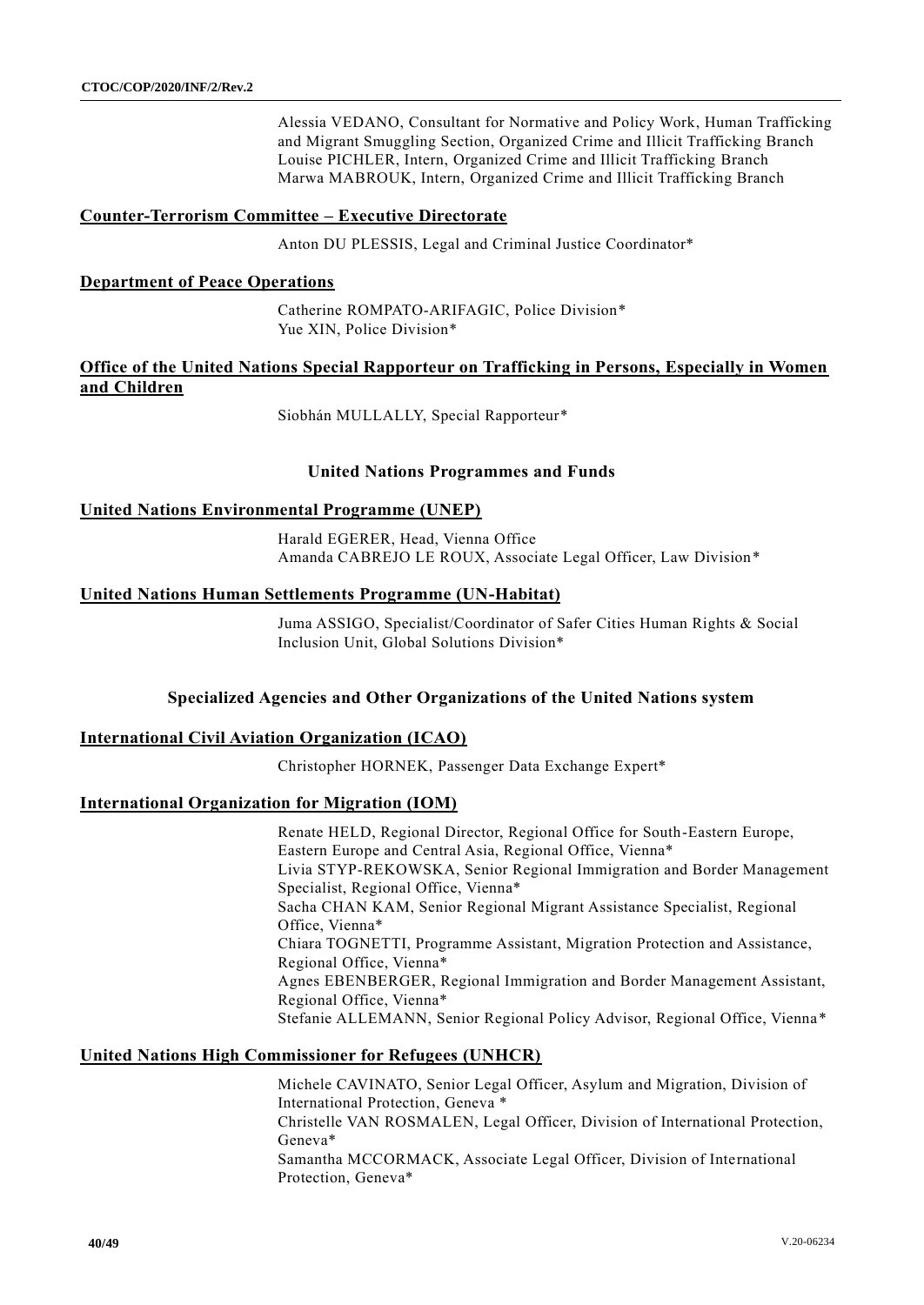Sabine OKONKWO, Senior Liaison Assistant, Liaison Office to the United Nations, Vienna \*

Marina LORDICK, Intern, Liaison Office to the United Nations, Vienna \*

#### **World Health Organization Framework Convention on Tobacco Control (WHO FCTC)**

Adriana BLANCO MARQUIZO, Head, Convention Secretariat\*

Members

Guangyuan LIU, Coordinator, Governance and International Cooperation\* Rodrigo SANTOS FEIJO, Programme Manager\* Yoni CORNELI DEKKER, Technical Officer, Legal Affairs\*

# **United Nations Research and Training Institutes and Institutes of the United Nations Crime Prevention and Criminal Justice Network**

#### **International Centre for Criminal Law Reform and Criminal Justice Policy (ICCLR)**

Peter GERMAN, President\* Giovanna MACRI, Executive Director\* Yvon DANDURAND, Senior Associate\*

## **Naif Arab University for Security Sciences (NAUSS)**

Khalid bin AbdulAziz AL-HARFASH, Director General, External Relations Directorate\* Tasneem Salman AL-JEHANI, Adviser, General Directorate of External Relations Danya FARHA\*

## **Thailand Institute of Justice (TIJ)**

Kittipoom NEAMHOM, Director, Office of External Relations and Policy Coordination\* Thanaporn TECHARITPITAK, Senior Policy Coordination Officer\* Pimonluk SUVONGSINDH, Project Coordinator\*

#### **The Siracusa International Institute for Criminal Justice and Human Rights**

Ezechia Paolo REALE, Secretary General\* Filippo MUSCA, Acting Director General\*

## **United Nations Interregional Crime and Justice Research Institute**

Antonia Marie DE MEO, Director\* Leif VILLADSEN, Deputy Director\*

#### **Intergovernmental Organizations**

#### **Association of South East Asian Nations (ASEAN)**

Retno ASTRINI, Assistant Director, Head, Security Cooperation Division 1, Political and Security Directorate, Political-Security Community Department\* Irene KUNTJORO, Senior Officer, Security Cooperation Division 1, Political and Security Directorate, Political-Security Community Department\* Elisa INTANIA, Legal Officer, Treaty Division, Legal Services and Agreements Directorate, Community and Corporate Affairs Department\*

## **Central Asia Regional Information and Coordination Centre for Combating Illicit Trafficking of Narcotic Drugs, Psychotropic Substances and their Precursors (CARICC)**

Alevtina TIURINA, Senior Analyst, Information and Analytical Unit\*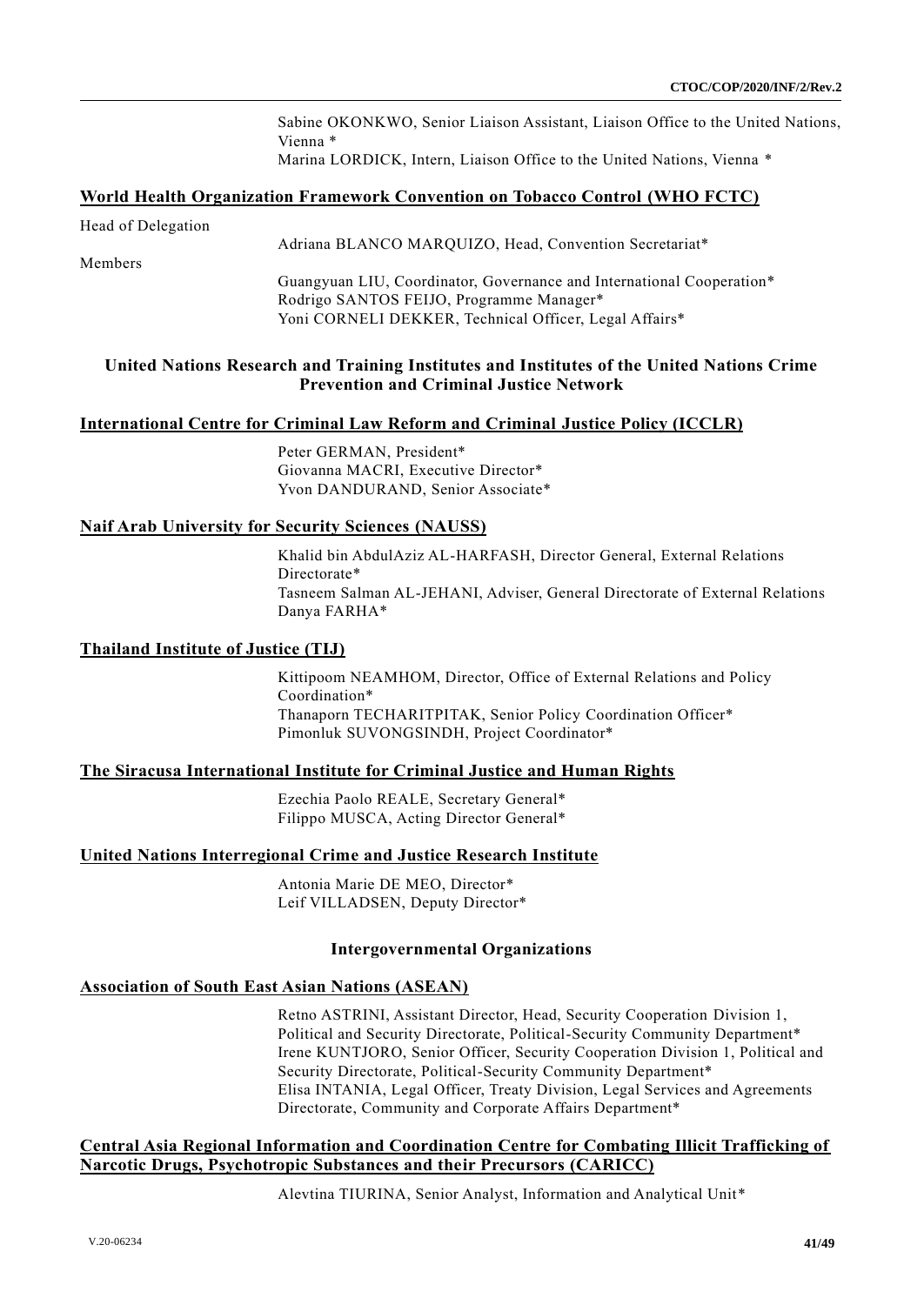### **Collective Security Treaty Organization (CSTO)**

Murat KUNAKBAYEV, Head, Department for countering challenges and threats\* Oleg NURULLIN, Counsellor, Department for countering challenges and threats\*

#### **Convention on International Trade in Endangered Species of Wild Fauna and Flora (CITES)**

Barend Janse VAN RENSBURG, Chief, Enforcement Support\*

#### **Cooperation Council of the Arab States of the Gulf (GCC)**

Fayez Rihan AL ALI, Attaché, Permanent Observer Mission to the United Nations, Vienna\*

#### **Council of Arab Ministers of the Interior**

Mohamed Ali ALWASHDEH\* Bassem ALFAQIER\*

#### **European Border and Coast Guard Agency (FRONTEX)**

Giorgio SINCOVICH, International Cooperation Officer, International and European Cooperation Division\* Martin WINTERSBERGER, Operation Officer, Operational Response Division\*

# **European Union's Judicial Cooperation Unit (EUROJUST)**

Ana WALLIS DE CARVALHO, Member, Judicial Instruments Cooperation Team, Seconded National Expert, Portuguese Desk\*

#### **European Public Law Organization (EPLO)**

Ugljesa ZVEKIC, Ambassador, Permanent Observer Mission to the United Nations, Vienna

#### **International Anti-Corruption Academy (IACA)**

Head of Delegation

Thomas STELZER, Dean\*

Members

Jaroslaw PIETRUSIEWICZ, Chief of Staff, Head, Strategic Partnerships and Projects Department\* Simona MARIN, Senior Officer, External Relations\*

#### **Inter-Parliamentary Union (IPU)**

Lamia KAHLOUT, Counter-terrorism and Prevention of Violent Extremism IPU-UN Joint Programme\*

#### **International Criminal Police Organization (INTERPOL)**

Florianne BACCONNIER, Head, Permanent Observer Office to the United Nations, Vienna Jose DE GARCIA, Assistant Director, Criminal Networks\* Anabella CORRIDONI, Criminal Intelligence Analyst, ENACT Project, Lyon\* Yann LE CLOAREC, Criminal Intelligence Analyst, ENACT Project, Abidjan\* John-Patrick BROOME, Criminal Intelligence Analyst, ENACT Project, Nairobi\*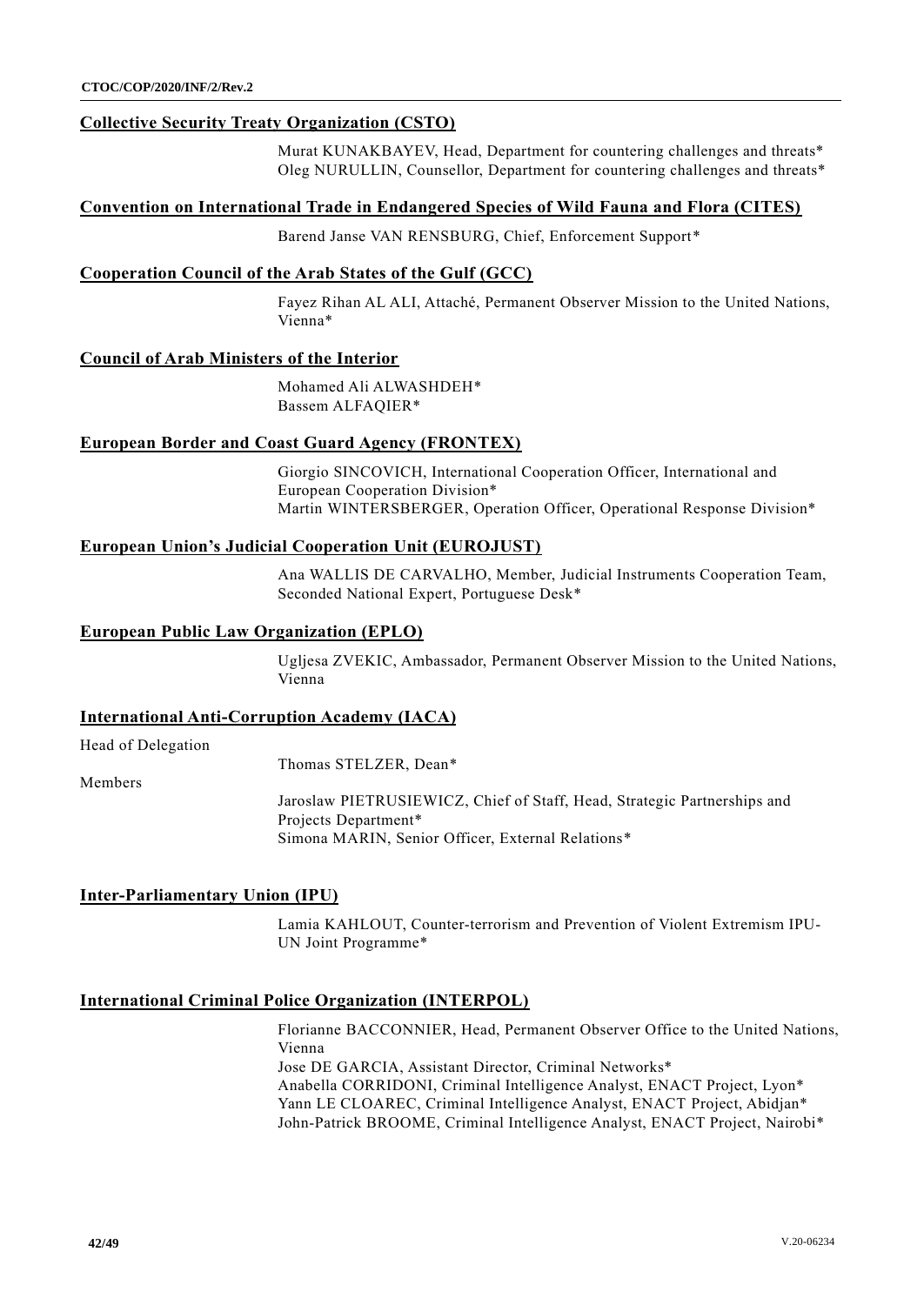# **League of Arab States (LAS)**

| Head of Delegation |                                                                           |
|--------------------|---------------------------------------------------------------------------|
|                    | Mohamed Samir KOUBAA, Head, Permanent Observer Mission to the United      |
|                    | Nations, Vienna*                                                          |
| Members            |                                                                           |
|                    | Zohra DJEDDI, Minister Plenipotentiary, Permanent Observer Mission to the |
|                    | United Nations, Vienna                                                    |

# **Organization of American States (OAS)**

Gaston SCHULMEISTER, Director, Department against Transnational Organized Crime, Headquarters, Washington DC\* Michael BEJOS, Senior Officer, Department against Transnational Organized Crime, Headquarters, Washington DC\*

# **Organization of the Black Sea Economic Cooperation (BSEC)**

Llesh KOLA, Ambassador, Executive Manager, Permanent International Secretariat\*

## **Regional Centre on Small Arms and Light Weapons in the Great Lakes Region, the Horn of Africa and Bordering States (RESCASEC)**

Dody Claude SAHINGUVU, Principal Officer\* Patricia NANGAMI, Administrative Assistant\*

## **Other Entities Maintaining Permanent Observer Offices**

## **Sovereign Military Order of Malta**

Günther A. GRANSER, Ambassador, Permanent Observer Mission to the United Nations, Vienna\* Alberto DONA, Alternate Minister, Permanent Observer Mission to the United Nations, Vienna\* Gerd Alexander SCHÜTZ, Minister-Counsellor, Permanent Observer Mission to the United Nations, Vienna\*

#### **Non-governmental Organizations**

#### **Action Jeunesse pour le Développement**

Louis BAHAKOULA MABIDI, Directeur Exécutif

# **Afri Network for Environmental and Economic Justice**

David UGOLOR, Executive Director Atakpu LEO, Deputy-Executive Director\* Adeleye UTHMAN, Finance Officer\*

# **Anti Trafficking Action (ASTRA)**

**\_\_\_\_\_\_\_\_\_\_\_\_\_\_\_\_\_\_**

Marija ANDJELKOVIC, Chief Executive Officer\* Kristina TOPIC, Policy Assistant\* Danijela NIKOLIC, Victim Support Unit Coordinator\*

# **Article 19**

David BANISAR, Senior Legal Counsel\* Danella NEWMAN, Project Officer

<sup>\*\*</sup> A reservation was expressed against the participation of this non-governmental organization.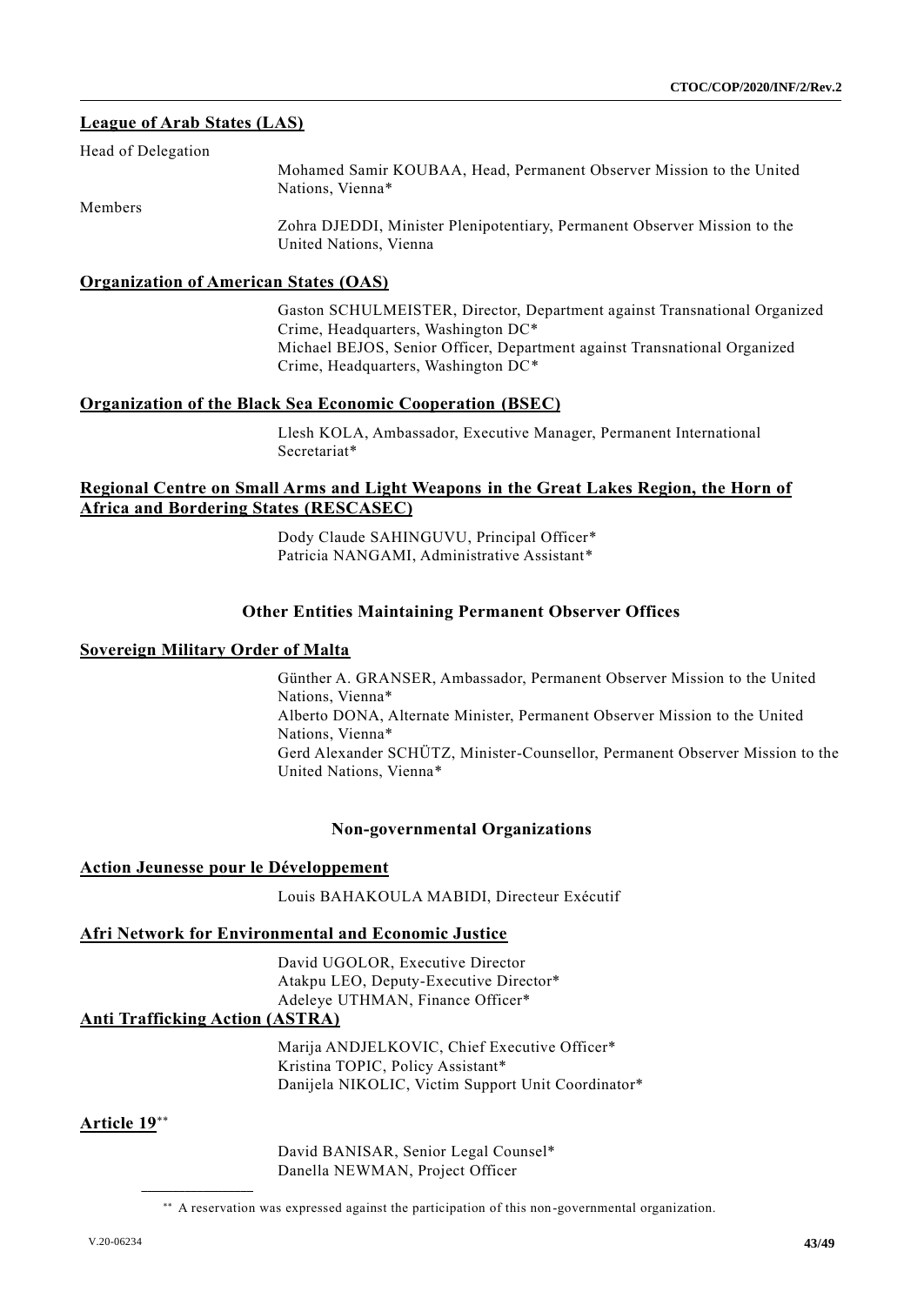#### **Asia Crime Prevention Foundation**

Jolanta REDO, Barrister, Permanent Representative for Europe and Central Asia to the United Nations, Vienna\*

#### **Association des Fabricants Européens de Munitions de Sport (AFEMS)**

Michele FERRAIUOLO, Secrétariat\*

#### **Association Nationale de Promotion et de Protection des Droits de l'Homme**

Claudiane NGUEUKAM TCHAGOU, Attachée à la communication

#### **Associazione Nazionale Produttori Armi e Munizioni Sportive e Civili (ANPAM)**

Mauro SILVIS, Director\*

# **Environmental Investigation Agency (EIA)**

Julian NEWMAN, Campaigns Director\* Debbie BANKS, Wildlife Crime Campaign Leader\* James TOONES, Senior Campaigner\*

#### **Federation of American Women's Clubs Overseas (FAWCO)**

Laurie RICHARDSON, Chair, UN Liaison\*

#### **Fondazione Falcone**

Maria FALCONE, President\*

#### **Girls' Power Initiative (GPI)**

Grace OSAKUE, Chairperson, Executive Board\* Loretta ENOFE-LAUREL, Program Officer GPI FCT Liaison Office\* Abdulganiyu ABUBAKAR, CEO Save the Child Initiative\*

#### **Global Alliance Against Traffic in Women (GAATW)**

Borislav GERASIMOV, Communications and Advocacy Coordinator\*

#### **Institute of the Blessed Virgin Mary – Loreto Generalate**

Sara O' DWYER, Representative to the Alliance of NGOs on Crime Prevention and Criminal Justice\* Imelda Mary Magdalen POOLE, Member, Institute of the Blessed Virgin Mary Human Trafficking Network\* Balan ADINA, Member, Institute of the Blessed Virgin Mary Human Trafficking Network\*

#### **International Association of Judges (IAJ)**\*\*

Gerhard REISSNER, Honorary President

## **International Association of Penal Law**

John VERVAELE, President, Professor of Law\* Ulrika SUNDBERG, Ambassador, Ministry for Foreign Affairs\* Xiumei WAANG, Vice-President, Professor of Law\*

#### **International Council of Women (ICW)**

Eleonore HAUER-RONA, Permanent Representative to the United Nations, Vienna\* Nora ASCHACHER, Representative to the United Nations, Vienna\*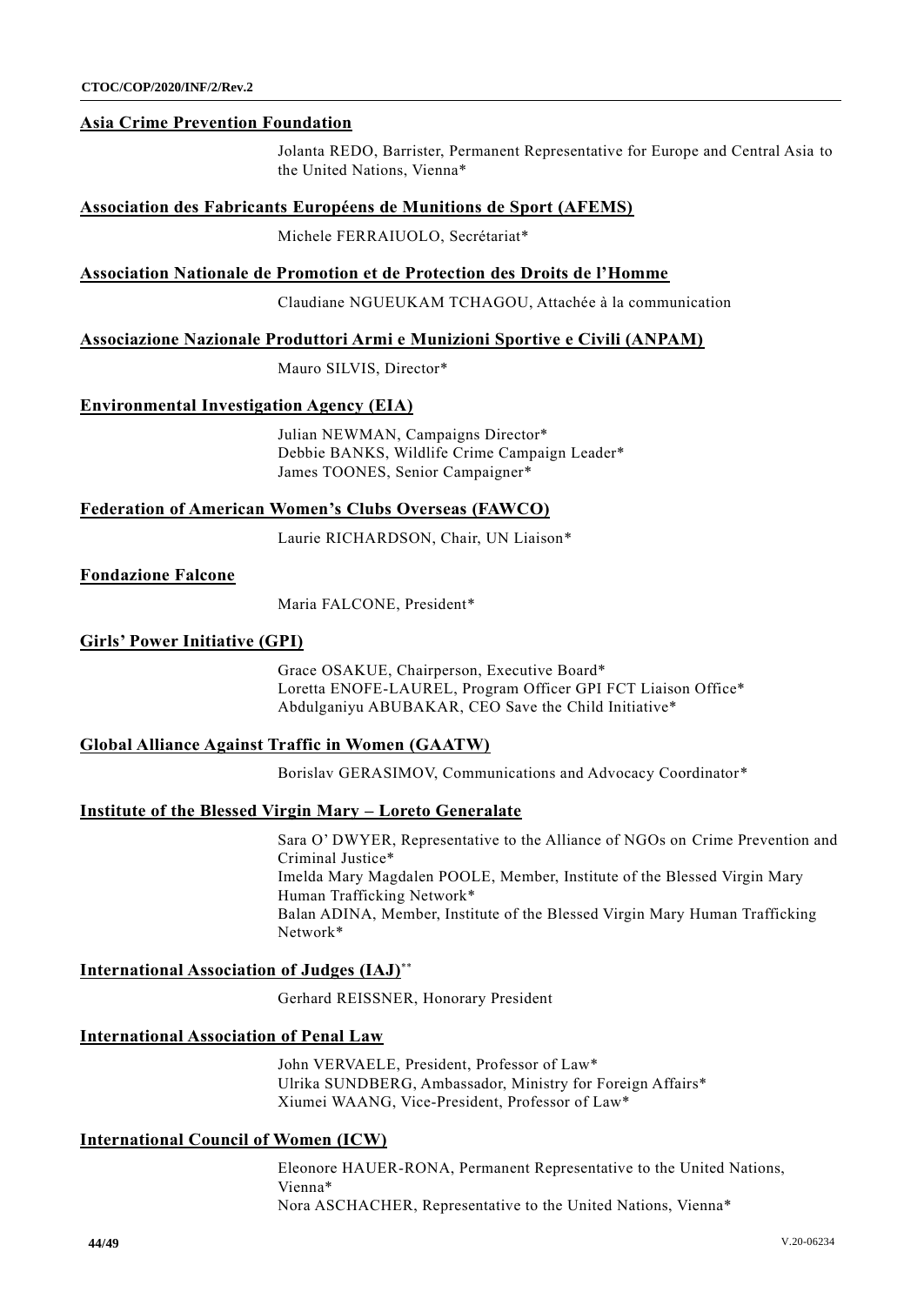## **International Inner Wheel**

Ulrike NEMLING, United Nations Representative\*

## **International Institute for Child Protection (IICP)**

Michael OKO DAVIES, Executive Director

# **International Movement for Advancement of Education Culture Social and Economic Development**

Samir Kumar DAS, Chairman\*

## **Japan Federation of Bar Associations**\*\*

Osamu NIIKURA, Member, Committee on International Human Rights and Committee on the Acts of Secrets Protection and Conspiracy\*

#### **National Rifle Association of America – Institute for Legislative Action (NRA-ILA)**

James BARANOWSKI, Manager of External Affairs, Office of the Executive Director\*

#### **Organization of Families of Asia and the Pacific (OFAP)**

Nuno Maria ROQUE JORGE, President\* Tobias KRACHLER, Vice-President to the Board

#### **Salesian Missions**

Günter MAYER, Mission Procurator, Director of Don Bosco Mission, Austria Maximus C. OKORO\* Barbara TERENZI\* Giulia TRAVERSARI\*

#### **Salvation Army**

Christine VOLET-STERECKX, Social Justice Secretary, Switzerland and United Nations Representative to Vienna

#### **Soroptimist International (SI)**

Christine PEER\* Marion PRECHTL, United Nations Representative\* Linda WITONG, Advocacy Consultant\*

#### **Sporting Arms and Ammunition Manufacturer's Institute (SAAMI)**

Richard PATTERSON, Executive Director\* Alexander WIRTZ, Consultant\*

#### **The Association of the Bar of the City of New York (ABCNY)**

Hong TANG, Vienna Additional Representative, Vienna\*

# **Uganda Youth Development Link (UYDEL)**

Kinobi MOSES, Senior social worker on youth crime prevention, Coordinator, LULU Programme\*

# **Verein zur Förderung der Völkerverständigung (Society for the Advancement of Global Understanding)**

Gebhard FIDLER, President Reinhard FELLNER, Additional Representative\*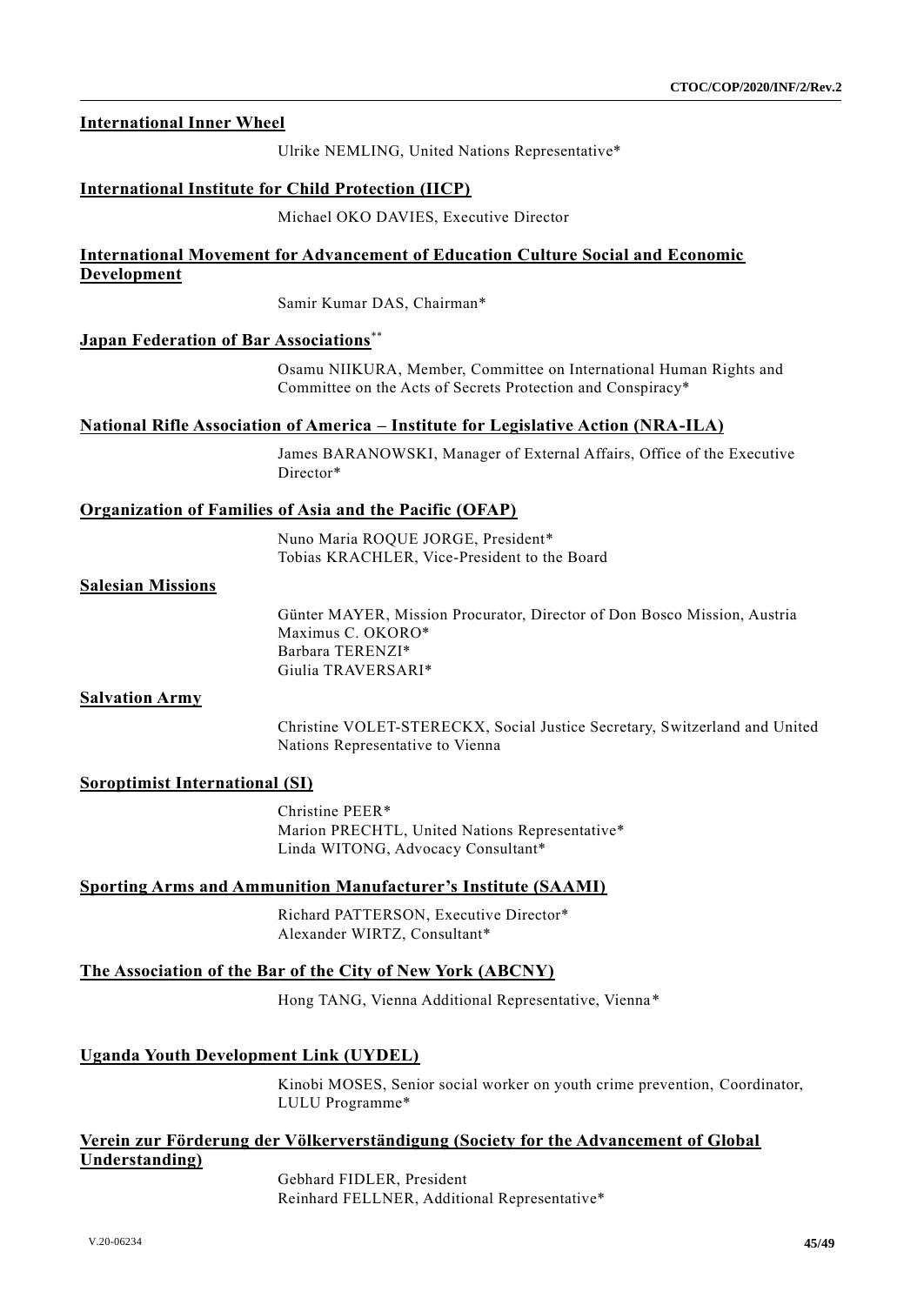#### **World Forum on Shooting Activities (WFSA)**

Torbjorn LINDSKOG, President, Sweden\* Frank GOEPPER, Board Member, Germany\* Klaus GOTZEN, Board Member, Germany\*

#### **World Society of Victimology**

Robert PEACOCK, President\* Michael O'CONNELL, Secretary-General, Chair, UN Liaison Committee\*

#### **Other Relevant Non-Governmental Organizations**

#### **ADM Capital Foundation**

Lisa GENASCI, Chief Executive Officer\* Sophie LE CLUE, Director, Environment Programme\* Sam INGLIS, Wildlife Programme Manager\*

#### **Africa Group for Justice and Accountability**

Bettina AMBACH, Director\* Fatiha SEROUR\*

#### **Alliance of NGOs on Crime Prevention and Criminal Justice**

Anna ALVAZZI DEL FRATE, Chair Ingeborg GEYER, Treasurer\* Francesco SERRA, Intern\*

#### **Artificial Intelligence 4 Development Agency**

Elena GABRIELA ARDELEAN, CEO and Founder, Austria Ana-Maria SIMEREA, Campaign Manager, Romania\* Emmanuel ORUK, R&D Manager, Uganda\*

#### **Arnow Police & Emergency Services of Ottawa Watershed**

Camilla HABSBURG-LOTHRINGER, Advisory Board Member Dora FLOR, Project Manager Luigi CORETTI, Head\* Vivian OKEKE, Ambassador, Advisor Board Member\* Cesare DIENI, Advisory Board Member\*

#### **Born Free Foundation**

Mark JONES, Head of Policy\*

#### **Casa Monarca**

Luis Eduardo ZAVALA DE ALBA, Executive Director\*

#### **Centre for Natural Resource Governance**

Farai MAGUWU, Director, Harare\* Simiso MLEVU, Project Officer and Media Liaison Officer, Harare\* Obrien TAPUWA NHACHI\*

#### **Centre of Studies and Cultural Initiatives Pio La Torre**

Vito LO MONACO, Head of delegation\* Loredana INTROINI, Member, Scientific Committee\* Agostino AMATO, Secretary\*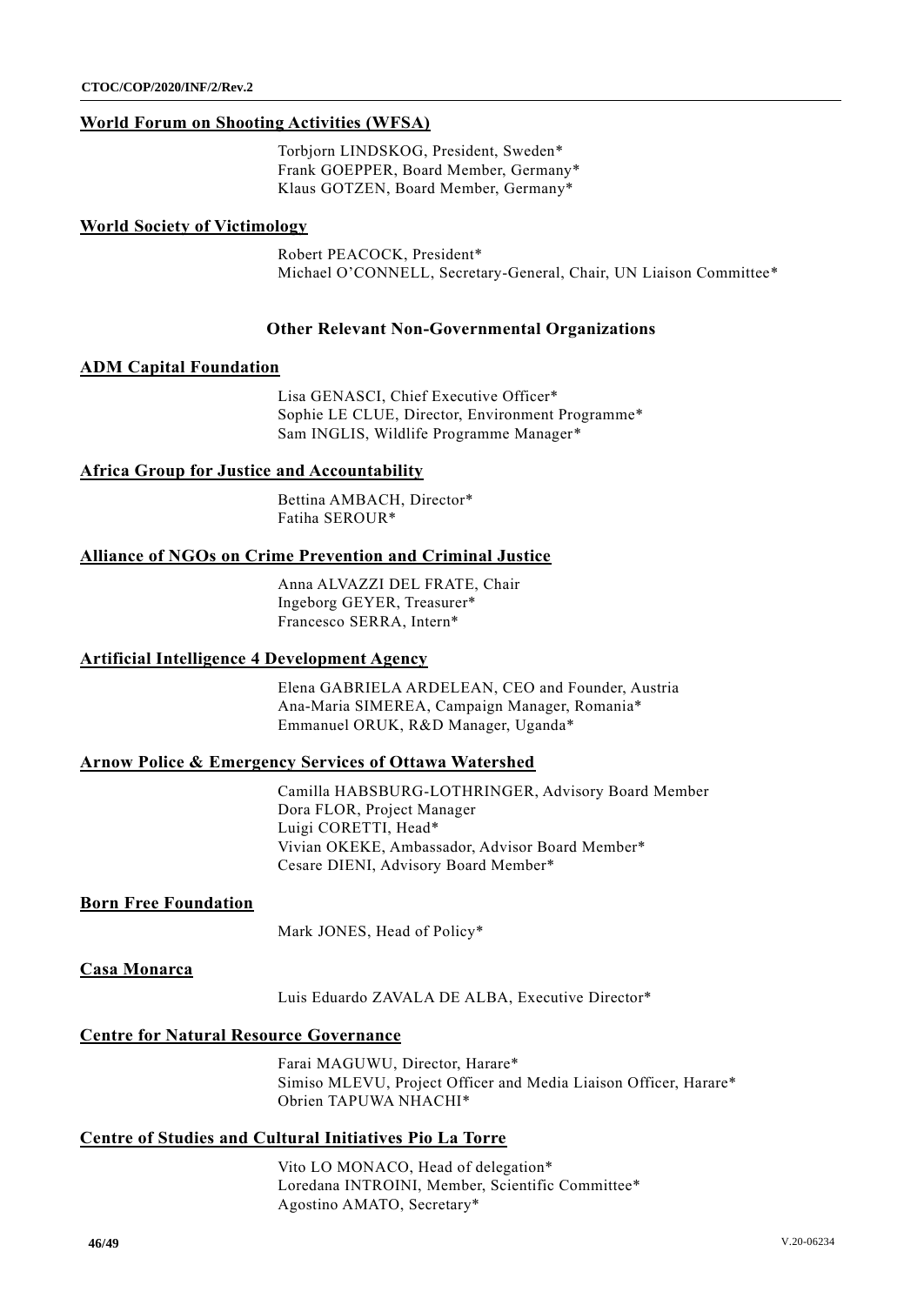# **Community Empowerment for Progress Organization (CEPO)**

Edmund YAKANI\* Georgette GEORGE, Young Women Anti-Corruption Ambassador\* Delphina SOLO, Chief Executive Officer\*

# **Dignificando el Trabajo (DITRAC)**

Mónica Elizabeth SALAZAR, Chief Executive Officer\*

# **Fight the Fakes**

Cyntia GENOLET, Head, Health Systems & Africa Policy, International Federation of Pharmaceutical Manufacturers & Associations (IFPMA)\* Oksana PYZIK, Senior Teaching Fellow, University College London (UCL), School of Pharmacy\* Andrea VASSALOTTI, Director, Partnerships and Programmes, World Heart Organization\*

# **Forum for Young Internationalists (FYI)**

Thi HOANG, Member\* Miriam HOLM, Member\*

# **Freedom Now International**

Robert Chris GRAY, Co-Founder and President\*

## **Ghana Integrity Initiative**

Michael KWAME BOADI, Fundraising Manager\*

# **Global Initiative against Transnational Organized Crime**

Mark SHAW, Director Ian TENNANT, Fund Manager Livia WAGNER, Network Coordinator Mariana MORA GOMEZ\* Summer WALKER\*

# **Humanitarian Diplomacy**

Fernanda VELASCO MANZANILLA, Founder, Advocacy and Policy Adviser on Mixed Migration Humanitarian Diplomacy, Mediterranean Route\* Elena ESTRADA COCINA, Advocacy and Policy Adviser on Mixed Migration, Independent Consultant Humanitarian Diplomacy, Latin America\*

# **Humanium Metal (IM)**

Jacqueline DUERRE, Program Manager\* Josefine NILSSON, Intern Global Operations\*

# **International Association of Prosecutors**

Gerhard JAROSCH, Past-President\* Han MORAAL, Secretary-General\* Gemma MORAN, Senior Legal Advisor\*

# **International Police Organization**

Ilija ZIVOTIC, President Sinisa PEPIC, Senior Advisor to the President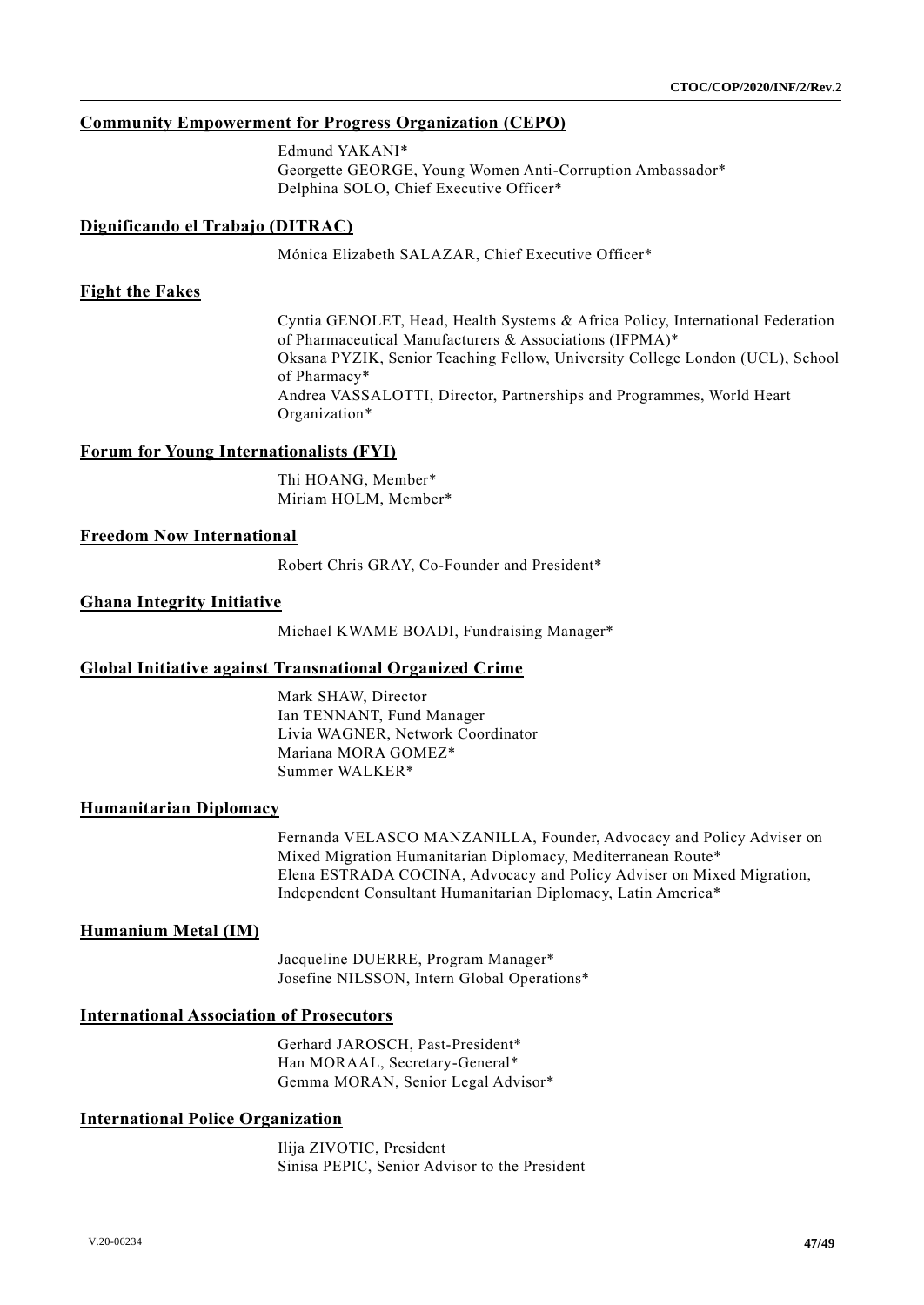# **International South-South Cooperation (CISS)**

Margherita MANISCALCO, Desk Officer, Project Manager\*

# **International Security and Conflict Analysis Network (iSCAN)**

Anastasia PEREVALOVA, Partnership Coordinator Astrid VERTNEG, Programme Coordinator Antonina KANAYEVA, Project Coordinator\*

# **La Strada Ukraine**

Kateryna CHEREPAKHA, President, CSO\* Iuliia ANOSOVA, Lawyer, CSO\*

# **Legal Advocacy Response to Drugs Initiative**

Chinelo Elizabeth UCHENDU, National Coordinator, Head, Lagos\* Nwogu Victor UCHECHUKWU, Deputy National Coordinator, Regional Coordinator, Eastern Region, Nigeria\* Ifesinachi Charles OKONJI, Acting General Secretary\*

# **Legal Analysis and Research Public Union**

Ramil İSKANDARLI, Chairman of Board\* Nigar ISKANDAROVA, Member of Board\*

# **Libera Associazioni Nomi e Numeri contro le Mafie (LIBERA)**

Giulia BARUZZO, International Officer, Program Coordinator of the European Desk Monica USAI, International Officer and Program Coordinator of the African Desk\*

# **National Association of Attorneys General (NAAG)**

Chris TOTH, Executive Director\* Gina CABREJO, Criminal Justice Instructor for Latin American Programs\* Jeanette MANNING, Director, Centre for International Partnerships and Strategic Collaboration\*

# **Pak Institute for Peace Studies**

Tariq KHOSA, Director, National Initiative against Organized Crime Pakistan  $(NIOC)*$ 

# **Parent Child Intervention Centre**

Maureen NNENNA MBACHU, Consultant

# **Rapha International**

Gerson NOZEA, Country Representative, Haiti

# **Research Centre on Organized Crime (CROSS)**

Christian PONTI, Firearms expert, Department of International, Legal, Historical and Political Studies, Milan University

#### **Socialist International Women**

Ilona GRAENITZ, UN Representative, Vienna

# **Transparency International Macedonia**

Slagjana TASEVA, President\*